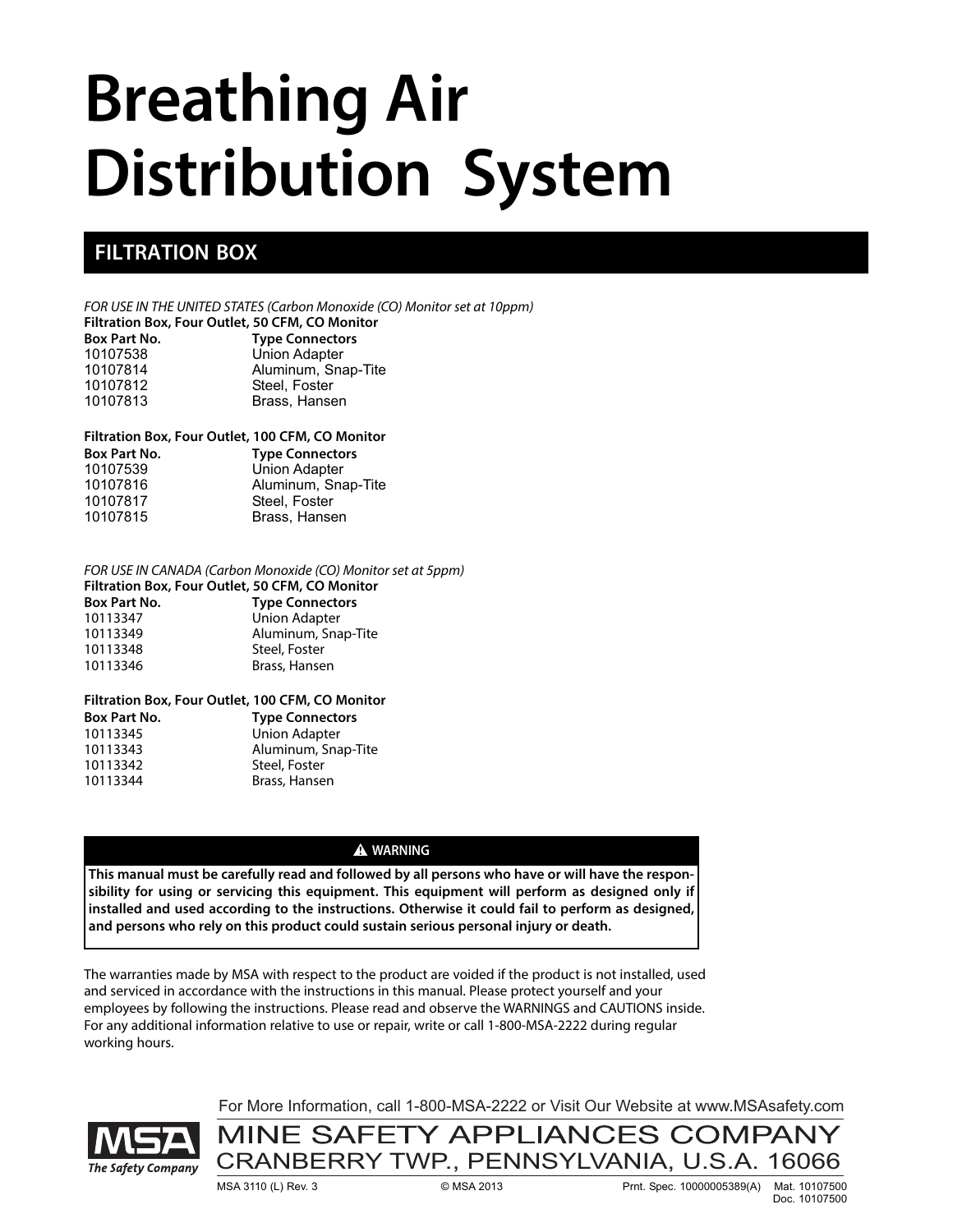#### TABLE OF CONTENTS

#### **DESCRIPTION**

The filtration box for the MSA Breathing Air Distribution System (BADS) permits up to four NIOSH-approved airline respirators to be connected to a single source of breathing air.

The filtration box is equipped with three stage filtration and a continuous flow 115 Volt AC Carbon Monoxide Monitor with 9v DC internal batteries.

The filtration box may be used in a portable or stationary position. The system consists of:

- First Stage Particulate / Bulk Liquid Separation Filter Element.
- Filter change indicator changes from green to red
- Removes 95% bulk particulate and liquids  $@$  5 microns
- Auto drain removes liquids from bowl
- Second Stage Oil Coalescing and Ultra Fine Particulates Filter Element.
	- Filter change indicator changes from green to red
	- Removes oil and particulate to 99.9998% at 0.01 micron
	- Auto drain removes liquids from bowl
	- The automatic drains on the first and second stages are designed to remove bulk liquid contaminants. They will automatically drain after the level reaches 1/3 of the bowl capacity.
- Third Stage Activated Charcoal Filter Element.
	- Filter change indicator changes from green to red
	- Removes organic vapors, odors, and tastes, less than 0.003pp/wt. remaining oil content
	- Manual drain removes liquids from bowl
- Pressure regulator can be adjusted until the desired pressure for the respirator is reached with 0-125 psig limitations.
- Pressure gauge operates in 0-125 psig range
- 4-outlet manifold with 3/8" NPT to 1/4" NPT brass bushing.
- Relief valve at 125 psig with manual pull ring.
- The inlet is 1/2" NPT with 1/2" industrial interchanged quick-disconnect plug so the user can attach a breathable air supply source.
- Four outlet fittings: units can be ordered with MSA Union Adapters, P/N 69542, (Male 3/4" –16 UNF going into a 1/4" NPT female manifold thread), to connect directly to MSA NIOSH-approved breathing hose or MSA locking quick- disconnects and hose. See the ACCESSORIES section. The union adapters can be removed and replaced with any suitable fitting with a 1/4" NPT male thread. The manifold has a 3/8" NPT to 1/4" NPT brass bushing. However, the union adapter is necessary to make connection to MSA breathing hose.
- Units can be ordered with aluminum Snap-Tite quick-disconnect sockets, steel Foster quick-disconnect sockets, and brass Hansen quick-disconnect sockets. (See Parts List).
- The Carbon Monoxide Monitor continuously indicates the CO in the breathing air flowing to the respirators. The monitor operates on 115 VAC and has two 9 VDC batteries that provide a required bias voltage to the CO sensor and power the monitor in the event of an AC power failure.
- Protective carrying case is constructed of durable corrosion resistant materials with pressure equalization valve so the case can be opened after exposure to a change of atmospheric conditions.

#### **50 SCFM at 110 psig, 75 CFM peak**

- Maximum inlet pressure is 150 psig
- Maximum outlet pressure is 125 psig
- Unit weight is 26.4 pounds
- Relief valve pressure is 125 psig
- Size is 23.5 x 16.75 x 8.5 (inches)
- In-line continuous monitoring of carbon monoxide
- Power for monitor is 9-16 VDC or 110-120 VAC 50/60 Hz.

#### **100 SCFM at 110 psi, 123 CFM peak**

- Maximum inlet pressure is 150 psig
- Maximum outlet pressure is 125 psig
- Unit weight is 26.4 pounds
- Relief valve pressure is 125 psig
- Size is 23.5 x 16.75 x 8.5 (inches)
- In-line continuous monitoring of carbon monoxide
- Power for monitor is 9-16 VDC or 110-120 VAC 50/60 Hz.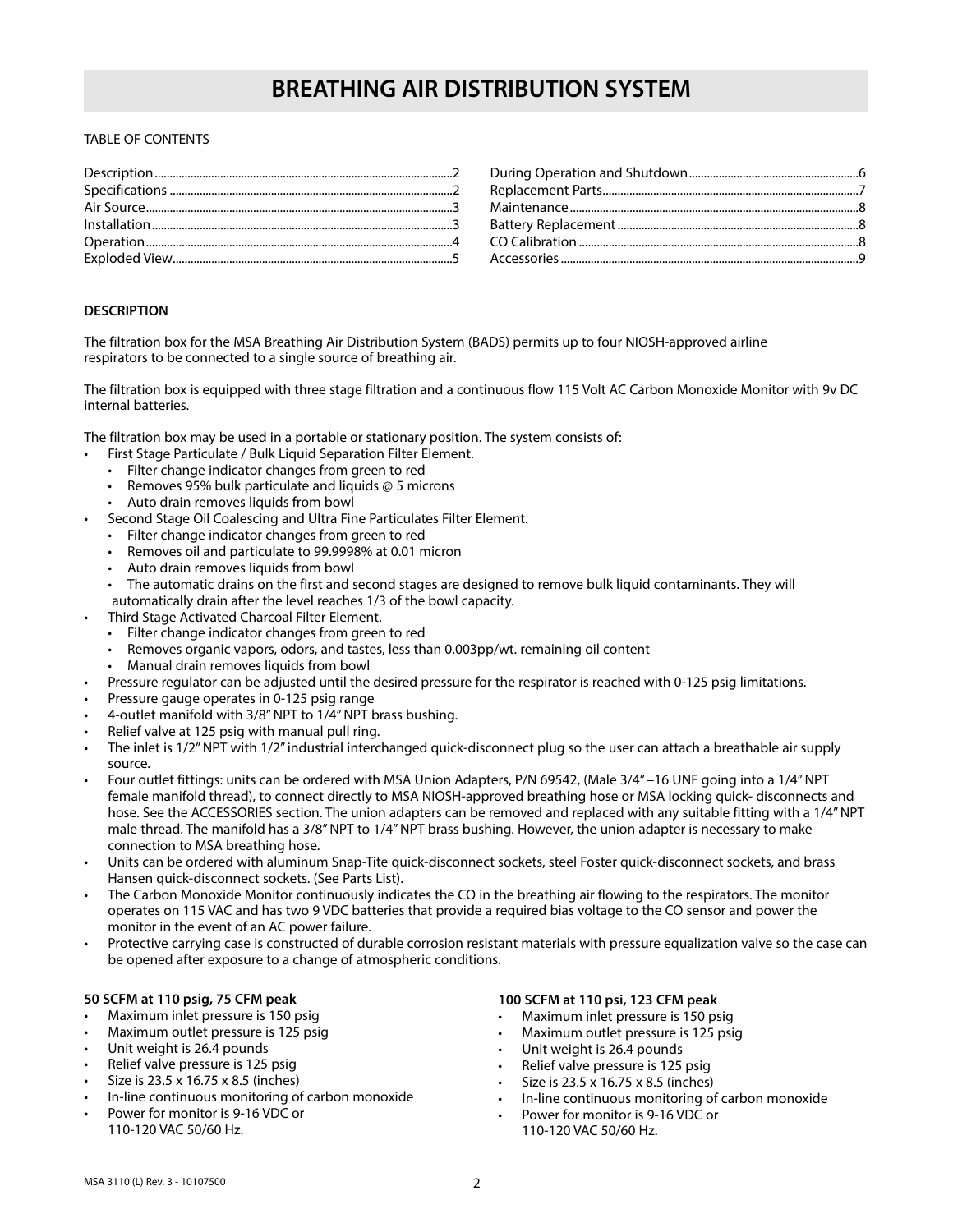#### **BREATHING AIR SUPPLY**

#### **A** WARNING

- **The responsibility of the quality and quantity of breathing air rests with the user. Users must comply with all federal, state, or local regulations.**
- **The air quality supplied to the Breathing Air Distribution System must meet the air quality requirements of ANSI Z86.1- 1973 (Compressed Gas Association Specification G-7.1 for Type 1, quality verification level (grade) D Gaseous Air). Copies of the specification are available from the American National Standards Institute or the Compressed Gas Association. The air must be within the carbon monoxide allowed limits and some means of monitoring CO may be required as per NIOSHapproved airline respirators (see 29 CFR Part 1910.134).**
- **The air source must supply the proper flow at the proper pressure for all the respirators connected to the system. The inside diameter of the air source hose must be of large enough size not to restrict flow to the system. The air flow and pressure requirements may be found in the respirator's NIOSH approval. This approval is included in the instructions supplied with each respirator from MSA.**

**Failure to follow this warning can result in serious personal injury or death.**

#### **INSTALLATION**

**NOTE:** Tighten all o-ring connections with tools.

1. Locate the filtration box in a safe location of the work area.

#### **A** WARNING

**DO NOT locate this assembly where it will be exposed to direct heat sources above 125°F (51°C). Failure to follow this warning can cause assembly components to fail or malfunction, resulting in serious personal injury or death.**

#### $\triangle$  WARNING

**This unit was not tested for Intrinsically Safe Applications. If placed in explosive atmospheric conditions an explosion may occur. Failure to follow this warning can cause conditions resulting in serious personal injury or death.**

#### A CAUTION

**Always operate the Breathing Air System in an upright position. Failure to comply may result in the following:**

- **Automatic drains will not function properly and may leak air.**
- **Automatic drains may clog.**
- **Filter elements may accumulate moisture.**
- **Moisture may contaminate the CO Monitor.**

#### **Attach the upright support bracket if applicable.**

- 2. Connect the user supply source to the system's inlet using 1/2" ID Breathing Air Hose. Apply pipe sealing tape to all tapered thread connections. Wrap 1 to 1  $\frac{1}{2}$  turns of tape in a clockwise direction (looking into the thread end of the male fitting.).
- 3. Connect NIOSH-approved airline respirators to the outlet fittings as required. Stop off any unused outlets.
- 4. Check the CO Monitor for fresh 9 volt batteries. If the CO Monitor is not used for 90 days, check the battery condition and replace if necessary. Replace the batteries when the amber LOW BATTERY light illuminates on the CO Monitor. Batteries approved for use are:

•Panasonic Industrial Alkaline, 9 VDC Model # 6AM-6PI-9V.

•Duracell Alkaline, 9 VDC Model # MN1604B2.

•Eveready (Energizer) Alkaline, 9 VDC-Model # 6LR61-6AM6-9V.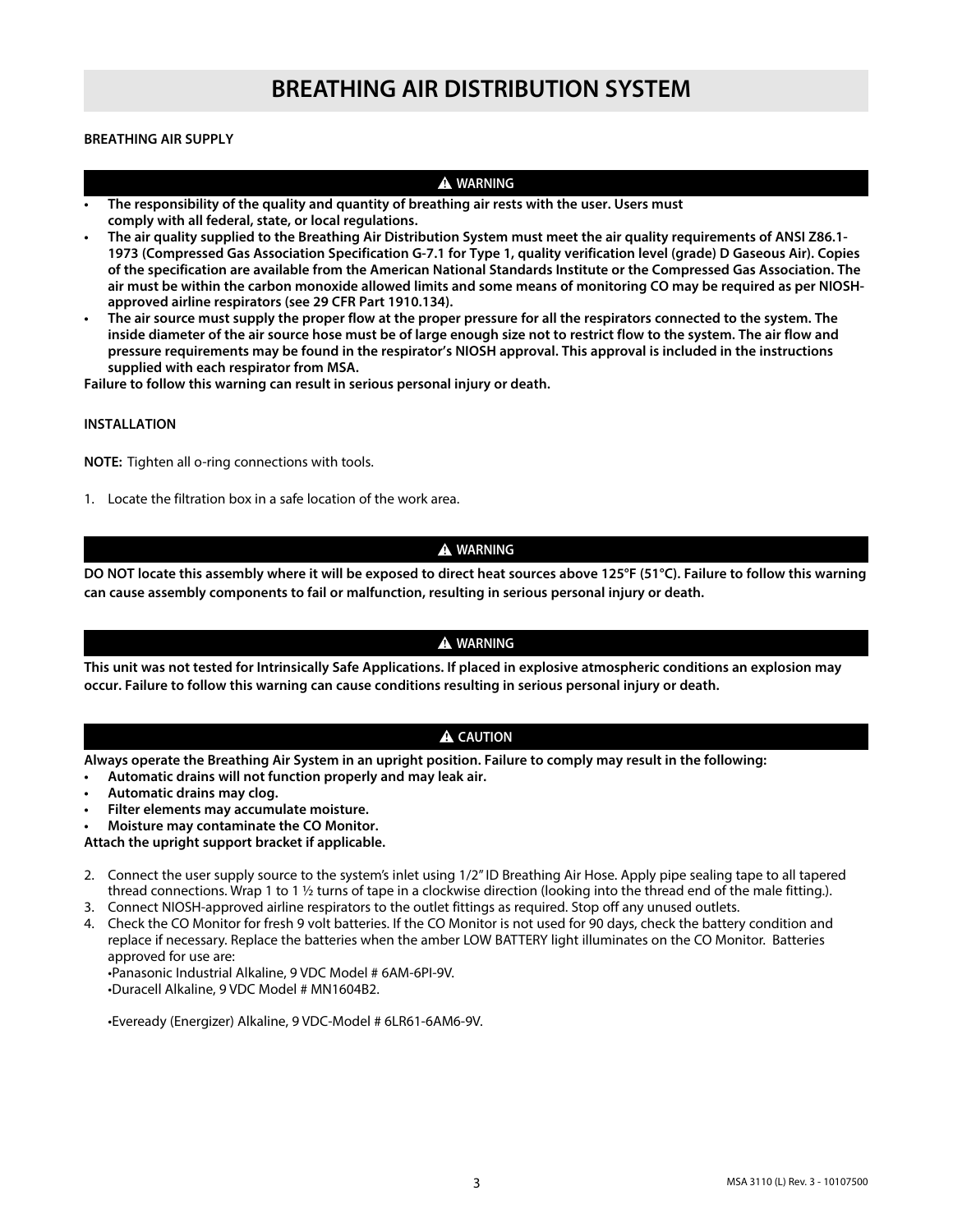- 5. The monitor can operate on the 9 VDC power if 115 VAC power is not available.
- 6. Connect the remote signal cable to the monitor.
- 7. Place the "on/off/test" switch in the "ON" position. Allow 30 seconds for the readout to stabilize. If a reading other than "ZERO" is displayed, calibration of the monitor my be necessary. See calibration procedure (P/N 10107525).
- 8. Connect the 115 VAC plug to the monitor and attach the cord to a 115 VAC receptacle.
- 9. Connect the carbon monoxide sample hose to the monitor.
- 10. Connect the remote alarm assembly to the remote alarm jack on the outside of the case, if applicable.
- 11. Close the carbon monoxide sampling flow meter by turning the control knob fully clockwise.
- 12. Activate inlet breathing air supply source, maximum 150 psi.
- 13. TEST the alarms by holding the "on/off/test" switch in the "TEST" position. All local and remote audible/ visual indicators will activate. If indicators do not activate, check all electrical connections, then call the factory repair department.

**NOTE:** An alarm function test can be performed at any time by lifting the switch to the "TEST" position.

- 14. Adjust the regulator in the box to the pressure specified for the NIOSH-approved airline respirator in use. Turn the regulator knob clockwise to increase pressure and counter-clockwise to reduce pressure.
- 15. Adjust the monitor air sample flow rate by turning the flow meter control knob counter-clockwise until the float in the meter hovers in the green bar area (approximately 50-100 cc/min.)
- 16. The instrument will now analyze the air sample and display the carbon monoxide concentration in parts-per-million (ppm). The systems green "NORMAL" operation light will be illuminated. The red "HIGH CO" light will flicker faintly approximately every second when the carbon monoxide level is below 10 ppm (5ppm for Canada).
- 17. When the carbon monoxide concentration level exceeds the alarm set point, the audible alarm will sound, the remote alarm connections will energize, The green "NORMAL" light will turn off and the red "HIGH CO" light will illuminate.
- 18. When carbon monoxide concentrations drop below the alarm set point, all alarm indicators will deactivate and return to "NORMAL" operation.

#### $\triangle$  WARNING

**DO NOT connect more than four respirators to the manifold. Do not connect respirators that require different inlet pressures to the same manifold. The 50 CFM Box has a MAX rating capacity of 79 (SCFM) and the 100 CFM Box has a MAX rating capacity of 123 SCFM. Any additional demand may result in an insufficient supply of air to all respirators and can result in serious personal injury or death.**

#### **OPERATION PROCEDURE**

- 1. Activate inlet breathing air supply (maximum 150 psig).
- 2. Adjust regulator in the box to the pressure specified for the NIOSH-approved airline respirator in use. Turn the regulator knob clockwise to increase pressure and counter-clockwise to reduce pressure.
- 3. Ensure respirator connections to the box do not leak.
- 4. Don respirator as per instructions provided with the respirator. DO NOT don the respirator until the pressure is properly adjusted.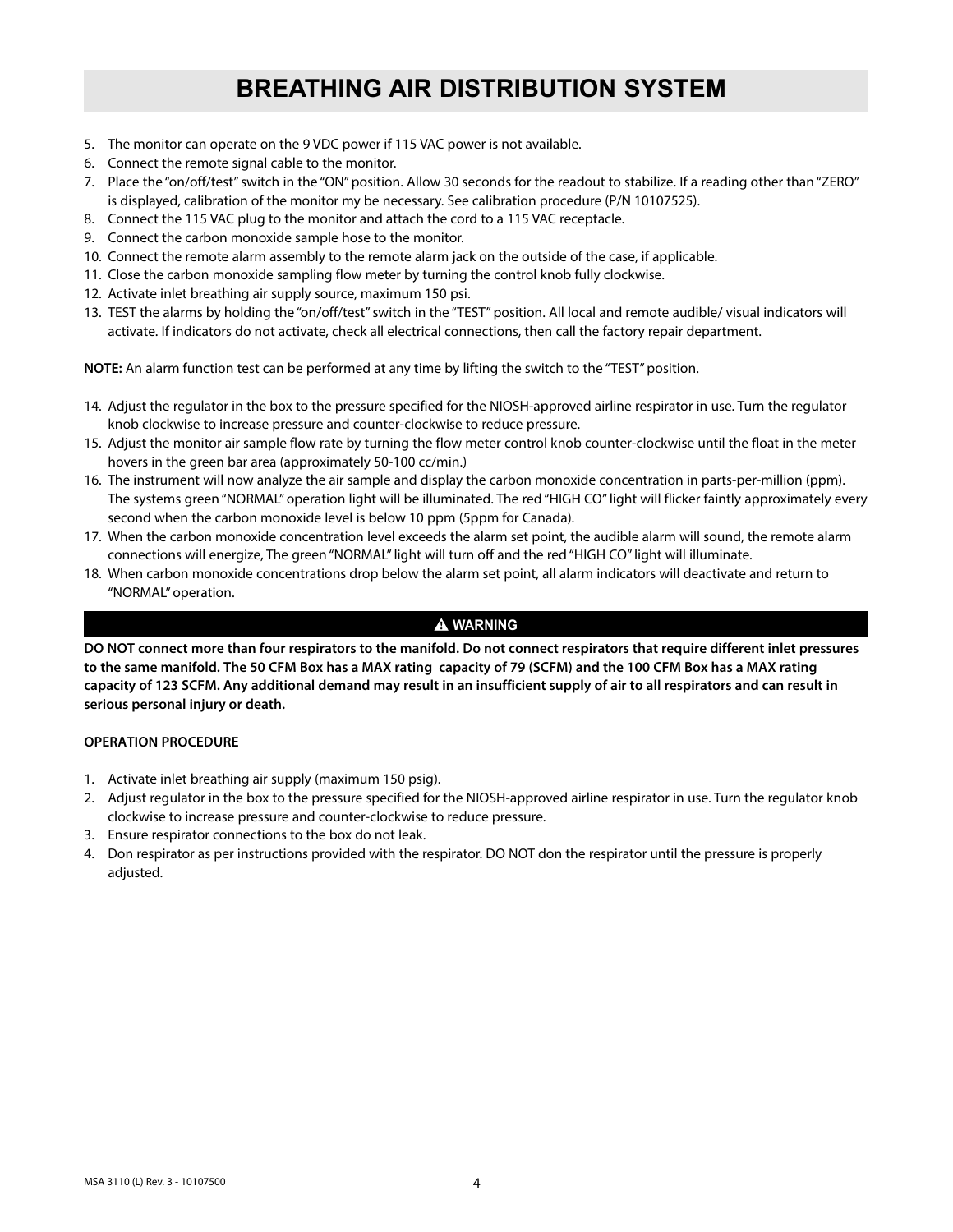#### **SYSTEM COMPONENTS**

| Item           | <b>Description</b>                                                  |  |  |
|----------------|---------------------------------------------------------------------|--|--|
| 1              | Remote alarm jack                                                   |  |  |
| $\overline{2}$ | Jack cover                                                          |  |  |
| 3              | CO audible alarm                                                    |  |  |
| 4              | Red high CO indicator                                               |  |  |
| 5              | Clear normal CO                                                     |  |  |
| 6              | Normal operation indicator                                          |  |  |
| $\overline{7}$ | Inlet port is 1/2" NPT female with 1/2" industrial interchange plug |  |  |
| 8              | Outlet pressure gauge                                               |  |  |
| 9              | 125 psig relief valve                                               |  |  |
| 10             | <b>Outlet connections</b>                                           |  |  |
| 11             | Dust covers                                                         |  |  |
| 12             | First stage filter assembly                                         |  |  |
| 13             | Second stage filter assembly                                        |  |  |
| 14             | Third stage filter assembly                                         |  |  |
| 15             | CO flow sample                                                      |  |  |
| 16             | Pressure regulator                                                  |  |  |
| 17             | CO monitor                                                          |  |  |
| 18             | 115 VAC connection                                                  |  |  |











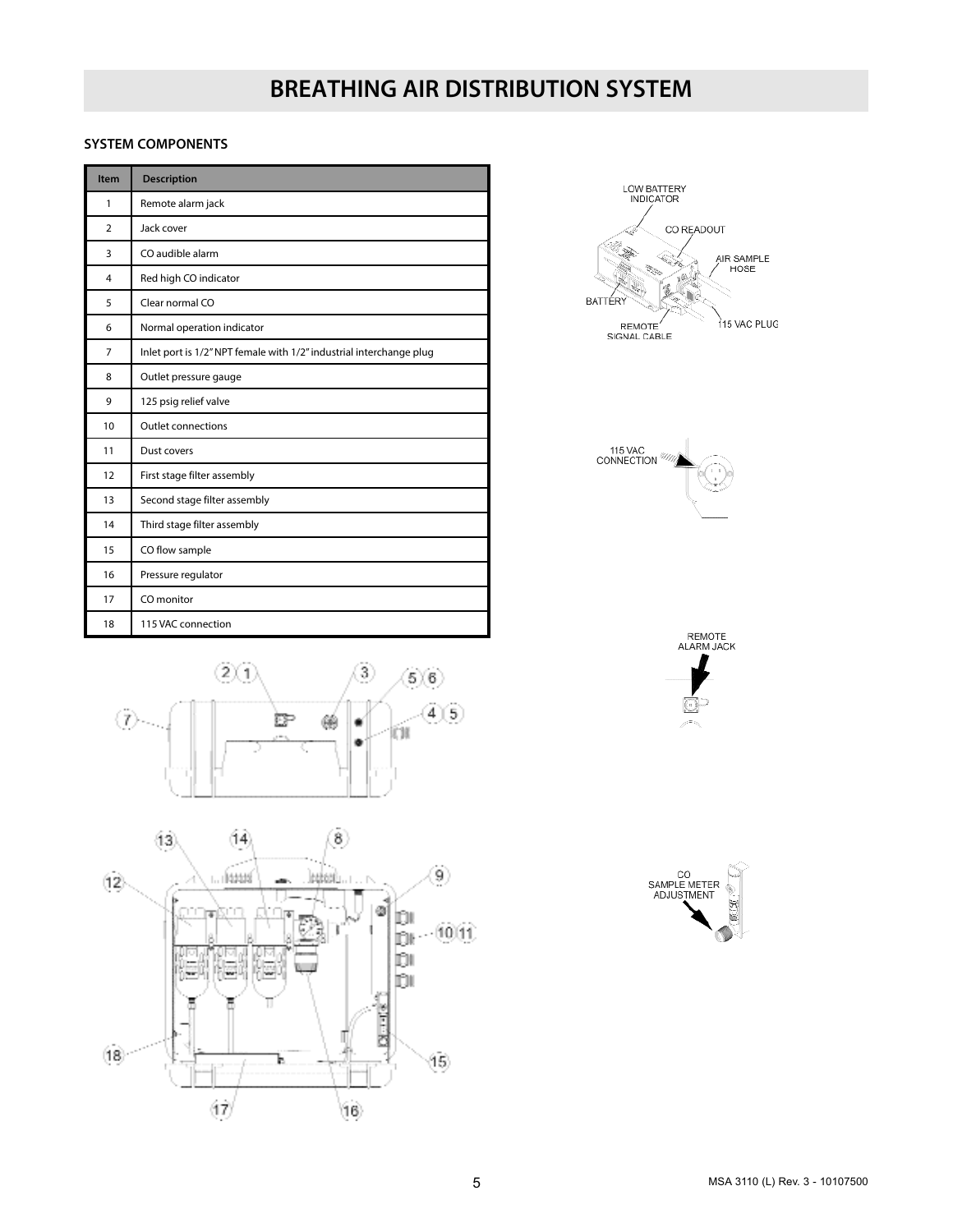#### **DURING OPERATION**

- 1. Check the manifold pressure gauge reading periodically. Keep the reading in the specified range specified by NIOSH for the respirator.
	- a. If the reading changes, adjust the pressure regulator until the gauge reads with in the specified range.
	- b. Stop operation and remove the respirators if the manifold pressure cannot be brought within the proper range.
	- c. Inspect the system for restrictions, such as a partially closed valve or a clogged filter element.
- 2. Push/pull the rubber manual drain periodically to drain moisture from the third stage filter. The auto drains on Stage 1 and 2 will periodically drain moisture from the filters.

#### $A$  WARNING

**If moisture is not properly removed from the system properly, the CO monitor may be contaminated and malfunction, and or contaminated moisture may reach the respirator. Failure to follow this warning can result in serious personal injury or death.**

3. Check the filter change indicator periodically.

**NOTE:** Air must be flowing through the filtration unit before the indicator will function. The indicator will change from green to red when a filter change is required.

4. Replace the batteries when the amber LOW battery light illuminates bright yellow on the CO Monitor. The unit should operate in excess of two hours after the low battery light comes on.

#### $\triangle$  WARNING

**When required by government regulations and if noise or other factors may prevent user from hearing the low pressure alarm during respirator use, have a responsible person monitor the unit and the air supply. The person must be required to alert the respirator user if an alarm or other condition occurs requiring the user to exit the contaminated atmosphere. Failure to follow this warning can result in serious personal injury or death.**

#### **SHUTDOWN**

- 1. Make sure all personnel have completely exited the work area.
- 2. Shut off air source to the filtration box.
- 3. Remove air pressure from the filtration box by pulling the ring on the relief valve on the manifold.
- 4. Turn the CO Monitor "OFF" at the "on/off/test" switch. DO NOT remove the 9 volt batteries. These are used to maintain a bias voltage to the sensor, this keeps the sensor ready for immediate future use.
- 5. Disconnect the breathing airline hoses.
- 6. Install dust caps if applicable and close cover.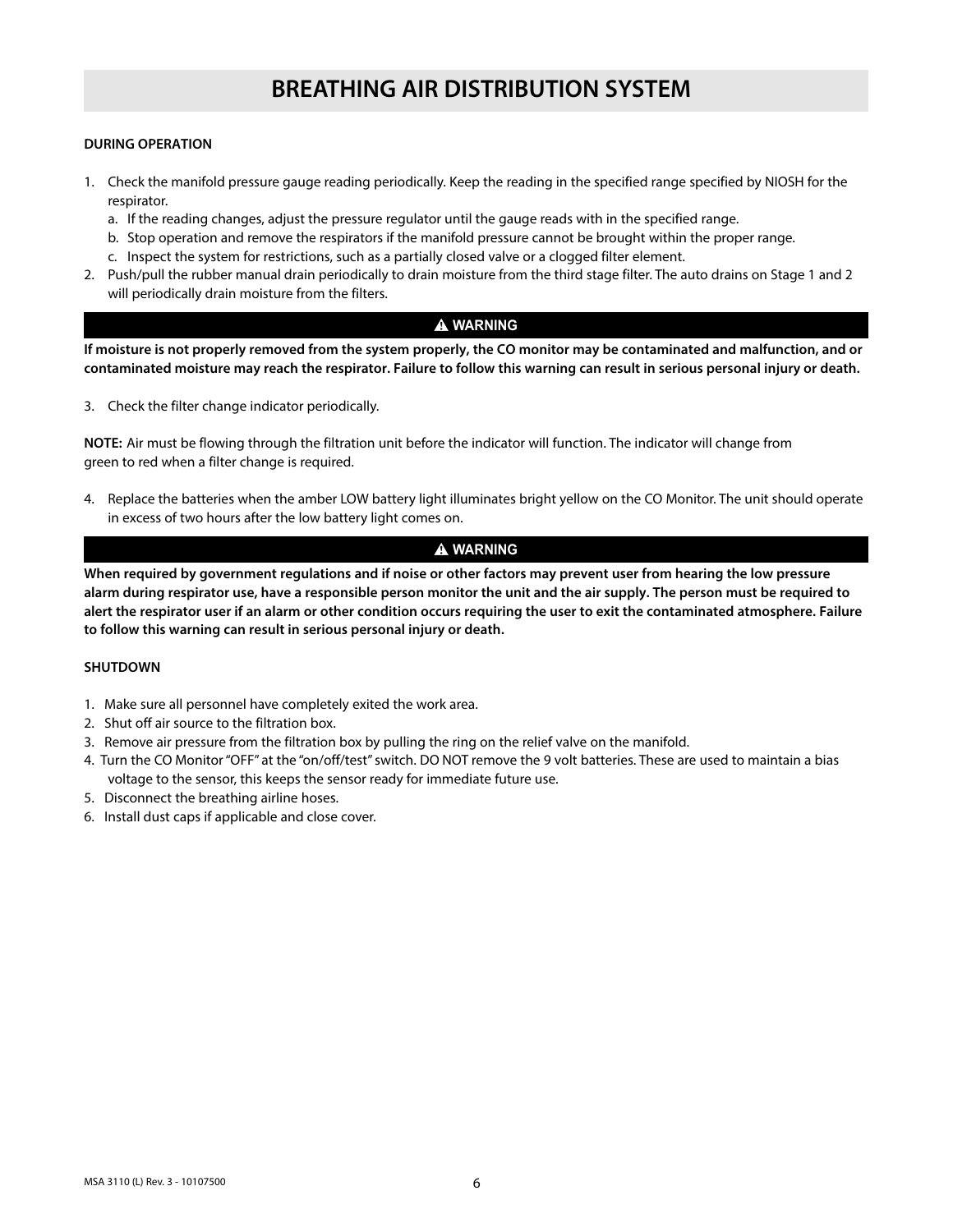| Item             | <b>Description</b>                                      | <b>50 CFM</b> | <b>100 CFM</b> |  |
|------------------|---------------------------------------------------------|---------------|----------------|--|
| 1                | Filter Change Indicator                                 |               |                |  |
| $\overline{2}$   | Filter Bowl O-ring                                      |               |                |  |
| 3                | First Stage Filter Element                              |               |                |  |
| 4                | Second Stage Filter Element                             |               |                |  |
| 5                | Third Stage Filter Element                              |               |                |  |
| 6                | Auto Drain Assembly                                     |               |                |  |
| $\overline{7}$   | <b>Plastic Filter Bowl</b>                              |               |                |  |
| 8                | <b>Metal Bowl Guard</b>                                 |               |                |  |
| 9                | <b>Manual Drain</b>                                     |               |                |  |
| 10 <sup>10</sup> | Filter Change Kit, First Stage*                         | 10107545      | 10107541       |  |
| 11               | Filter Change Kit, Second Stage*                        | 10107546      | 10107742       |  |
| 12               | Filter Change Kit, Third Stage*<br>10107544<br>10107543 |               |                |  |

\* The element, o-ring, and filter replacement instructions are included in this kit.

**50 CFM**



**100 CFM**

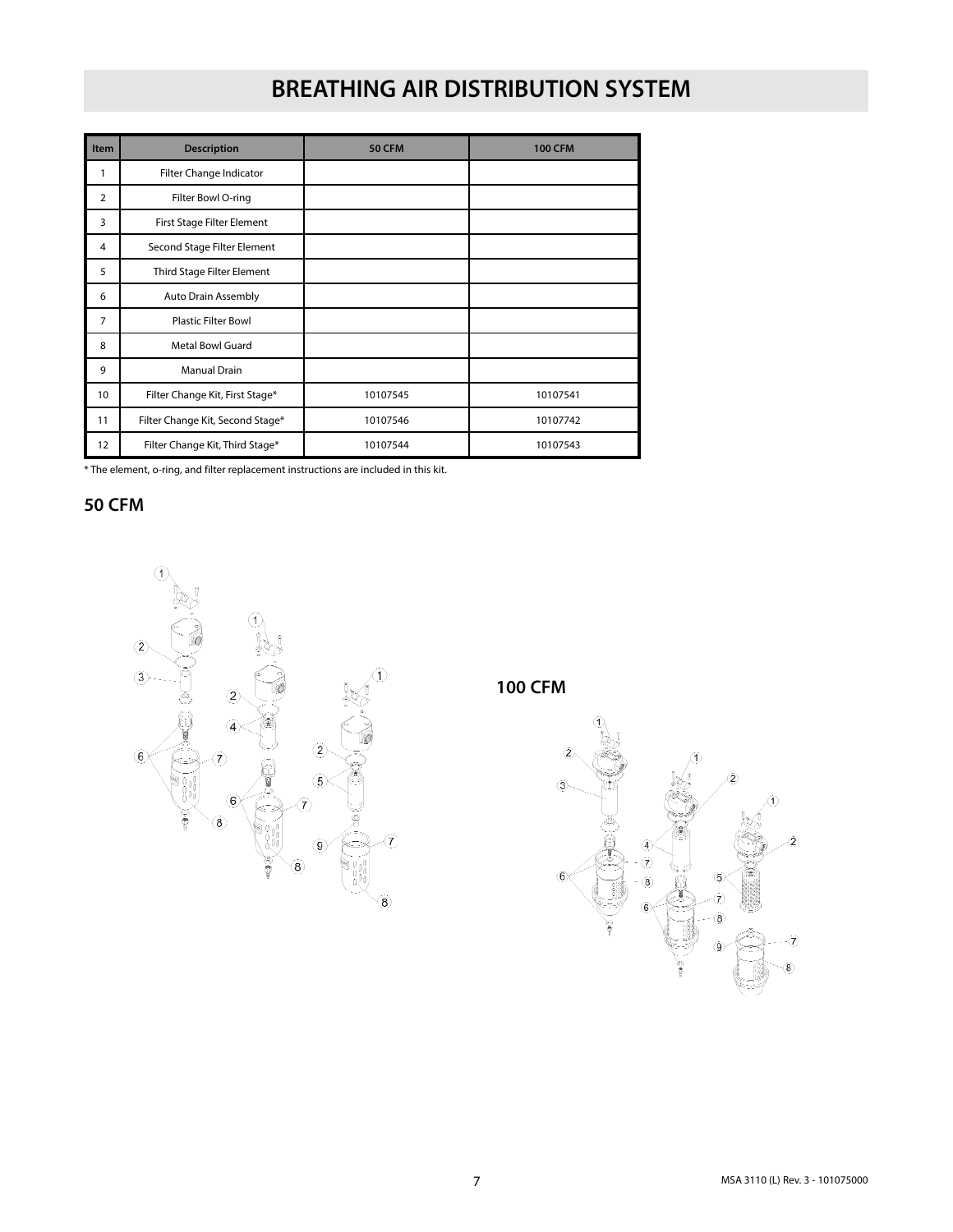#### **MAINTENANCE**

#### **A** CAUTION

#### **Always depressurize the system before performing service.**

#### **Filter Change Instructions**

- 1. After 300 hours of use or when the filter change indicator turns red the filter must be replaced to prevent flow reduction through the unit.
- 2. Gently pull drain tube, if applicable, up and through drain hole in the bottom of the case, so the end of the tube is inside the case.
- 3. Remove the filter bowl and cover.
	- a. Press and slide the latch down.
	- b. Rotate the bowl left or right while pulling down until the bowl and cover slides out of the filter head assembly.
- 4. Remove the filter element
	- a. Grasp the bottom of the element and rotate it counter-clockwise until the element is removed.
- 5. Clean the bowl and cover with mild soap and water, rinse and allow to air dry.
- 6. Examine the bowl and cover for cracks and discoloration. Replace if necessary.
- 7. Install the new filter element
	- a. Locate the new o-ring in place, on top of the filter element,
	- b. Index the threads of the filter element to the filter head and turn the element clockwise until snug.

**NOTE:** Do not over-tighten the filter element; a cracked element or striped threads will result.

- 8. Reinstall the filter bowl and cover.
	- a. Slide the filter bowl and cover over the filter element into the filter head, with the latch facing to the front. b. Rotate left and right slightly until the latch engages with the head assembly. A "click" sound will occur at time of engagement, as the latch is spring loaded.
	- c. Check security of the bowl by pulling down on the bowl assembly.
- 9. Reinstall the drain tube into the proper hole in the bottom of the case, when applicable.
- 10. Test system for leaks.

#### **Replacing 9 VDC Batteries in the Monitor**

The batteries are located in the side of the CO Monitor. Open the compartment, remove the old batteries, and insert new approved batteries (note the + and - orientation embossed in the retainer). If AC and DC power are removed for a period of 2 hours or more, a one hour re-stabilization period is required on the sensor or erratic readings may occur.

- Panasonic Industrial Alkaline 9 VDC Model # 6AM-6PI-9V.
- Duracell Alkaline 9 VDC Model # MN1604B2.
- Eveready (Energizer) Alkaline 9 VDC-Model # 6LR61-6AM6-9V

#### **Calibrating the CO Monitor**

The CO Monitor should be calibrated monthly or when ever the reading may be questionable. A calibration date sticker should be affixed to the inside of the case for future reference. See the PARTS LIST section for available calibration kits with instruction. A new sensor may be required if an accurate calibration is not obtained.

#### **Filter Housing Bowls**

Periodic cleaning of the polycarbonate bowls may become necessary. Remove as per instructions above and clean with a mild soapy water solution. Rinse and air dry. Reinstall into the filter housing.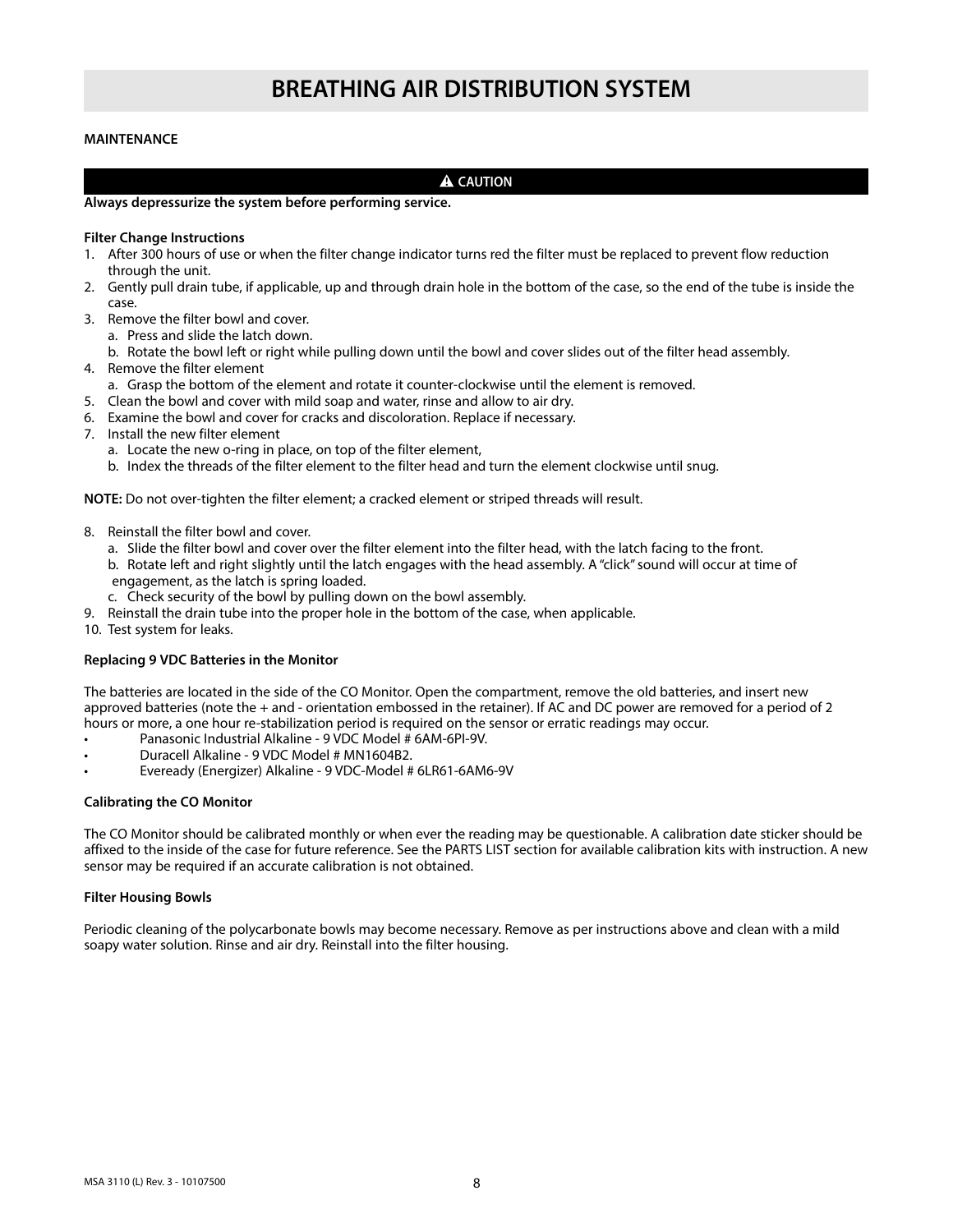#### **ADDITIONAL REPLACEMENT PARTS**

| Item           | 50 cfm   | 100 cfm  | <b>Description</b>                                   |  |
|----------------|----------|----------|------------------------------------------------------|--|
| 1              | 10107531 | 10107531 | Pressure Regulator                                   |  |
| $\overline{2}$ | 10107734 | 10107734 | Pressure Gauge                                       |  |
| 3              | 10107553 | 10107553 | 125psi Pressure Relief Valve                         |  |
|                |          |          | <b>Outlet Connections</b>                            |  |
|                | 69542    | 69242    | <b>Union Adapter</b>                                 |  |
| 4              | 455019   | 455019   | Snap-Tite Socket                                     |  |
|                | 467044   | 467044   | <b>Foster Steel Socket</b>                           |  |
|                | 471501   | 471501   | Hansen Brass Socket                                  |  |
| 5              | 10107740 | 10107740 | First Stage Filter Assembly                          |  |
| 6              | 10107738 | 10107738 | Second Stage Filter Assembly                         |  |
| 7              | 10107736 | 10107736 | Third Stage Filter Assembly                          |  |
| 8              |          |          | Inlet, 1/2" NPT Female Thread                        |  |
| 9              | 10107540 | 10107540 | CO Monitor Assembly                                  |  |
| 10             | 10107824 | 10107824 | Replacement CO Sensor, with replacement instructions |  |
| 11             | 10107500 | 10107500 | <b>Operations Instruction Manual</b>                 |  |

#### **ACCESSORIES**

| Part No. | <b>Description</b>                                                                                |  |  |
|----------|---------------------------------------------------------------------------------------------------|--|--|
| 10108138 | Upright support bracket, 50 and 100 CFM units, with installation instructions                     |  |  |
| 10107741 | Remote audible alarm with mounted visual strobe with quard, includes 50 ft. cable and 9-12 VDC    |  |  |
| 10107527 | Calibration kit, 20 ppm CO, zero air, regulator and case, 17 liter size with instructions         |  |  |
| 10107526 | Canadian calibration kit, 10ppm CO, zero air, regulator and case, 17 liter size with instructions |  |  |
| 10116619 | Calibration cylinder, zero, ppm CO                                                                |  |  |
| 10116618 | Calibration cylinder, 10, ppm CO                                                                  |  |  |
| 10116617 | Calibration cylinder, 20, ppm CO                                                                  |  |  |

**MSA NIOSH/MSHA Approved Airline Respirators:** constant flow and pressure demand are available with full facepieces, half masks, and flow controls to meet user's needs. Contact an MSA supplier.

**MSA Breathing Air Supply Hoses (3/8" I.D.):** must be used to maintain NIOSH/MSHA approvals of MSA Respirators. Air supply hoses are available in smooth, reinforced black lightweight polyvinylchloride (PVC), chemical resistant black neoprene, and smooth, coiled yellow nylon.

| <b>PVC</b> | Neoprene | <b>Coiled Nylon</b> | Length (ft) | <b>Fitting Material</b> |
|------------|----------|---------------------|-------------|-------------------------|
| 484225     | -------  | -------             | 100         | <b>Brass</b>            |
| 471513     | 455022   | 474043              | 50          | <b>Brass</b>            |
| 481060     | 481080   | -------             | 50          | <b>Stainless Steel</b>  |
| 471512     | 455021   | 491515              | 25          | <b>Brass</b>            |
| 481059     | 481079   | -------             | 25          | <b>Stainless Steel</b>  |
| 471511     | 455020   | 491514              | 15          | <b>Brass</b>            |
| 481058     | 481078   | -------             | 15          | <b>Stainless Steel</b>  |
| 481051     | 481071   | 491513              | 8           | <b>Brass</b>            |
| 481057     | 481077   | -------             | 8           | <b>Stainless Steel</b>  |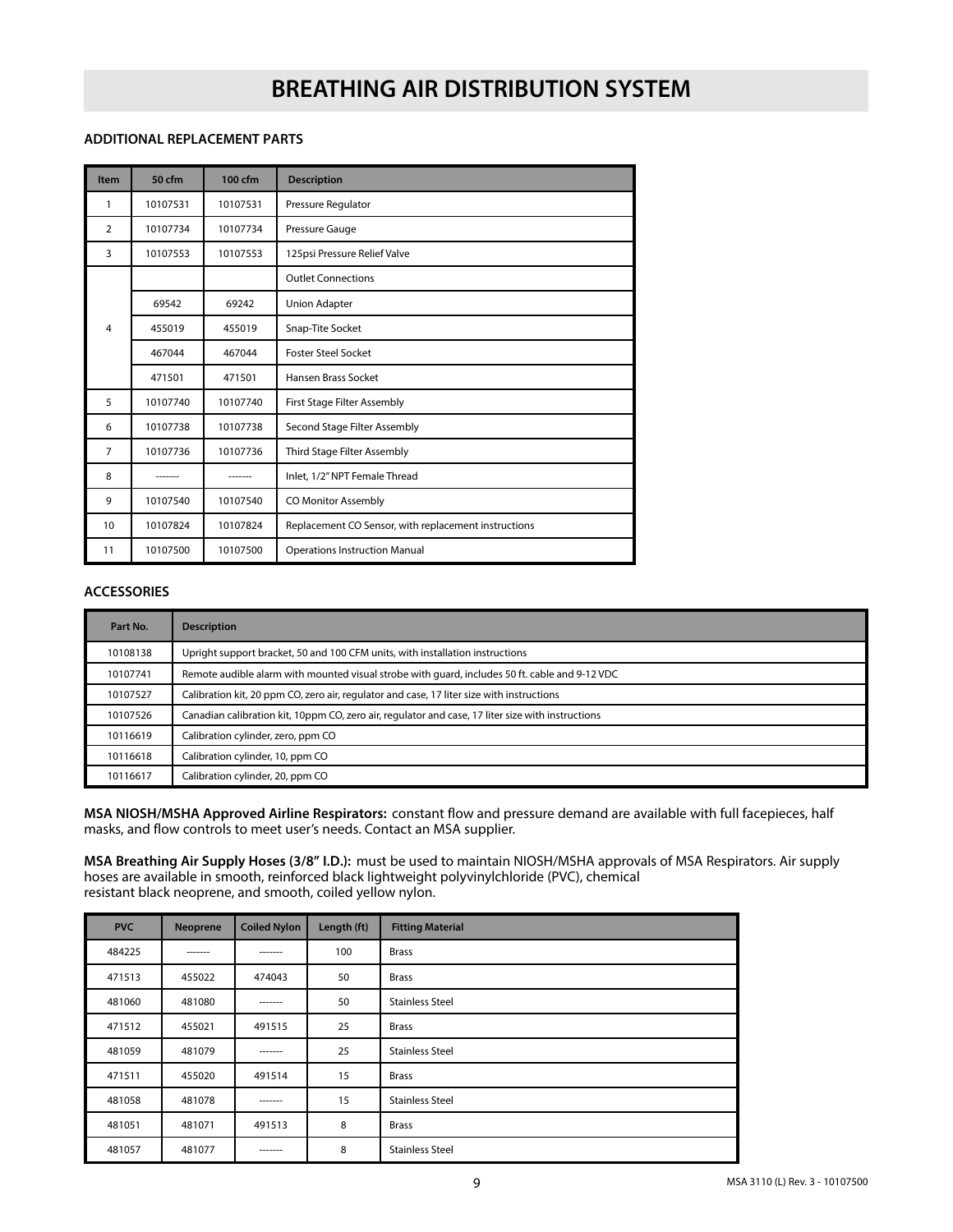#### **MSA Breathing Air Supply Hoses (1/2" I.D.) for inlet ports**

| Part No. | <b>Description</b>                                                       |
|----------|--------------------------------------------------------------------------|
| 10113330 | Hose, 50 feet, Industrial Interchange, 1/2 inch NPT female connections.  |
| 10113341 | Hose, 100 feet, Industrial Interchange, 1/2 inch NPT female connections. |
| 10113328 | Quick-Disconnect Socket, Hansen Industrial, 1/2 inch male NPT.           |
| 10113329 | Quick-Disconnect Plug, Hanson Industrial, 1/2 inch male NPT.             |

#### **Locking Quick-Disconnects for Outlet Fittings**

| Part No. | <b>Description</b>                                                               |  |
|----------|----------------------------------------------------------------------------------|--|
| 479032   | Snap-Tite, Female socket with 3/4-16 UNF female thread for box or hose, aluminum |  |
| 478016   | Snap-Tite, Male socket with 3/4-16 UNF male thread for box or hose, aluminum     |  |
| 479010   | Snap-Tite, Locking socket and plug assembly                                      |  |
| 476956   | CEJN. Female socket with 3/4-16 UNF female thread for box or hose, chrome        |  |
| 476955   | CEJN. Male socket with 3/4-16 UNF male thread for box or hose, chrome            |  |
| 479009   | CEJN, Locking socket and plug assembly                                           |  |

**NOTE:** These same quick-disconnects are NIOSH-approved to connect sections of respirator hose (up to 12 sections of hose). MSA/NIOSH-approved respirator hose unions can also be directly connected together and to the box without quick-disconnects.

#### **MSA High Pressure (4500 psig) Breathing Apparatus Cylinders**

| Part No. | Description*         |
|----------|----------------------|
| 807588   | 60 min. Stealth H-60 |
| 807570   | 45 min. Stealth H-45 |
| 807587   | 30 min. Stealth H-30 |

#### **Air Supply Boxes**

| <b>United States</b><br>Part No. | Canadian<br>Part No. | Description*                                                         |
|----------------------------------|----------------------|----------------------------------------------------------------------|
| 10107536                         |                      | Point of Attachment, 4 outlet MSA Union Adapters                     |
| 10107822                         |                      | Point of Attachment, 4 outlet Aluminum Snap-Tite Sockets             |
| 10107823                         |                      | Point of Attachment, 4 outlet Steel Foster Sockets                   |
| 10107821                         |                      | Point of Attachment, 4 outlet Brass Hansen Sockets                   |
| 10107538                         | 10113347             | Filtration, 50 CFM, CO Monitor, 4 outlet MSA Union Adapters          |
| 10107814                         | 10113349             | Filtration, 50 CFM, CO Monitor, 4 outlet Aluminum Snap-Tite Sockets  |
| 10107812                         | 10113348             | Filtration, 50 CFM, CO Monitor, 4 outlet Steel Foster Sockets        |
| 10107813                         | 10113346             | Filtration, 50 CFM, CO Monitor, 4 outlet Brass Hansen Sockets        |
| 10107539                         | 10113345             | Filtration, 100 CFM, CO Monitor, 4 outlet MSA Union Adapters         |
| 10107816                         | 10113343             | Filtration, 100 CFM, CO Monitor, 4 outlet Aluminum Snap-Tite Sockets |
| 10107817                         | 10113342             | Filtration, 100 CFM, CO Monitor, 4 outlet Steel Foster Sockets       |
| 10107815                         | 10113344             | Filtration, 100 CFM, CO Monitor, 4 outlet Brass Hansen Sockets       |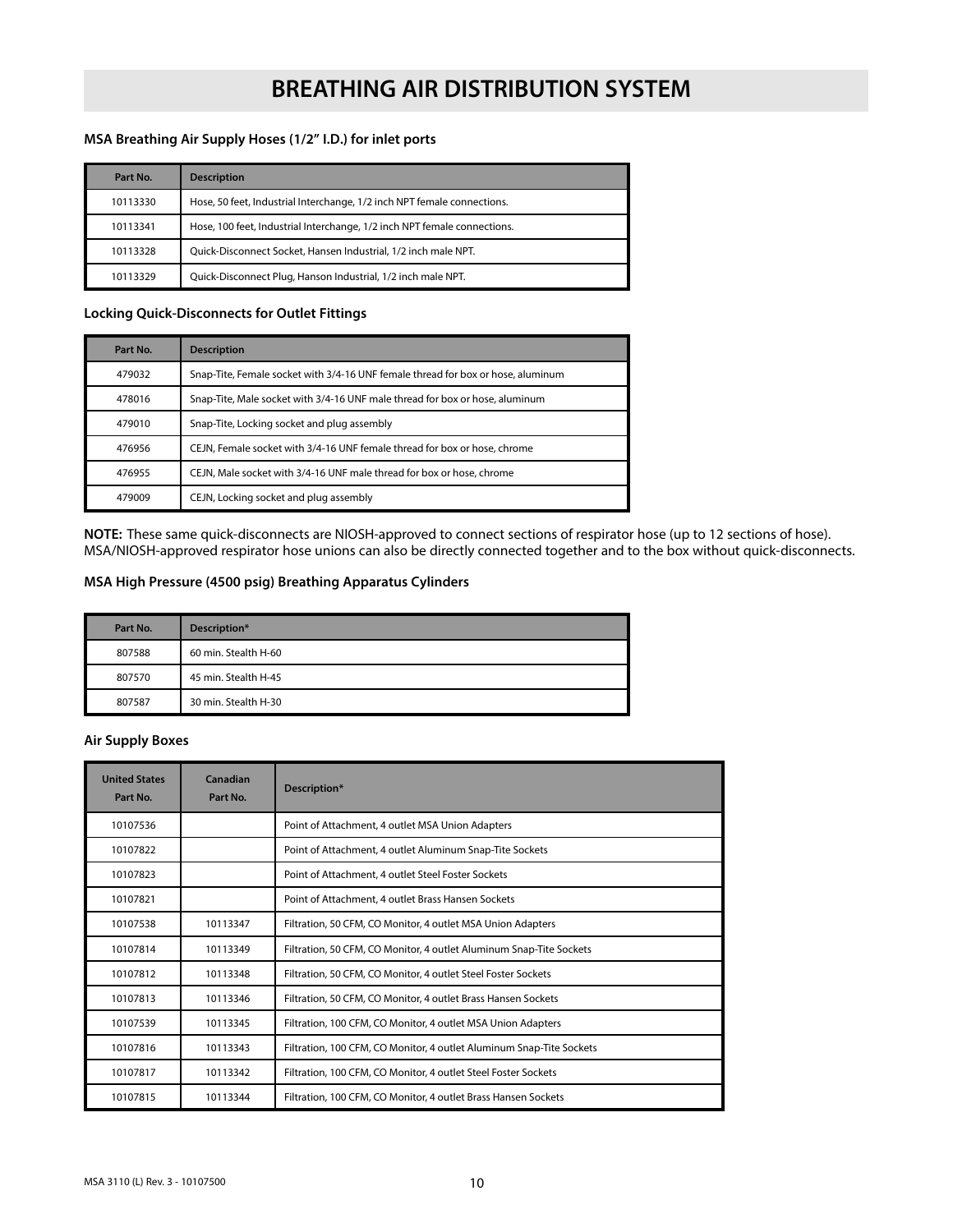#### U**pright Support Brackets**

| Part No. | <b>Description</b>                        |
|----------|-------------------------------------------|
| 10108138 | Upright support bracket, filtration boxes |

#### **TransportAire Portable Air Supply Air Supply Carts (less cylinders)**

| Part No. | <b>Description</b>                                                                                                                                                                      |  |  |
|----------|-----------------------------------------------------------------------------------------------------------------------------------------------------------------------------------------|--|--|
| 816692   | Low pressure (2216psig) TransportAire Assembly complete with fabric cylinder carrier, regulator, and regulator to hose adapter less cylinder                                            |  |  |
| 85078    | Low pressure optional Audi-Larm <sup>®</sup> Audible Alarm Assembly                                                                                                                     |  |  |
| 812217   | High pressure (4500psig) TransportAire Assembly complete with fabric cylinder carrier, regulator, and regulator to hose adapter, and high pressure<br>Audi-Larm Assembly, less cylinder |  |  |

| Part No. | Description*                                                                                                                                                                                                                                  |
|----------|-----------------------------------------------------------------------------------------------------------------------------------------------------------------------------------------------------------------------------------------------|
| 10107537 | Industrial, MSA Union Adapters (holds two, 1 hour 4500 psig breathing air cylinders (not included)                                                                                                                                            |
| 10107779 | Industrial, Aluminum Snap-Tite Sockets (holds two, 1 hour 4500 psig breathing air cylinders (not included)                                                                                                                                    |
| 10107780 | Industrial, Steel Foster Sockets (holds two, 1 hour 4500 psig breathing air cylinders (not included)                                                                                                                                          |
| 10107811 | Industrial, Brass Hansen Sockets (holds two, 1 hour 4500 psig breathing air cylinders (not included)                                                                                                                                          |
| 10107499 | Technical Rescue, MSA Union Adapters on breathing air manifold, holds two, 1 hour 4500 psig breathing air cylinders (not included) and has a CGA<br>male connection to attach auxiliary high pressure air to operate emergency tools)         |
| 10107818 | Technical Rescue, Aluminum Snap-Tite Sockets on breathing air manifold, holds two, 1 hour 4500 psig breathing air cylinders (not included) and has a<br>CGA male connection to attach auxiliary high pressure air to operate emergency tools) |
| 10107820 | Technical Rescue, Steel Foster Sockets on breathing air manifold, holds two, 1 hour 4500 psig breathing air cylinders (not included) and has a CGA male<br>connection to attach auxiliary high pressure air to operate emergency tools)       |
| 10107819 | Technical Rescue, Brass Hansen Sockets on breathing air manifold, holds two, 1 hour 4500 psig breathing air cylinders (not included) and has a CGA                                                                                            |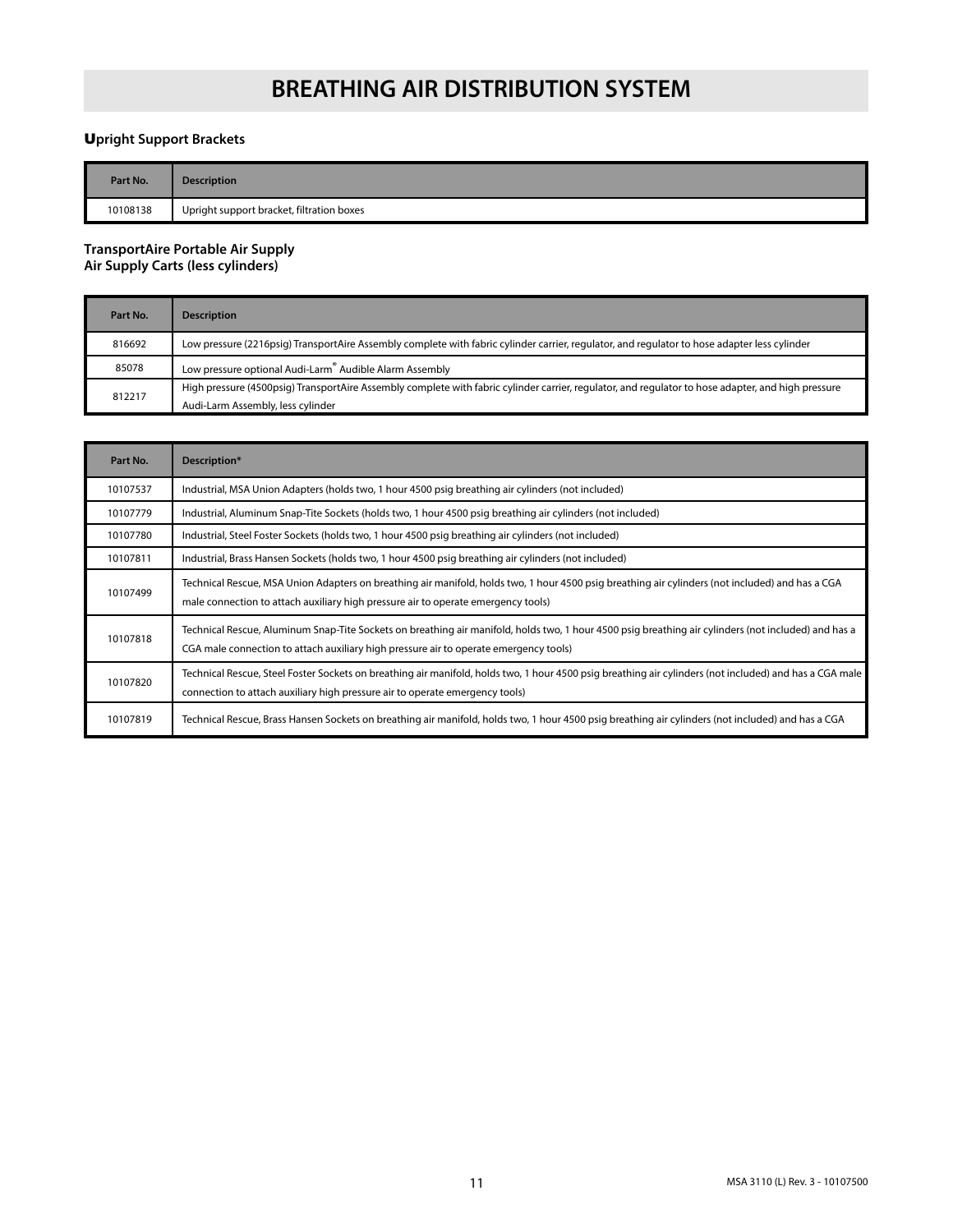## **WARRANTY**

Express Warranty-MSA warrants that the product furnished is free from mechanical defects or faulty workmanship for a period of one (1) year from first use or eighteen (18) months from date of shipment, whichever occurs first, provided it is maintained and used in accordance with MSA's instructions and/or recommendations. Replacement parts and repairs are warranted for ninety (90) days from the date of repair of the product or sale of the replacement part, whichever occurs first. MSA shall be released from all obligations under this warranty in the event repairs or modifications are made by

persons other than its own authorized service personnel or if the warranty claim results from misuse of the product. No agent or representative of MSA may bind MSA to any affirmation, representation or modification of the warranty concerning the goods sold under this contract. MSA makes no warranty concerning components or accessories not manufactured by MSA, but will pass on to the Purchaser all warranties of manufactures of such components. THIS WARRANTY IS IN LIEU OF ALL OTHER WARRANTIES, EXPRESS, IMPLIED OR STATUTORY, AND IS STRICTLY LIMITED TO THE TERMS HEREOF. MSA SPECIFICALLY DISCLAIMS ANY WARRANTY OF MERCHANTABILITY OR FITNESS FOR A PARTIC-ULAR PURPOSE.

Exclusive Remedy-It is expressly agreed that the Purchaser's sole and exclusive remedy for breach of the above warranty, for any tortuous conduct of MSA, or for any other cause of action, shall be the repair and/or replacement, at MSA's option, of any equipment or parts thereof, that after examination by MSA are proven to be defective. Replacement equipment and/or parts will be provided at no cost to the Purchaser, F. O. B. Purchasers name place of destination. Failure of MSA to successfully repair any nonconforming product shall not cause the remedy established hereby to fail of its essential purpose.

Exclusion of Consequential Damages-Purchaser specifically understands and agrees that under no circumstances will MSA be liable to Purchaser for economic, special, incidental, or consequential damages or losses of any kind whatsoever, including but not limited to, loss of anticipated profits and any other loss caused by reason of the non-operation of the goods. This exclusion is applicable to claims for breach of warranty, tortious conduct or any other cause of action against MSA.

System Leaks-On delivery of this product, all leaks are covered under the warranty, that are related to poor workmanship, or defects in parts, ie. regulator, gauge, and filter assembly. Air leaks due to damage in shipment will be covered under shipping claims. Air leaks, after the unit is put into service, are the responsibility of the customer and part of routine maintenance.

For additional information please contact the Customer Service Department at 1-800-MSA-2222 (1-800-672-2222).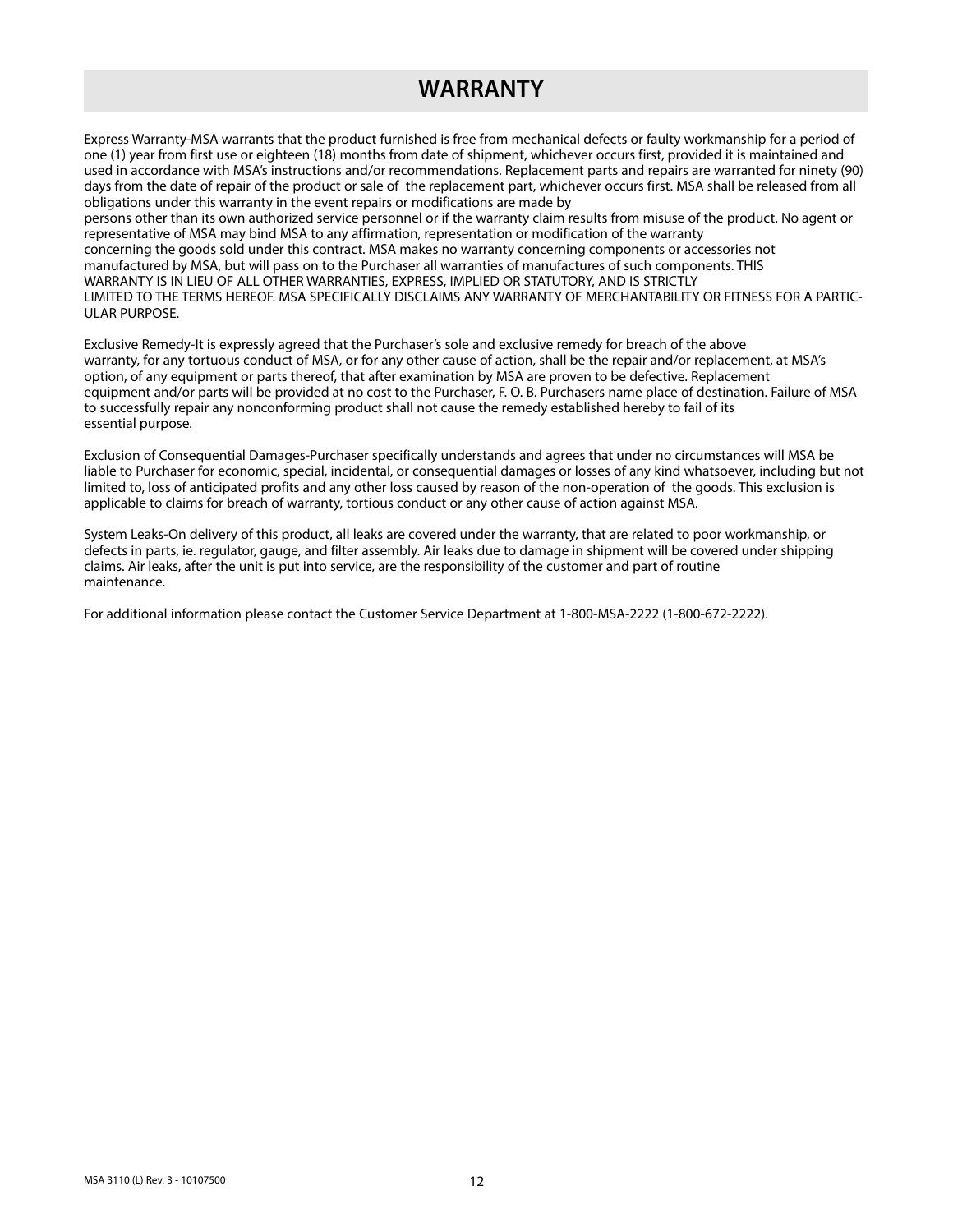# **Sistema de distribución de aire de respiración**

## **CAJA DE FILTRACIÓN**

PARA USO EN LOS ESTADOS UNIDOS (monitor de monóxido de carbono [CO] fijado en 10 ppm) **Caja de filtración, cuatro salidas, 1416 lpm (50 pies3/m), monitor de monóxido de carbono (CO) Nº de pieza de la caja Tipo de conectores**<br>10107538 **Adaptadores** de unió Adaptadores de unión 10107814 Aluminio, Snap-Tite 10107812 Acero, Foster 10107813 Bronce, Hansen **Caja de filtración, cuatro salidas, 2832 lpm (100 pies3/m), monitor de monóxido de carbono (CO) Nº de pieza de la caja Tipo de conectores** 10107539 Adaptadores de unión 10107816 Aluminio, Snap-Tite 10107817 Acero, Foster 10107815 Bronce, Hansen PARA USO EN CANADÁ (monitor de monóxido de carbono [CO] fijado en 5 ppm) **Caja de filtración, cuatro salidas, 1416 lpm (50 pies³/m), monitor de monóxido de carbono (CO)** Nº de pieza de la caja **Nº de conectores** 10113347 Adaptador de unión 10113349 Aluminio, Snap-Tite 10113348 Acero, Foster 10113346 Bronce, Hansen **Caja de filtración, cuatro salidas, 2832 lpm (100 pies³/m), monitor de monóxido de carbono (CO) Nº de pieza de la caja Tipo de conectores** 10113345 Adaptador de unión 10113343 Aluminio, Snap-Tite 10113342 Acero, Foster 10113344 Bronce, Hansen

#### **A ADVERTENCIA**

**Este manual debe ser leído y seguido cuidadosamente por todas las personas que tengan o vayan a tener la responsabilidad de usar o reparar este equipo. Este equipo funcionará conforme a su diseño solamente si se instala y usa de acuerdo con las instrucciones. De lo contrario, el producto podría no funcionar correctamente y las personas que dependen de él podrían sufrir lesiones personales graves o la muerte.**

Las garantías otorgadas por la compañía MSA con respecto a este producto pierden su validez si la instalación, uso y mantenimiento no se realizan de conformidad con las instrucciones en este manual. Protéjase y proteja a sus empleados siguiendo las instrucciones. Lea y siga las ADVERTENCIAS y PRECAUCIONES que se encuentran en este manual. Para obtener cualquier información adicional relativa al uso o reparación, escriba o llame al 1-800-MSA-2222 durante el horario regular de trabajo.



For More Information, call 1-800-MSA-2222 or Visit Our Website at www.MSAsafety.com

MINE SAFETY APPLIANCES COMPANY CRANBERRY TWP., PENNSYLVANIA, U.S.A. 16066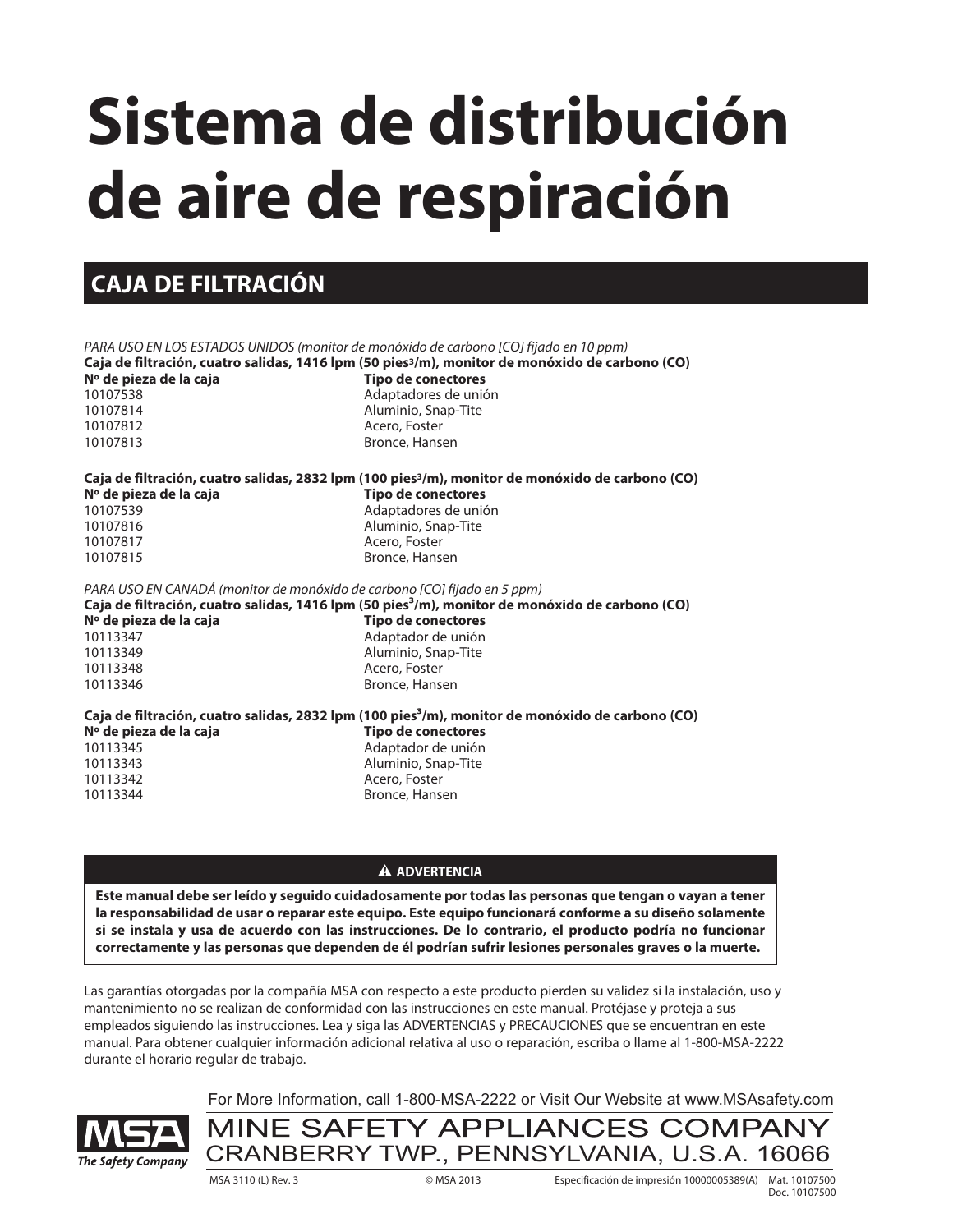#### CONTENIDO

#### **DESCRIPCIÓN**

La caja de filtración del Sistema de distribución de aire de respiración MSA (BADS, por sus siglas en inglés) permite conectar hasta cuatro respiradores de suministro de aire aprobados por NIOSH a una sola fuente de aire de respiración.

La caja de filtración incluye un proceso de filtración de tres etapas y un monitor de monóxido de carbono de 115 VCA para flujo continuo con baterías internas de 9 VCC.

La caja de filtración puede ser utilizada en movimiento o en una posición fija. El sistema consta de lo siguiente:

- Elemento del filtro para separación de partículas/ líquido a granel de la primera etapa. • Indicador de reemplazo del filtro que pasa del color verde al color rojo. • Elimina el 95% de los líquidos y las partículas a granel a 5 micrones. • Drenaje automático que elimina los líquidos del recipiente.
- Elemento del filtro de partículas ultra finas y conglutinación de aceite de la segunda etapa. • Indicador de reemplazo del filtro que pasa del color verde al color rojo. • Elimina el aceite y las partículas hasta el 99,9998% a 0,01 micrones. • Drenaje automático que elimina los líquidos del recipiente. • Los drenajes automáticos en la primera y la segunda etapa están diseñados para eliminar los contaminantes del líquido a granel. Estos drenarán automáticamente cuando el nivel haya llegado a 1/3 de la capacidad del recipiente.
- Elemento del filtro de carbón activado de la tercera etapa. • Indicador de reemplazo del filtro que pasa del color verde al color rojo. • Elimina vapores orgánicos, olores y sabores, menos de 0,003 partes por millón por unidad de peso en el contenido de aceite restante.
- Drenaje manual que elimina los líquidos del recipiente.
- El regulador de presión se puede ajustar hasta alcanzar la presión deseada para el respirador con limitaciones de 0 a 861 kPa manométrica (0-125 psig).
- El manómetro opera dentro de los límites de 0 a 861 kPa manométrica (0-125 psig).
- Colector de 4 salidas con buje de bronce de 0,9 cm (3/8 de pulg.) NPT a 0,6 cm (1/4 de pulg.) NPT.
- Válvula de alivio a 861 kPa manométrica (125 psig) con anillo de extracción manual.
- La entrada es de 1,3 cm (1/2 pulg.) NPT con conector de desconexión rápida e intercambio industrial de 1,3 cm (1/2 pulg.) que permite al usuario conectar una fuente de aire de respiración.
- Cuatro conectores de salida: las unidades pueden solicitarse con los adaptadores de unión MSA, N/P 69542, (macho 1,9 cm [3/4 de pulg.] –16 UNF que se coloca dentro de una rosca de colector hembra de 0,6 cm [1/4 de pulg.] NPT), para conectar directamente a una manguera de respiración MSA aprobada por NIOSH o a los acoples de desconexión rápida y manguera MSA. Vea la sección ACCESORIOS. Los adaptadores de unión pueden ser retirados y sustituidos por cualquier conector adecuado con rosca macho NPT de 0,6 cm (1/4 de pulg.). El colector tiene un buje de bronce de 0,9 cm (3/8 de pulg.) NPT a 0,6 cm (1/4 de pulg.). No obstante, se necesita el adaptador de unión para efectuar la conexión a la manguera de respiración MSA.
- Las unidades pueden adquirirse con acoples hembra de aluminio de desconexión rápida Snap-Tite, acoples hembra de acero de desconexión rápida Foster y acoples hembra de bronce de desconexión rápida Hansen. (Consulte la lista de piezas).
- El monitor de monóxido de carbono indica continuamente el CO presente en el aire de respiración que fluye a los respiradores. El monitor opera con 115 VCA y tiene dos baterías de 9 VCC que suministran la tensión polarizada al sensor de CO y alimentan el monitor en caso de fallas en la CA.
- El estuche protector de transporte está hecho de materiales duraderos y resistentes a la corrosión y posee además una válvula de compensación de presión que permite abrir el estuche después de haberlo expuesto a un cambio en las condiciones atmosféricas.

#### **1416 lpm a 758 kPa manométrica (50 pies3/m**  estándar a 110 psig), 2124 lpm (75 pies<sup>3</sup>/m) máximo

- 
- La presión máxima de salida es de 861 kPa manométrica (125 psig)
- El peso de la unidad es de 11,9 kg (26,4 libras)
- La presión de la válvula de alivio es 861 kPa manométrica (125 psig)
- Tamaño: 59,7 x 42,5 x 21,6 centímetros
- Monitoreo constante y en línea del monóxido de carbono
- La energía del monitor es 9 a 16 VCC o 110-120 VCA, 50/60 Hz.

#### **2832 lpm a 758 kPa manométrica (100 pies3/m**  estándar a 110 psig), 3483 lpm (123 pies<sup>3</sup>/m) máximo

- La presión máxima de entrada es de 1034 kPa manométrica (150 psig) La presión máxima de entrada es de 1034 kPa manométrica (150 psig)
	- La presión máxima de salida es de 861 kPa manométrica (125 psig)
	- El peso de la unidad es de 11,9 kg (26,4 libras)
	- La presión de la válvula de alivio es 861 kPa manométrica (125 psig)
	- Tamaño: 59,7 x 42,5 x 21,6 centímetros
	- Monitoreo constante y en línea del monóxido de carbono
	- La energía del monitor es 9 a 16 VCC o 110-120 VCA, 50/60 Hz.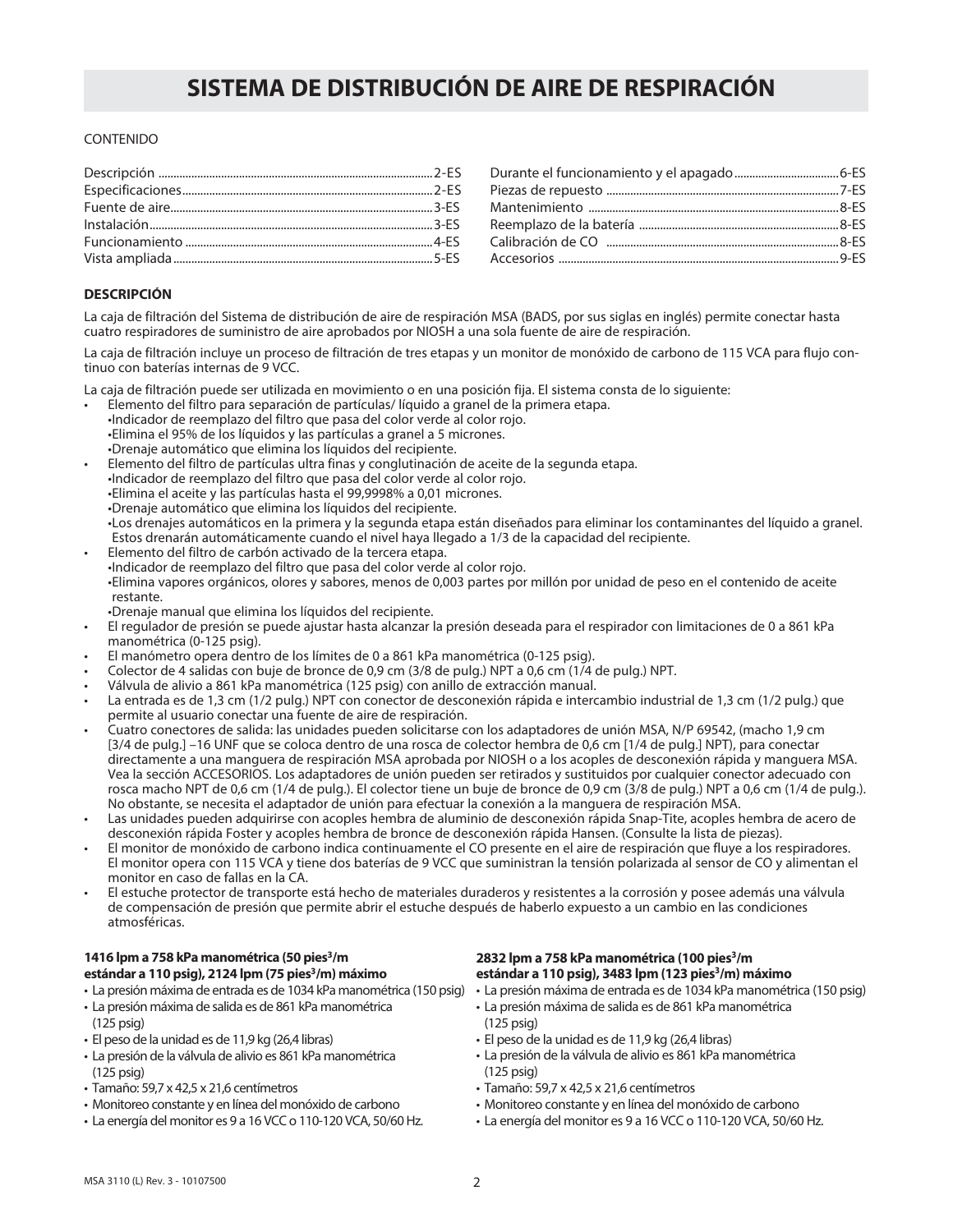#### **SUMINISTRO DEL AIRE DE RESPIRACIÓN**

#### **A ADVERTENCIA**

- **El usuario es responsable por la calidad y cantidad del aire que usa en los respiradores, así como del cumplimiento de todas las regulaciones federales, estatales y locales.**
- • **La calidad del aire suministrado al Sistema de distribución de aire de respiración debe ser acorde con los requisitos establecidos para la calidad del aire en ANSI Z86.1-1973 (Especificación G-7.1 para Tipo 1, nivel de verificación de la calidad (grado) D de aire gaseoso por la Asociación de Gas Comprimido de EE.UU.). Si desea copias de la especificación, solicítelas al Instituto Nacional de Normas de los EE.UU. (American National Standard Institute, ANSI) o a la Asociación de Gas Comprimido. El aire debe encontrarse dentro de los límites permitidos de monóxido de carbono y puede requerirse algún medio de monitoreo del CO según lo establecido para los respiradores de suministro de aire aprobados por NIOSH (véase 29 CFR Part 1910.134).**
- • **La fuente de aire debe suministrar el flujo adecuado a la presión adecuada a todos los respiradores conectados al sistema. El diámetro interior de la manguera de la fuente de aire debe ser suficientemente grande como para no restringir el flujo de aire al sistema. Los requisitos de flujo y presión de aire pueden encontrarse en el texto de la aprobación otorgada por NIOSH al respirador. Esta aprobación se encuentra en las instrucciones suministradas con cada respirador de MSA.**

**El no seguir esta advertencia puede ocasionar lesiones personales graves o la muerte.**

#### **INSTALACIÓN**

**NOTA:** Ajuste todas las conexiones de las juntas tóricas con herramientas.

1. Coloque la caja de filtración en un lugar seguro en el área de trabajo

#### **A** ADVERTENCIA

**NO coloque esta unidad en un lugar en el que pueda quedar expuesta a fuentes directas de calor superior a los 51 °C (125 °F). El no seguir esta advertencia puede ocasionar la falla o el mal funcionamiento de los componentes de la unidad y las consiguientes lesiones personales graves o la muerte.**

#### **A** ADVERTENCIA

**Esta unidad no ha sido probada para uso intrínsecamente seguro. Si la coloca en condiciones ambientales explosivas, puede explotar. El no seguir esta advertencia puede dar lugar a condiciones que ocasionen lesiones personales graves o la muerte.**

#### **A PRECAUCIÓN**

**Haga funcionar siempre el sistema de aire de respiración en posición vertical. De lo contrario, puede ocurrir alguna de la siguientes cosas:**

- **Los drenajes automáticos no funcionarán correctamente y pueden producirse fugas de aire.**
- **Los drenajes automáticos pueden quedar obstruidos.**
- **Los elementos del filtro pueden acumular humedad.**
- **La humedad puede contaminar el monitor de CO.**

**Coloque el soporte vertical, si corresponde.**

- 2. Use una manguera de aire de respiración de 1,3 cm (1/2 pulg.) de DI para conectar la fuente de suministro del usuario a la entrada del sistema. Aplique cinta para sellado de tubos a todas las conexiones de rosca cónicas. Envuelva con 1 a 1 1/2 vueltas de cinta hacia la derecha (mirando hacia el extremo roscado del conector macho).
- 3. Conecte los respiradores de suministro de aire aprobados por NIOSH a los conectores de salida, según sea necesario. Anule toda salida no utilizada.
- 4. Inspeccione el monitor de CO para comprobar que tenga baterías frescas de 9 voltios. Si el monitor de CO no se ha utilizado durante 90 días, determine el estado en que se encuentran las baterías y reemplácelas si es necesario. Reemplace las baterías cuando se ilumine el indicador de color ámbar de LOW BATTERY (BATERÍA BAJA) en el monitor de CO. Las baterías aprobadas para su uso son las siguientes:
	- Batería alcalina industrial de Panasonic 9 VCC Modelo Nº 6AM-6PI-9V.
	- Batería alcalina Duracell 9 VCC Modelo Nº MN1604B2.
	- Batería alcalina Eveready (Energizer) 9 VCC Modelo Nº 6LR61-6AM6-9V.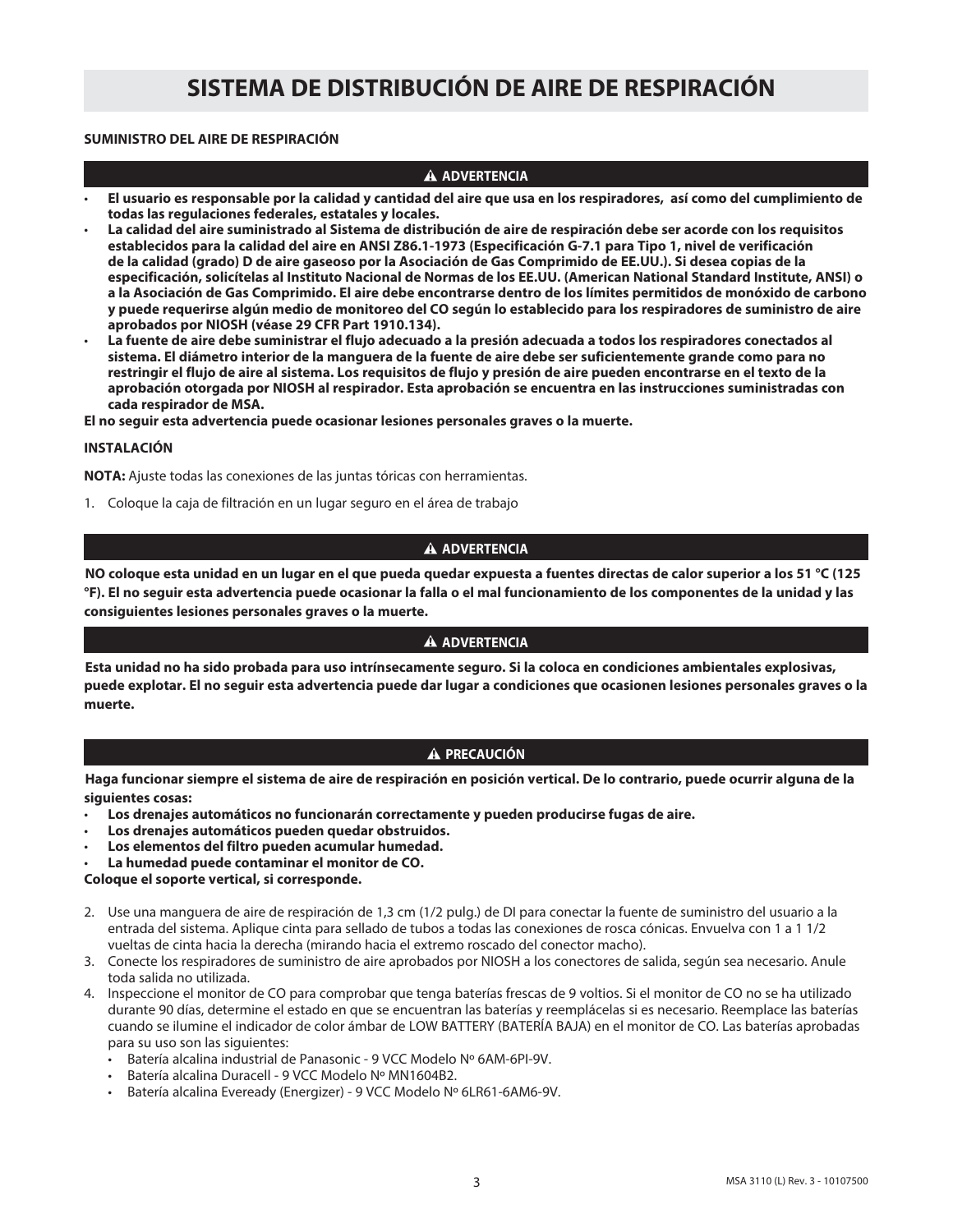- 5. El monitor puede funcionar con 9 VCC si no hay corriente de 115 VCA disponible.
- 6. Conecte el cable de señal remota al monitor.
- 7. Coloque el interruptor "on/off/test" (encendido/apagado/prueba) en la posición de encendido ("ON"). Deje transcurrir 30 segundos para que se estabilice la lectura. Si la lectura es distinta de "ZERO" (cero), significa que es necesario calibrar el monitor. Consulte el procedimiento de calibración (N/P 10107525).
- 8. Conecte el enchufe de 115 VCA al monitor y conecte el cable a la toma de corriente de 115 VCA.
- 9. Conecte la manguera de muestra de monóxido de carbono al monitor.
- 10. Conecte la unidad de alarma remota al conector de alarma remoto situado en el exterior de la caja, si corresponde.
- 11. Haga girar la perilla de control totalmente hacia la derecha para cerrar el medidor de flujo de muestreo de monóxido de carbono.
- 12. Active la fuente de suministro de aire de respiración de entrada, a un máximo de 1034 kPa manométrica (150 psig).
- 13. PRUEBE las alarmas colocando el interruptor "on/off/test" (encendido/apagado/prueba) en la posición de prueba ("TEST"). Se activarán todos los indicadores visuales y sonoros remotos y locales. Si no se activan los indicadores, inspeccione todas las conexiones eléctricas y póngase en contacto con el departamento de reparación del fabricante.

**NOTA:** Puede realizar una prueba del funcionamiento de las alarmas en cualquier momento, colocando el interruptor en la posición de prueba "TEST".

- 14. Ajuste el regulador de la caja a la presión especificada para el respirador de suministro de aire aprobado por NIOSH que esté utilizando. Haga girar la perilla del regulador hacia la derecha para aumentar la presión y hacia la izquierda para disminuirla.
- 15. Ajuste la velocidad de flujo de muestra de aire del monitor haciendo girar la perilla de control del medidor de flujo hacia la izquierda, hasta que flotador en el medidor oscile en el sector de la barra verde (aproximadamente 50-100 cc/min.)
- 16. El instrumento analizará a continuación la muestra de aire y mostrará la concentración de monóxido de carbono en partes por millón (ppm). Se iluminará el indicador de funcionamiento "NORMAL" de color verde del sistema. Cuando el nivel de monóxido de carbono sea inferior a 10 ppm (o 5 ppm en Canadá), el indicador luminoso de color rojo "HIGH CO" se encenderá y apagará intermitente y débilmente cada segundo.
- 17. Cuando el nivel de concentración de monóxido de carbono sea superior al establecido en la alarma, se escuchará una alarma, se activarán las conexiones de alarma remota, la luz del indicador "NORMAL" de color verde se apagará y se iluminará la luz "HIGH CO" (CO alto) de color rojo.
- 18. Cuando las concentraciones de monóxido de carbono sean inferiores a la establecida en la alarma, se desactivarán todos los indicadores de alarma y el dispositivo regresará al funcionamiento "NORMAL".

#### **ADVERTENCIA**

**NO conecte más de cuatro respiradores al colector. No conecte respiradores que requieran diferentes presiones de entrada al mismo colector. La caja de 1416 lpm (50 pies3/m) tiene una capacidad nominal máxima de 2237 lpm (79 pies cúbicos estándar por minuto) y la caja de 2832 lpm (100 pies3/m) tiene una capacidad nominal máxima de 3483 lpm (123 pies cúbicos estándar por minuto). Toda exigencia adicional puede ocasionar un suministro insuficiente de aire a todos los respiradores y producir lesiones personales graves o la muerte.**

#### **PROCEDIMIENTO DE OPERACIÓN**

- 1. Active la fuente de suministro de aire de respiración de entrada (máximo de 1034 kPa manométrica o 150 psig).
- 2. Ajuste el regulador de la caja a la presión especificada para el respirador de suministro de aire aprobado por NIOSH que esté utilizando. Haga girar la perilla del regulador hacia la derecha para aumentar la presión y hacia la izquierda para disminuirla.
- 3. Compruebe que no haya fugas en las conexiones entre el respirador y la caja.
- 4. Colóquese el respirador según las instrucciones proporcionadas con el mismo. NO se coloque el respirador hasta que la presión esté establecida correctamente.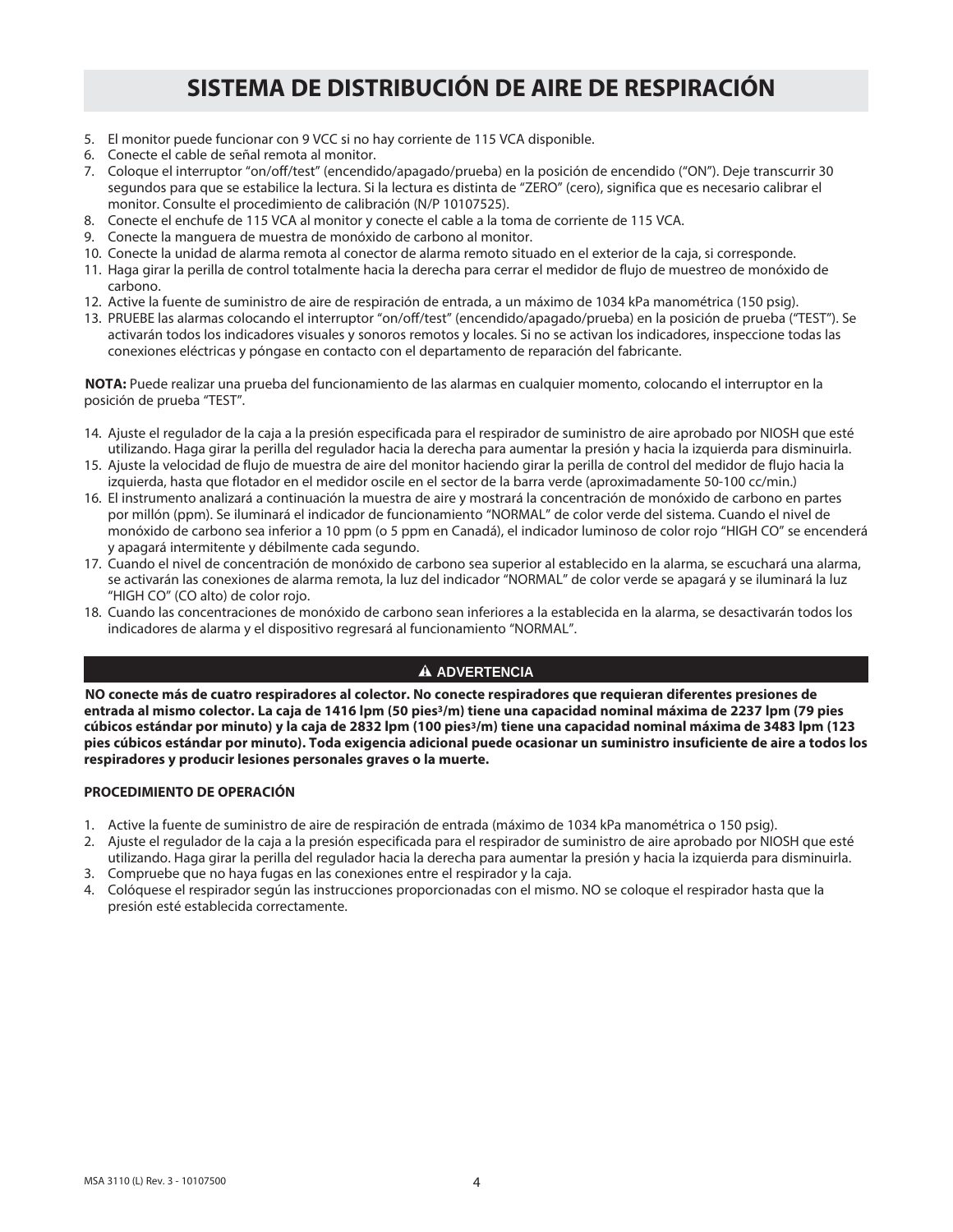#### **COMPONENTES DEL SISTEMA**

| <b>Elemento</b> | <b>Descripción</b>                                                                                                 |  |  |
|-----------------|--------------------------------------------------------------------------------------------------------------------|--|--|
| 1               | Conector de alarma remoto                                                                                          |  |  |
| $\overline{2}$  | Tapa del conector                                                                                                  |  |  |
| 3               | Alarma sonora de CO                                                                                                |  |  |
| 4               | Indicador rojo de CO alto                                                                                          |  |  |
| 5               | Despejar CO normal                                                                                                 |  |  |
| 6               | Indicador de operación normal                                                                                      |  |  |
| $\overline{7}$  | Puerto de entrada hembra de 1,3 cm (1/2 pulg.) NPT con conector de<br>intercambio industrial de 1,3 cm (1/2 pulg.) |  |  |
| 8               | Manómetro de salida                                                                                                |  |  |
| 9               | Válvula de alivio de 861 kPa manométrica (125 psig)                                                                |  |  |
| 10              | Conexiones de salida                                                                                               |  |  |
| 11              | Protector contra el polvo                                                                                          |  |  |
| 12              | Unidad de filtro de la primera etapa                                                                               |  |  |
| 13              | Unidad de filtro de la segunda etapa                                                                               |  |  |
| 14              | Unidad de filtro de la tercera etapa                                                                               |  |  |
| 15              | Muestra de flujo de CO                                                                                             |  |  |
| 16              | Regulador de presión                                                                                               |  |  |
| 17              | Monitor de CO                                                                                                      |  |  |
| 18              | Conexión de 115 VCA                                                                                                |  |  |





CONECTOR DE ALARMA REMOTA

 $\widehat{\phantom{m}}$ 





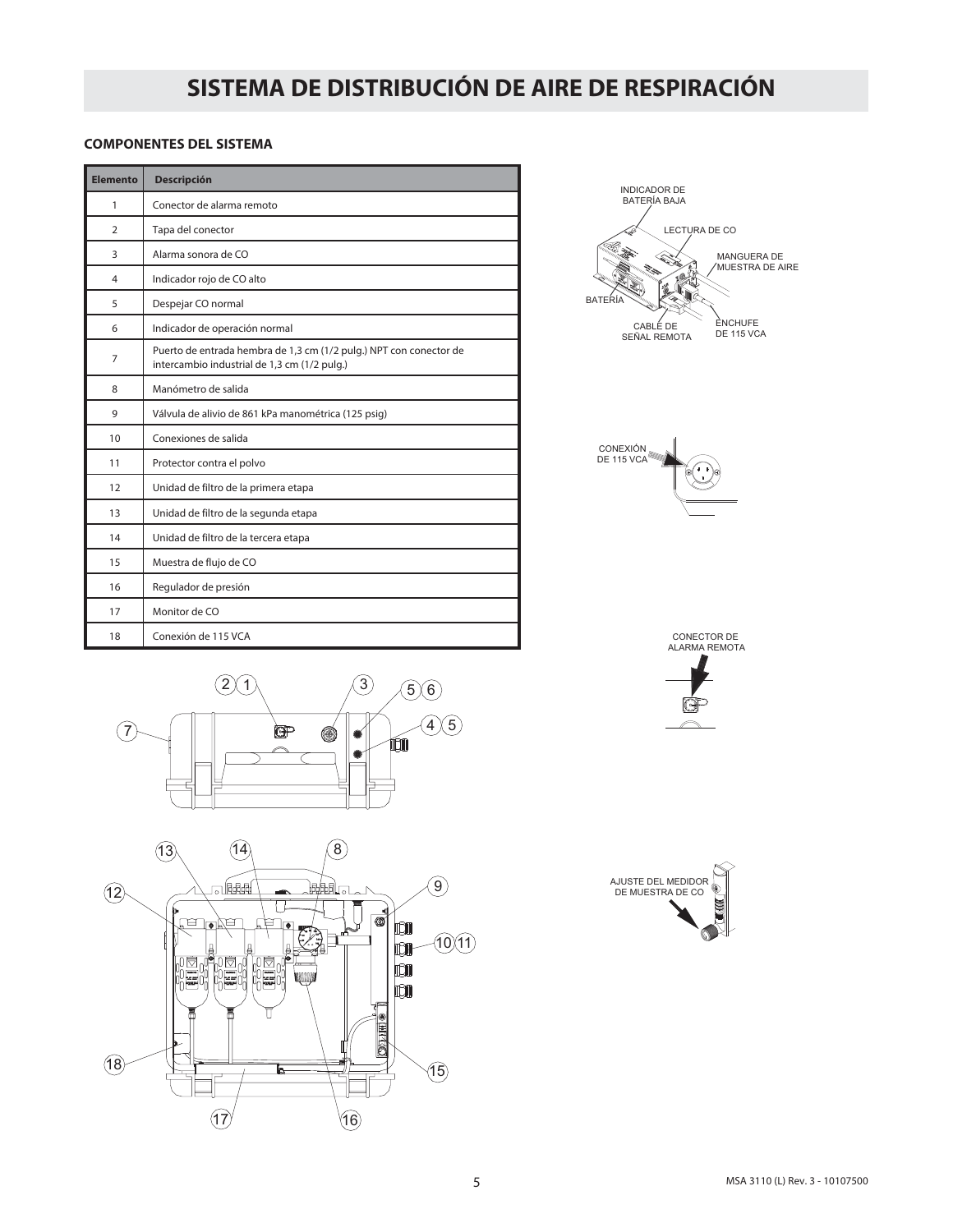#### **DURANTE EL FUNCIONAMIENTO**

- 1. Compruebe periódicamente la lectura del manómetro del colector. Mantenga la lectura dentro de los límites especificados por NIOSH para el respirador.
	- a. Si la lectura cambia, ajuste el regulador de presión hasta que la lectura del medidor se encuentre dentro de los límites especificados.
	- b. Detenga el funcionamiento y retire los respiradores si no es posible establecer la presión del colector dentro de los límites adecuados.
	- c. Inspeccione el sistema para comprobar que no haya restricciones tales como una válvula parcialmente cerrada o un elementro del filtro obstruido.
- 2. Presione y tire del drenaje manual de caucho periódicamente para eliminar la humedad del filtro de la tercera etapa. Los drenajes automáticos de la primera y la segunda etapa eliminarán periódicamente la humedad de los filtros.

#### **A** ADVERTENCIA

**Si la humedad del sistema no se elimina correctamente, el monitor de CO puede contaminarse y funcionar mal y/o la humedad contaminada puede llegar hasta el respirador. El no seguir esta advertencia puede ocasionar lesiones personales graves o la muerte.**

3. Inspeccione periódicamente el indicador de cambio de filtro.

**NOTA:** Para que el indicador funcione, es necesario que fluya aire por la unidad de filtrado. El indicador cambiará de color verde a color rojo cuando sea necesario reemplazar el filtro.

4. Reemplace las baterías cuando se ilumine de color amarillo brillante el indicador de color ámbar de LOW BATTERY (BATERÍA BAJA) en el monitor de CO. La unidad debe poder funcionar dos horas más luego de que se encienda el indicador luminoso de batería baja.

#### **A** ADVERTENCIA

**Cuando las regulaciones gubernamentales lo exijan y si el ruido y otros factores pueden impedir que el usuario oiga la alarma de baja presión durante el uso del respirador, solicite a una persona responsable que controle la unidad y el suministro de aire. Esta persona deberá alertar al usuario del respirador si detecta la presencia de una alarma o de otra condición que requiera la salida del usuario de un ambiente contaminado. El no seguir esta advertencia puede ocasionar lesiones personales graves o la muerte.**

#### **APAGADO**

- 1. Asegúrese de que todo el personal haya salido totalmente del área de trabajo.
- 2. Cierre el suministro de aire a la caja de filtración.
- 3. Tire del anillo situado en la válvula de alivio del colector para eliminar la presión de aire de la caja de filtración.
- 4. Coloque el interruptor "on/off/test" (encendido/apagado/prueba) en la posición "OFF" (apagado) para apagar el monitor de CO. NO retire las baterías de 9 voltios. Estas baterías se utilizan para mantener la tensión polarizada en el sensor y mantenerlo listo para su uso inmediato en el futuro.
- 5. Desconecte las mangueras de suministro de aire de respiración.
- 6. Si corresponde, instale el tapón guardapolvo y cierre la tapa.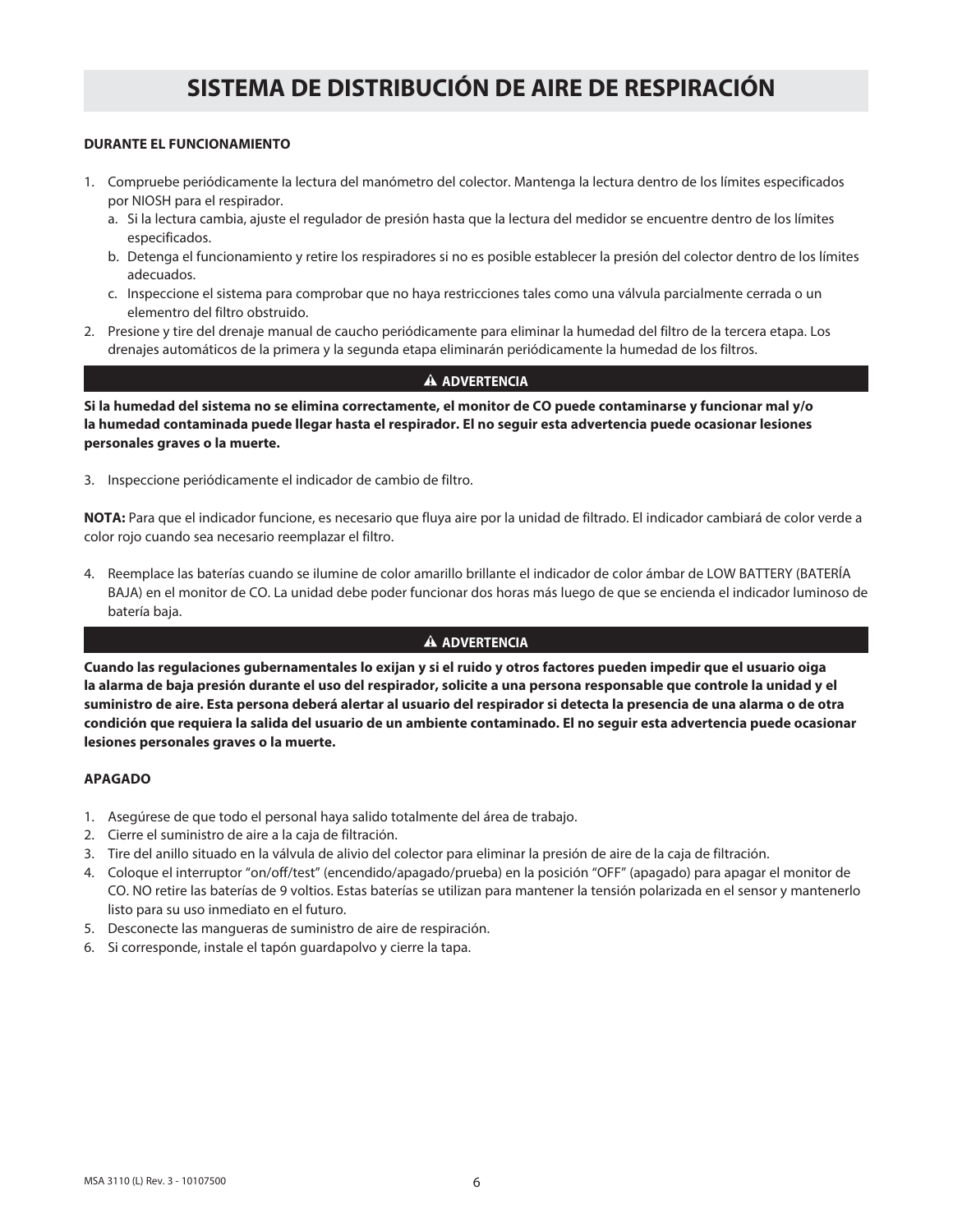| Elemento       | Descripción                                   | 1416 lpm (50 pies $^3$ /m) | 2832 lpm (100 pies <sup>3</sup> /m) |
|----------------|-----------------------------------------------|----------------------------|-------------------------------------|
|                | Indicador de reemplazo del filtro             |                            |                                     |
| $\overline{2}$ | Junta tórica del recipiente del filtro        |                            |                                     |
| 3              | Elemento del filtro de la primera etapa       |                            |                                     |
| 4              | Elemento del filtro de la segunda etapa       |                            |                                     |
| 5              | Elemento del filtro de la tercera etapa       |                            |                                     |
| 6              | Unidad de drenaje automático                  |                            |                                     |
| 7              | Recipiente del filtro de plástico             |                            |                                     |
| 8              | Protector del recipiente metálico             |                            |                                     |
| 9              | Drenaje manual                                |                            |                                     |
| 10             | Juego de reemplazo del filtro, primera etapa* | 10107545                   | 10107541                            |
| 11             | Juego de reemplazo del filtro, segunda etapa* | 10107546                   | 10107742                            |
| 12             | Juego de reemplazo del filtro, tercera etapa* | 10107544                   | 10107543                            |

\* Este juego incluye el elemento, la junta tórica y las instrucciones para el reemplazo del filtro.

### **1416 LPM (50 PIES3/M)**



### **2832 LPM (100 PIES3/M)**

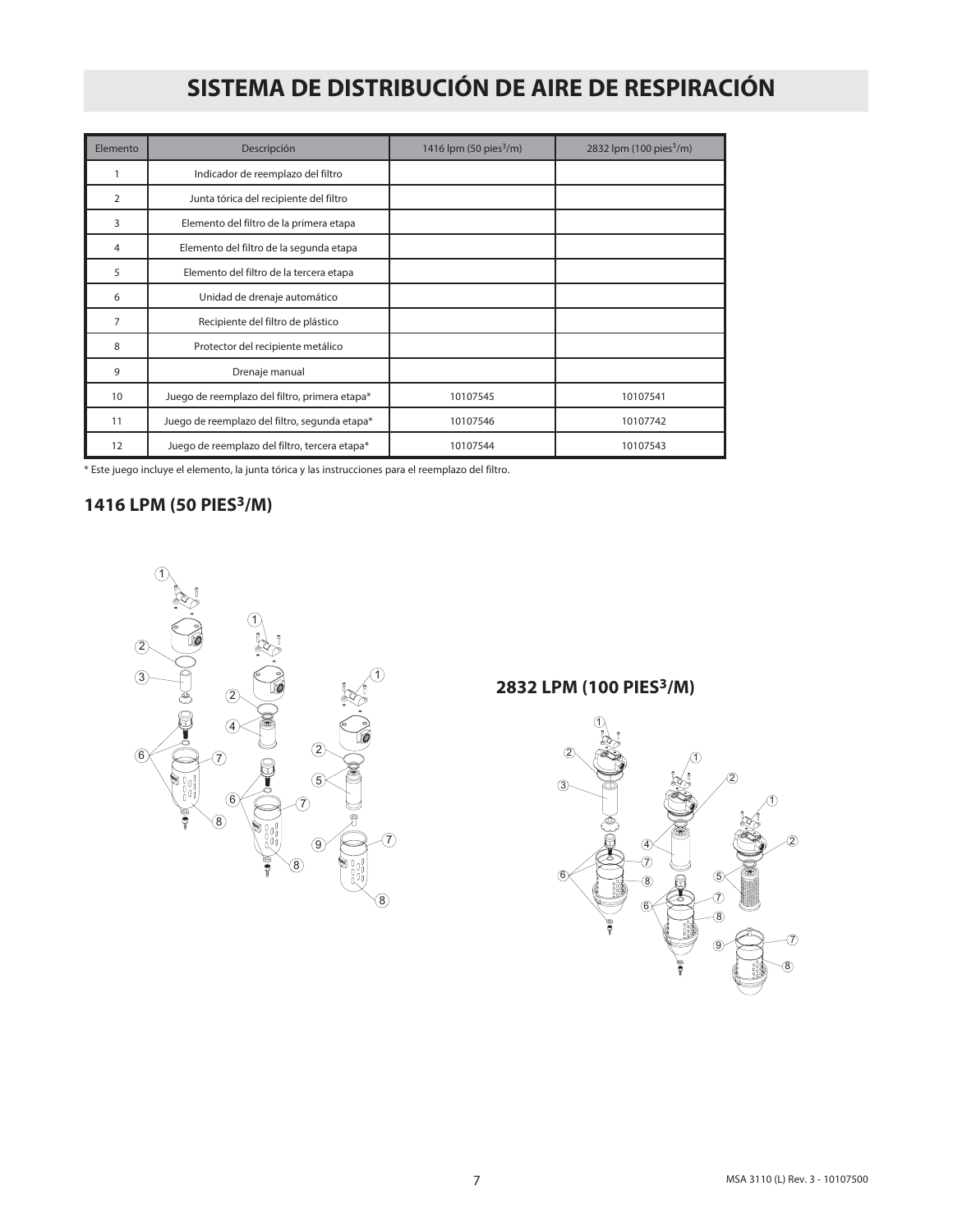#### **MANTENIMIENTO**

#### **A PRECAUCIÓN**

#### **Asegúrese de despresurizar siempre el sistema antes de realizar tareas de mantenimiento.**

#### **Instrucciones para el reemplazo del filtro**

- 1. Una vez transcurridas 300 horas de uso o cuando el indicador de reemplazo del filtro sea de color rojo, es necesario reemplazar el filtro para evitar una reducción del flujo en toda la unidad.
- 2. Tire suavemente de la tubería de drenaje (si corresponde) hacia arriba y hágala pasar a través del orificio de drenaje que se encuentra en la base de la caja, de forma que el extremo del tubo quede dentro de la caja.
- 3. Retire el recipiente del filtro y la tapa.
	- a. Presione y haga deslizar el pasador hacia abajo.
	- b. Haga girar el recipiente hacia la derecha o hacia la izquierda mientras tira hacia abajo hasta que el recipiente y la tapa se deslicen fuera de la unidad del cabezal del filtro.
- 4. Retire el elemento del filtro.
	- a. Sujete el extremo inferior del elemento y hágalo girar hacia la izquierda hasta extraer el elemento.
- 5. Limpie el recipiente y la tapa con jabón suave y agua, enjuáguelos y déjelos secar al aire.
- 6. Examine el recipiente y la tapa para comprobar que no tengan grietas o estén descoloridos. Si es necesario, reemplácelos.
- 7. Instale el nuevo elemento de filtro.
	- a. Coloque la nueva junta tórica en su lugar, arriba del elemento de filtro.
	- b. Alinee las roscas del elemento del filtro en el cabezal del filtro y haga girar el elemento hacia la derecha hasta que quede apretado.

**NOTA:** No apriete demasiado el elemento del filtro ya que puede causar grietas en el filtro o roscas estriadas.

- 8. Vuelva a instalar el recipiente del filtro y la tapa.
	- a. Haga deslizar el recipiente del filtro y la tapa sobre el elemento del filtro, dentro del cabezal, con el pasador orientado hacia el frente.
	- b. Hágalo girar levemente hacia la derecha y hacia la izquierda hasta que el pasador quede trabado con la unidad del cabezal. Cuando esto ocurra, se escuchará un chasquido ya que el pasador es accionado por resortes.
	- c. Tire de la unidad del recipiente hacia abajo para asegurarse de que esté firme.
- 9. Vuelva a instalar el tubo de drenaje en el orificio correspondiente situado en la base de la caja, cuando corresponda.
- 10. Pruebe el sistema para comprobar que no hayan fugas.

#### **Reemplazo de las baterías de 9 VCC en el monitor**

Las baterías están en uno de los lados del monitor de CO. Abra el compartimiento, retire las baterías usadas e introduzca baterías nuevas y aprobadas (preste atención a las marcas de orientación + y – grabadas en el retén). Si se interrumpe el suministro de CA y CC durante un periodo de más de 2 horas, deberá dejar transcurrir un periodo de reestabilización de una hora en el sensor para evitar obtener lecturas erráticas.

- Batería alcalina industrial de Panasonic 9 VCC Modelo Nº 6AM-6PI-9V.
- Batería alcalina Duracell 9 VCC Modelo Nº MN1604B2.
- Batería alcalina Eveready (Energizer) 9 VCC Modelo Nº 6LR61-6AM6-9V.

#### **Calibración del monitor de CO**

El monitor de CO debe ser calibrado mensualmente o cuando no esté seguro de que la lectura obtenida sea correcta. Se debe colocar en el interior de la caja una etiqueta autoadhesiva con la fecha de la calibración para consultarla en el futuro. En la sección LISTA DE PIEZAS DE REPUESTO encontrará los juegos de calibración disponibles con las instrucciones. Si no es posible obtener una calibración precisa, puede ser necesario instalar un nuevo sensor.

#### **Recipientes de la caja del filtro**

Puede ser necesario limpiar periódicamente los recipientes de policarbonato. Retire los recipientes siguiendo las instrucciones dadas anteriormente y límpielos con una solución de agua jabonosa suave. Enjuáguelos y séquelos al aire. Vuelva a instalarlos dentro de la caja del filtro.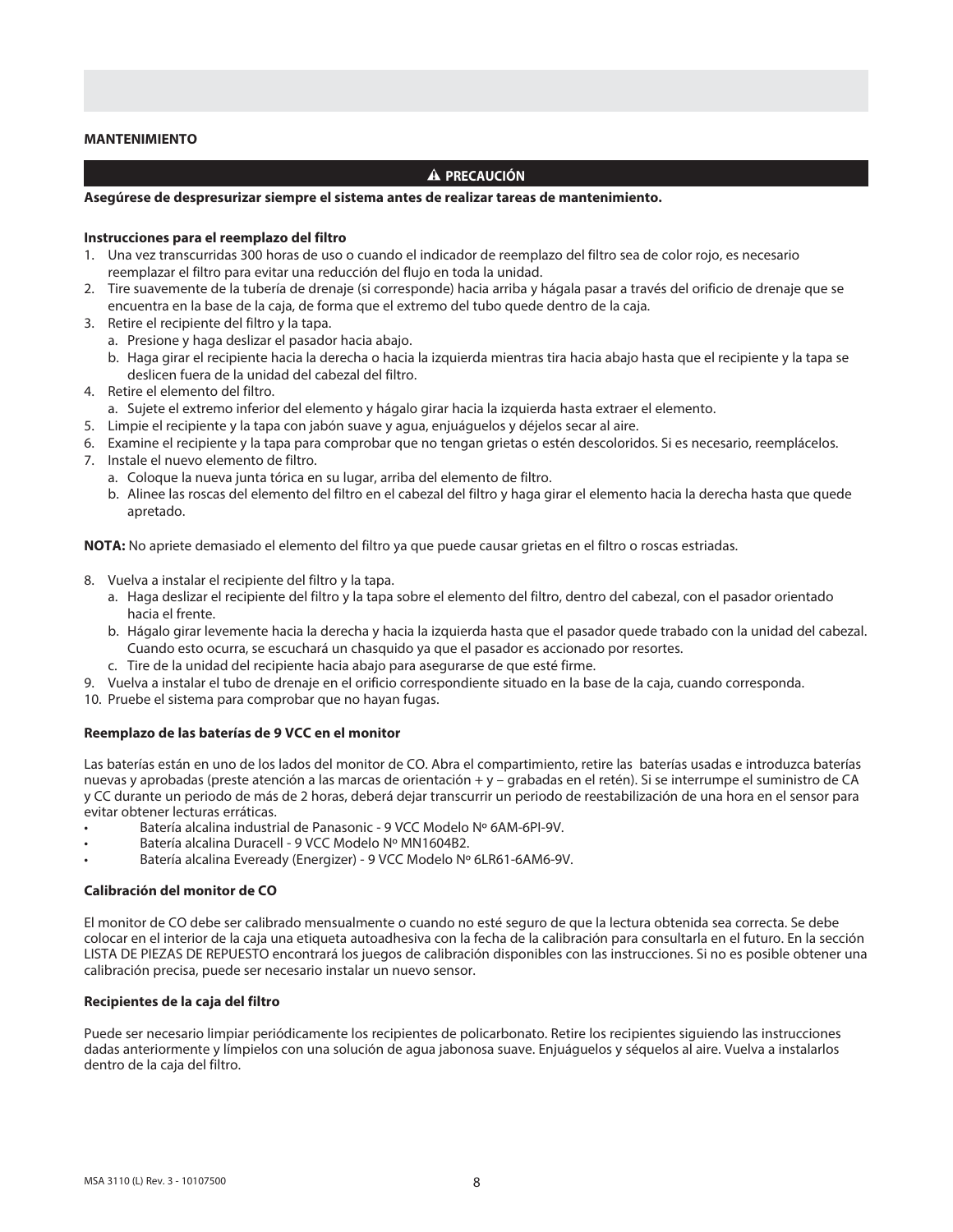#### **PIEZAS ADICIONALES DE REPUESTO**

| <b>Elemento</b> | 1416 lpm<br>$(50 \text{ pies}^3/\text{m})$ | <b>2832 lpm</b><br>$(100 \text{ pies}^3/\text{m})$ | <b>Descripción</b>                                  |
|-----------------|--------------------------------------------|----------------------------------------------------|-----------------------------------------------------|
| 1               | 10107531                                   | 10107531                                           | Regulador de presión                                |
| $\overline{2}$  | 10107734                                   | 10107734                                           | Manómetro                                           |
| 3               | 10107553                                   | 10107553                                           | Válvula de alivio de 861 kPa manométrica (125 psig) |
|                 |                                            |                                                    | Conexiones de salida                                |
|                 | 69542                                      | 69242                                              | Adaptador de unión                                  |
| $\overline{4}$  | 455019                                     | 455019                                             | Acople hembra Snap-Tite                             |
|                 | 467044                                     | 467044                                             | Acople hembra de acero Foster                       |
|                 | 471501                                     | 471501                                             | Acople hembra de bronce Hansen                      |
| 5               | 10107740                                   | 10107740                                           | Unidad de filtro de la primera etapa                |
| 6               | 10107738                                   | 10107738                                           | Unidad de filtro de la segunda etapa                |
| $\overline{7}$  | 10107736                                   | 10107736                                           | Unidad de filtro de la tercera etapa                |
| 8               |                                            | -------                                            | Entrada, rosca hembra de 1,3 cm (1/2 pulg.) NPT     |
| 9               | 10107540                                   | 10107540                                           | Unidad del monitor de CO                            |
| 10              | 10107824                                   | 10107824                                           | Sensor de CO de reemplazo, con instrucciones        |
| 11              | 10107500                                   | 10107500                                           | Manual de instrucciones de operación                |

#### **ACCESORIOS**

| Nº de pieza | <b>Descripción</b>                                                                                                                 |  |  |
|-------------|------------------------------------------------------------------------------------------------------------------------------------|--|--|
| 10108138    | Soporte para sujeción vertical, unidades de 1416 y 2832 lpm (50 y 100 pies <sup>3</sup> /m), con instrucciones para la instalación |  |  |
| 10107741    | Alarma sonora remota con luz estroboscópica visible montada y con protector, incluye cable de 15,24 metros (50 pies) y 9-12 VCC    |  |  |
| 10107527    | Juego de calibración, 20 ppm de CO, aire a cero, regulador y caja, de 17 litros, con instrucciones                                 |  |  |
| 10107526    | Juego de calibración para Canadá, 10 ppm de CO, aire a cero, regulador y caja, de 17 litros, con instrucciones                     |  |  |
| 10116619    | Cilindro de calibración, cero, ppm CO                                                                                              |  |  |
| 10116618    | Cilindro de calibración, 10, ppm CO                                                                                                |  |  |
| 10116617    | Cilindro de calibración, 20, ppm CO                                                                                                |  |  |

**Respiradores de suministro de aire de MSA aprobados por NIOSH/MSHA:** flujo constante y presión a demanda disponibles con piezas faciales completas, media máscara y controles de flujo para responder a las necesidades del usuario. Póngase en contacto con un proveedor de MSA.

**Mangueras de suministro de aire de respiración MSA (D.I. de 0,9 cm [3/8 de pulg.]):** deben usarse para mantener las aprobaciones de NIOSH/MSHA de los respiradores MSA. Las mangueras de suministro de aire están disponibles en cloruro de polivinilo (PVC) suave, reforzado, liviano y de color negro, neopreno negro resistente a los productos químicos y nilón suave, amarillo y retráctil.

| <b>PVC</b> | <b>Neopreno</b> | Nilón retráctil | Largo (pies) | <b>Material del conector</b> |
|------------|-----------------|-----------------|--------------|------------------------------|
| 484225     | -------         | -------         | 100          | <b>Bronce</b>                |
| 471513     | 455022          | 474043          | 50           | Bronce                       |
| 481060     | 481080          | -------         | 50           | Acero inoxidable             |
| 471512     | 455021          | 491515          | 25           | <b>Bronce</b>                |
| 481059     | 481079          | -------         | 25           | Acero inoxidable             |
| 471511     | 455020          | 491514          | 15           | Bronce                       |
| 481058     | 481078          | --------        | 15           | Acero inoxidable             |
| 481051     | 481071          | 491513          | 8            | <b>Bronce</b>                |
| 481057     | 481077          | -------         | 8            | Acero inoxidable             |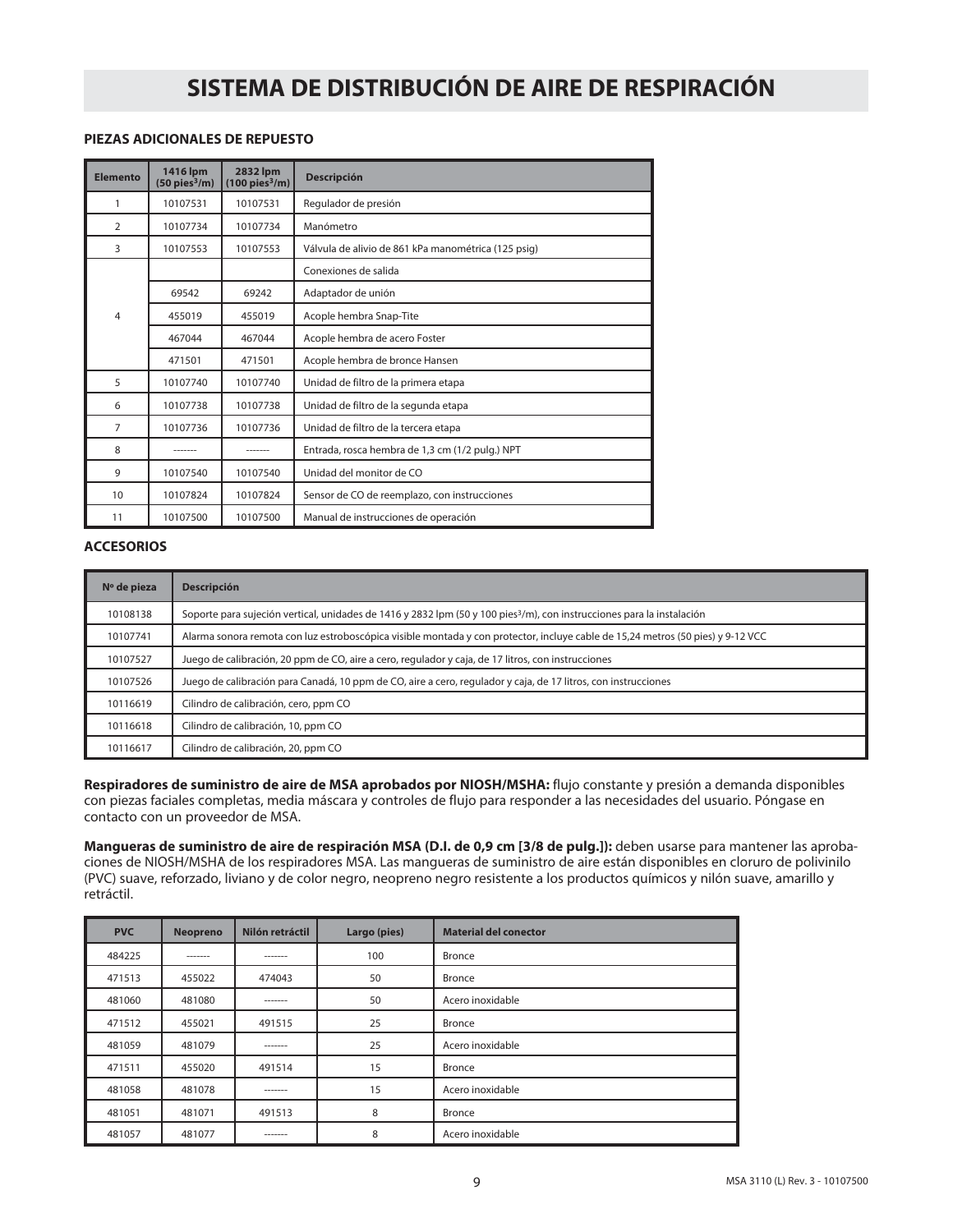#### **Mangueras de suministro de aire de respiración MSA (D.I. de 1,27 cm [1/2 pulg.]) para puertos de entrada**

| Nº de pieza | <b>Descripción</b>                                                                                       |
|-------------|----------------------------------------------------------------------------------------------------------|
| 10113330    | Manguera, 15,24 metros (50 pies), intercambio industrial, conexiones hembra de 1,27 cm (1/2 pulg.) NPT.  |
| 10113341    | Manguera, 30,48 metros (100 pies), intercambio industrial, conexiones hembra de 1,27 cm (1/2 pulg.) NPT. |
| 10113328    | Acople hembra industrial Hansen de desconexión rápida, macho de 1,27 cm (1/2 pulg.) NPT                  |
| 10113329    | Conector macho industrial Hansen de desconexión rápida, macho de 1,27 cm (1/2 pulg.) NPT                 |

#### **Acople de seguridad de desconexión rápida para los conectores de salida**

| $No$ de pieza | <b>Descripción</b>                                                                     |
|---------------|----------------------------------------------------------------------------------------|
| 479032        | Acople hembra Snap-Tite, con rosca hembra UNF 3/4-16 para caja o manguera, de aluminio |
| 478016        | Acople macho Snap-Tite, con rosca macho UNF 3/4-16 para caja o manguera, de aluminio   |
| 479010        | Conjunto de acople hembra y conector macho de bloqueo Snap-Tite                        |
| 476956        | Acople hembra CEJN, con rosca hembra UNF 3/4-16 para caja o manguera, de cromo         |
| 476955        | Acople macho CEJN, con rosca macho UNF 3/4-16 para caja o manguera, de cromo           |
| 479009        | Conjunto de acople hembra y conector macho de bloqueo CEJN                             |

**NOTA:** Estos mismos acoples de desconexión rápida han sido aprobados por NIOSH para conectar secciones de la manguera del respirador (hasta 12 secciones de manguera). Las uniones de la manguera del respirador aprobadas por MSA/NIOSH pueden conectarse también directamente entre sí y a la caja sin necesidad de los acoples de desconexión rápida.

#### **Cilindros para respiradores de alta presión (31026 kPa manométrica o 4500 psig) MSA**

| Nº de pieza | Descripción*         |
|-------------|----------------------|
| 807588      | 60 min. Stealth H-60 |
| 807570      | 45 min. Stealth H-45 |
| 807587      | 30 min. Stealth H-30 |

#### Cajas de suministro de aire

|          | Nº de pieza<br>Canadá | Descripción*                                                                                                      |
|----------|-----------------------|-------------------------------------------------------------------------------------------------------------------|
| 10107536 |                       | Punto de conexión, adaptadores de unión MSA para 4 salidas                                                        |
| 10107822 |                       | Punto de conexión, acoples hembra de aluminio Snap-Tite para 4 salidas                                            |
| 10107823 |                       | Punto de conexión, acoples hembra de acero Foster para 4 salidas                                                  |
| 10107821 |                       | Punto de conexión, acoples hembra de bronce Hansen para 4 salidas                                                 |
| 10107538 | 10113347              | Filtrado, 1416 lpm (50 pies <sup>3</sup> /m), Monitor de CO, adaptadores de unión MSA para 4 salidas              |
| 10107814 | 10113349              | Filtrado, 1416 Ipm (50 pies <sup>3</sup> /m), Monitor de CO, acoples hembra de aluminio Snap-Tite para 4 salidas  |
| 10107812 | 10113348              | Filtrado, 1416 Ipm (50 pies <sup>3</sup> /m), Monitor de CO, acoples hembra de acero Foster para 4 salidas        |
| 10107813 | 10113346              | Filtrado, 1416 Ipm (50 pies <sup>3</sup> /m), Monitor de CO, acoples hembra de bronce Hansen para 4 salidas       |
| 10107539 | 10113345              | Filtrado, 2832 lpm (100 pies <sup>3</sup> /m), Monitor de CO, adaptadores de unión MSA para 4 salidas             |
| 10107816 | 10113343              | Filtrado, 2832 Ipm (100 pies <sup>3</sup> /m), Monitor de CO, acoples hembra de aluminio Snap-Tite para 4 salidas |
| 10107817 | 10113342              | Filtrado, 2832 Ipm (100 pies <sup>3</sup> /m), Monitor de CO, acoples hembra de acero Foster para 4 salidas       |
| 10107815 | 10113344              | Filtrado, 2832 Ipm (100 pies <sup>3</sup> /m), Monitor de CO, acoples hembra de bronce Hansen para 4 salidas      |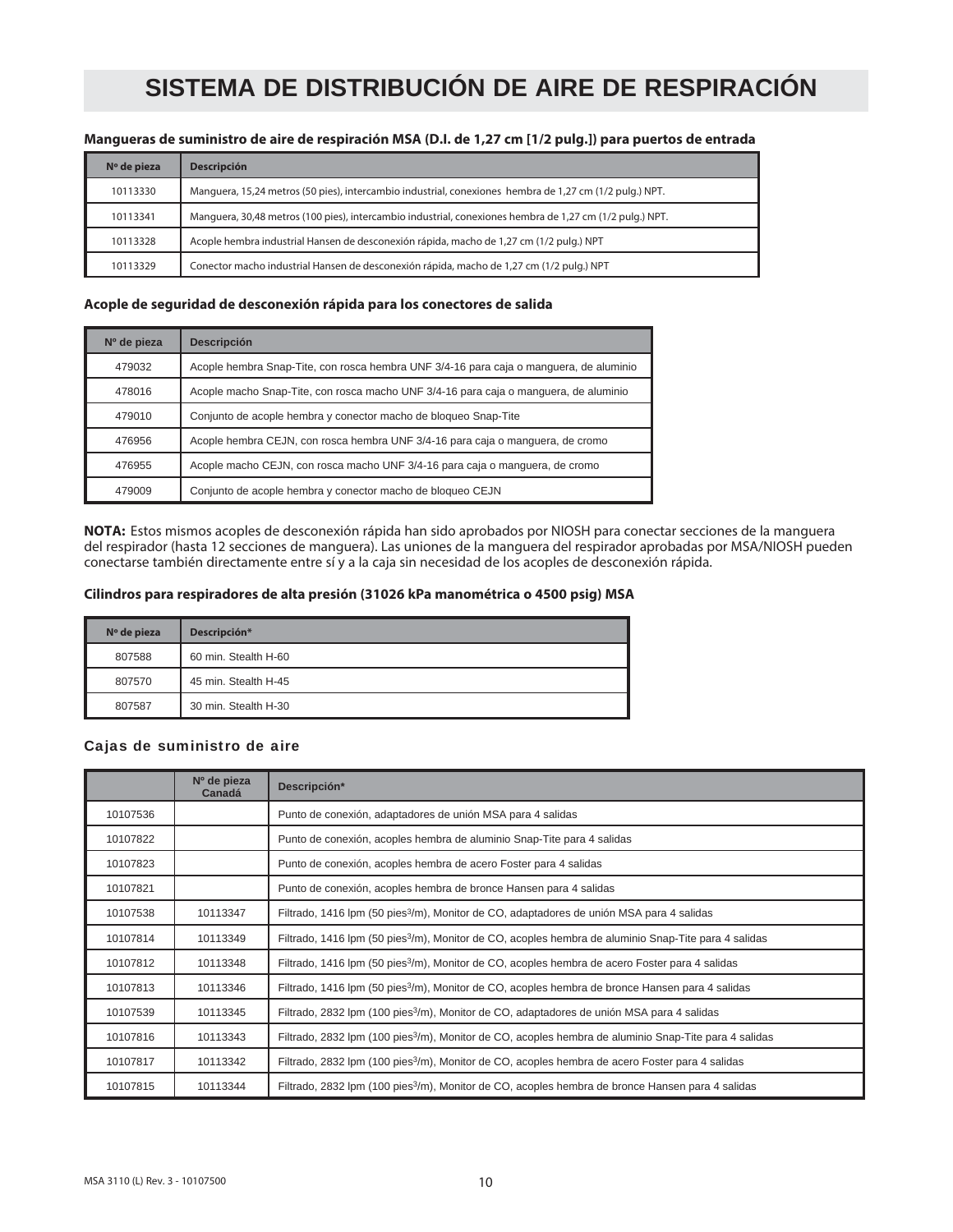#### **Soportes para sujeción vertical**

| $No$ de pieza | <b>Descripción</b>                                  |
|---------------|-----------------------------------------------------|
| 10108138      | Soporte para sujeción vertical, cajas de filtración |

#### Suministro de aire portátil TransportAire Carros de suministro de aire (sin cilindros)

| Nº de pieza | <b>Descripción</b>                                                                                                                                                                                                            |
|-------------|-------------------------------------------------------------------------------------------------------------------------------------------------------------------------------------------------------------------------------|
| 816692      | Unidad TransportAire de baja presión (15278 kPa manométrica o 2216 psig) completa con transportador de cilindro de tela, regulador y adaptador del<br>regulador a la manguera, sin cilindro                                   |
| 85078       | Unidad de alarma sonora de baja presión Audi-Larm®, opcional                                                                                                                                                                  |
| 812217      | Unidad TransportAire de alta presión (31026 kPa manométrica o 4500 psig) completa con transportador de cilindro de tela, regulador, adaptador del<br>regulador a la manguera y unidad Audi-Larm de alta presión, sin cilindro |

| Nº de pieza | Descripción*                                                                                                                                                                                                                                                                                                                |
|-------------|-----------------------------------------------------------------------------------------------------------------------------------------------------------------------------------------------------------------------------------------------------------------------------------------------------------------------------|
| 10107537    | Adaptadores de unión MSA industriales, sostiene dos cilindros de aire de respiración de 1 hora y 31026 kPa manométrica (4500 psig) (no incluidos)                                                                                                                                                                           |
| 10107779    | Acoples hembra industriales de aluminio Snap-Tite, sostiene dos cilindros de aire de respiración de 1 hora y 31026 kPa manométrica<br>(4500 psig) (no incluidos)                                                                                                                                                            |
| 10107780    | Acoples hembra industriales de acero Foster, sostiene dos cilindros de aire de respiración de 1 hora y 31026 kPa manométrica (4500 psig) (no<br>incluidos)                                                                                                                                                                  |
| 10107811    | Acoples hembra industriales de bronce Hansen, sostiene dos cilindros de aire de respiración de 1 hora y 31026 kPa manométrica<br>(4500 psig) (no incluidos)                                                                                                                                                                 |
| 10107499    | Adaptadores de unión MSA, rescate técnico, en colector de aire de respiración, sostiene dos cilindros de aire de respiración de 1 hora y 31026 kPa<br>manométrica (4500 psig) (no incluidos) y tiene una conexión macho CGA para conectar aire auxiliar de alta presión para operar maquinaria de<br>emergencia             |
| 10107818    | Acoples hembra de aluminio Snap-Tite, rescate técnico, en colector de aire de respiración, sostiene dos cilindros de aire de respiración de 1 hora y<br>31026 kPa manométrica (4500 psig) (no incluidos) y tiene una conexión macho CGA para conectar aire auxiliar de alta presión para operar maguinaria<br>de emergencia |
| 10107820    | Acoples hembra de acero Foster, rescate técnico, en colector de aire de respiración, sostiene dos cilindros de aire de respiración de 1 hora y 31026<br>kPa manométrica (4500 psig) (no incluidos) y tiene una conexión macho CGA para conectar aire auxiliar de alta presión para operar maquinaria de<br>emergencia       |
| 10107819    | Acoples hembra de bronce Hansen, rescate técnico, en colector de aire de respiración, sostiene dos cilindros de aire de respiración de 1 hora y 31026<br>kPa manométrica (4500 psig) (no incluidos) y tiene una conexión macho CGA para conectar aire auxiliar de alta presión para operar maquinaria de<br>emergencia      |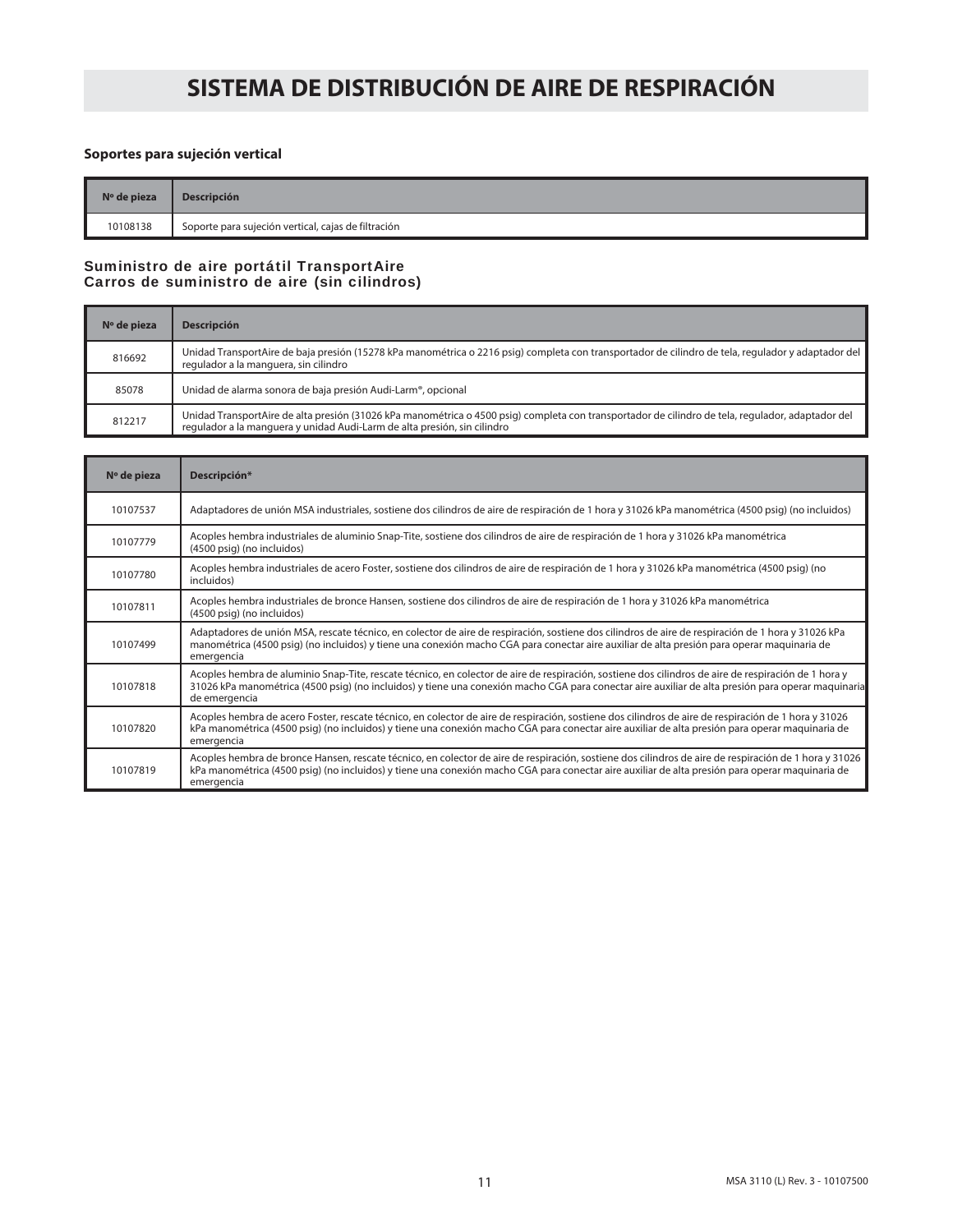## **GARANTÍA**

Garantía expresa – MSA garantiza que el producto suministrado permanecerá libre de defectos mecánicos o de mano de obra defectuosa durante un período de un (1) año a partir de la fecha en que se lo use por primera vez o bien, dieciocho (18) meses a partir de la fecha de envío, lo que ocurra primero, siempre y cuando se le dé mantenimiento y se use de conformidad con lo establecido en las instrucciones y/o las recomendaciones de MSA. Las piezas de reposición y las reparaciones se garantizan por un período de noventa (90) días a partir de la fecha de reparación del producto o de la venta de la pieza de reposición, lo que ocurra primero. Si se efectuaran reparaciones o modificaciones al producto por terceros que no sean el propio personal de servicio autorizado o si la reclamación contra la garantía fuera consecuencia del uso indebido del producto, se eximirá a MSA de todas las obligaciones resultantes de la presente garantía. Ningún agente o representante de MSA puede obligar a MSA a hacer afirmación, representación o modificación alguna concerniente a la garantía correspondiente a los productos vendidos bajo el presente contrato. MSA no otorga ninguna garantía en relación con los componentes o accesorios que MSA no haya fabricado, aunque transferirá al comprador todas las garantías de los fabricantes de dichos componentes. LA PRESENTE SE EXTIENDE EN LUGAR DE CUALQUIER OTRA GARANTÍA, YA SEA EXPRESA, IMPLÍCITA O ESTABLECIDA POR LA LEY Y ESTÁ ESTRICTAMENTE LIMITADA A LAS CLÁUSULAS CONTRACTUALES CONTENIDAS EN LA MISMA. ESPECÍFICAMENTE, MSA DECLINA TODAS LAS GARANTÍAS DE COMERCIABILIDAD O DE IDONEIDAD PARA ALGÚN PROPÓSITO EN PARTICULAR.

Recurso exclusivo – Queda expresamente acordado que el único y exclusivo recurso del comprador por la infracción de la anterior garantía, por cualquier conducta ilícita por parte de MSA, o por cualquier otro hecho que justifique una causa de acción, será la reparación y/o la reposición, a opción de MSA, de cualquier equipo o partes del mismo, que demuestren ser deficientes tras haber sido examinados por MSA. El equipo y/o las piezas de reposición se proporcionarán sin costo alguno para el comprador, libre a bordo al lugar de destino designado por el comprador. El hecho de que MSA no repare con éxito cualquier producto que no cumple con las exigencias, requisitos y condiciones, no ocasionará que el recurso establecido por este medio falle en su propósito esencial.

Exclusión de daños emergentes – El comprador entiende y acuerda específicamente que bajo ninguna circunstancia MSA será responsable ante el comprador por daños o pérdidas económicas, especiales, incidentales o emergentes de cualquier tipo, incluyendo entre otros, la pérdida de ganancias anticipadas y cualquier otra pérdida causada por el mal funcionamiento de los productos. Esta exclusión se aplica a las reclamaciones por infracción de la garantía, conducta ilícita o cualquier otro hecho que justifique una causa de acción contra MSA.

Fugas del sistema – Al entregar el producto, todas las fugas ocasionadas por mano de obra deficiente o defectos en la piezas, como por ejemplo el regulador, el manómetro y la unidad del filtro, están cubiertas por la garantía. Las fugas de aire ocasionadas por daños producidos durante el transporte estarán cubiertas por los reclamos al transportista. Las fugas de aire producidas una vez que la unidad ha sido puesta en funcionamiento, son responsabilidad del cliente y forman parte de las tareas comunes de mantenimiento.

Para obtener información adicional, comuníquese con el Departamento de servicio al cliente de MSA llamando al 1-800-MSA-2222 (1-800-672-2222).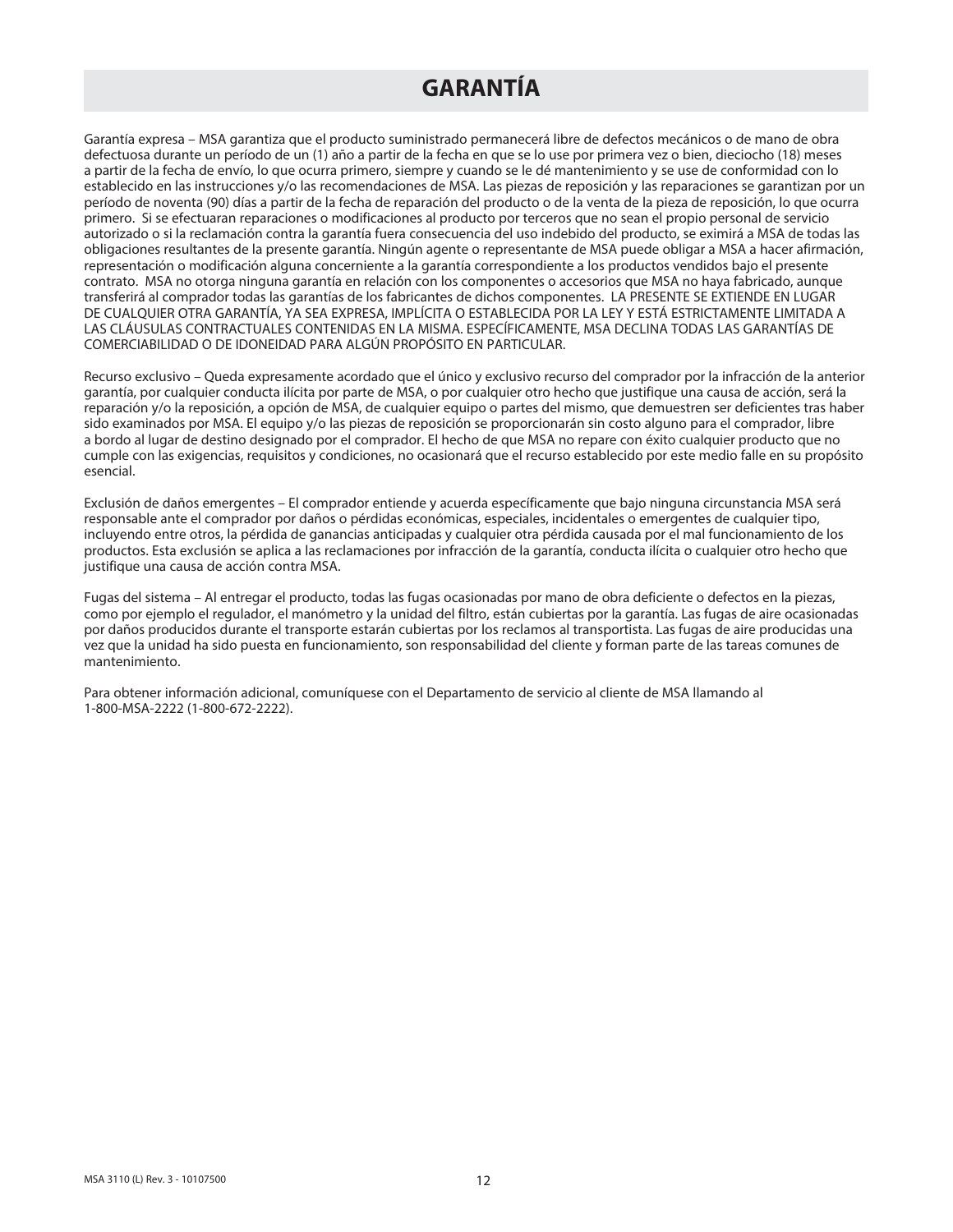# **Système de distribution d'air respirable**

## **BOÎTE DE FILTRATION**

POUR UTILISATION AUX ÉTATS-UNIS (capteur de monoxyde de carbone réglé à 10 ppm) **Boîte de filtration, quatre sorties, 1,4158 m3/min (50 pi3/min), moniteur de monoxyde de carbone Réf. de la boîte Type de connecteurs** 10107538 Adaptateurs union

| 10107814 | Snap-Tite en aluminium |
|----------|------------------------|
| 10107812 | Foster en acier        |
| 10107813 | Hansen en laiton       |
|          |                        |

**Boîte de filtration, quatre sorties, 2,8316 m3/min (100 pi3/min), moniteur de monoxyde de carbone**

|          | Réf. de la boîte Type de connecteurs |
|----------|--------------------------------------|
| 10107539 | Adaptateurs union                    |
| 10107816 | Snap-Tite en aluminium               |
| 10107817 | Foster en acier                      |
| 10107815 | Hansen en laiton                     |

POUR UTILISATION AU CANADA (capteur de monoxyde de carbone réglé à 5 ppm)

**Boîte de filtration, quatre sorties, 1,4158 m3/min (50 pi3/min), moniteur de monoxyde de carbone**

#### **Réf. de la boîte Type de connecteurs**

| 10113347 | Adaptateur union       |
|----------|------------------------|
| 10113349 | Snap-Tite en aluminium |
| 10113348 | Foster en acier        |
| 10113346 | Hansen en laiton       |
|          |                        |

**Boîte de filtration, quatre sorties, 2,8316 m3/min (100 pi3/min), moniteur de monoxyde de carbone Réf. de la boîte Type de connecteurs**

| 10113345 | Adaptateur union       |
|----------|------------------------|
| 10113343 | Snap-Tite en aluminium |
| 10113342 | Foster en acier        |
| 10113344 | Hansen en laiton       |
|          |                        |

#### **A** AVERTISSEMENT

**Les personnes qui ont ou auront la responsabilité d'utiliser ou d'entretenir cet équipement doivent lire et suivre attentivement les directives contenues dans ce manuel. Cet équipement fonctionnera selon les spécifications uniquement s'il est installé et utilisé conformément aux instructions. Sinon, il pourrait ne pas fonctionner comme prévu et les personnes qui se fient à ce produit pourraient subir des blessures graves ou mortelles.**

Les garanties exprimées par MSA relatives au produit sont annulées si le produit n'est pas installé, utilisé et entretenu en accord avec les instructions contenues dans ce manuel. Assurer votre sécurité ainsi que celle de vos employés en suivant les instructions. Lire et observer les messages D'AVERTISSEMENT et de PRUDENCE contenus dans ce manuel. Pour toute information complémentaire relative à l'utilisation ou à la réparation, écrire ou téléphoner au 1-800-MSA-2222 durant les heures de bureau.



For More Information, call 1-800-MSA-2222 or Visit Our Website at www.MSAsafety.com

MINE SAFETY APPLIANCES COMPANY CRANBERRY TWP., PENNSYLVANIA, U.S.A. 16066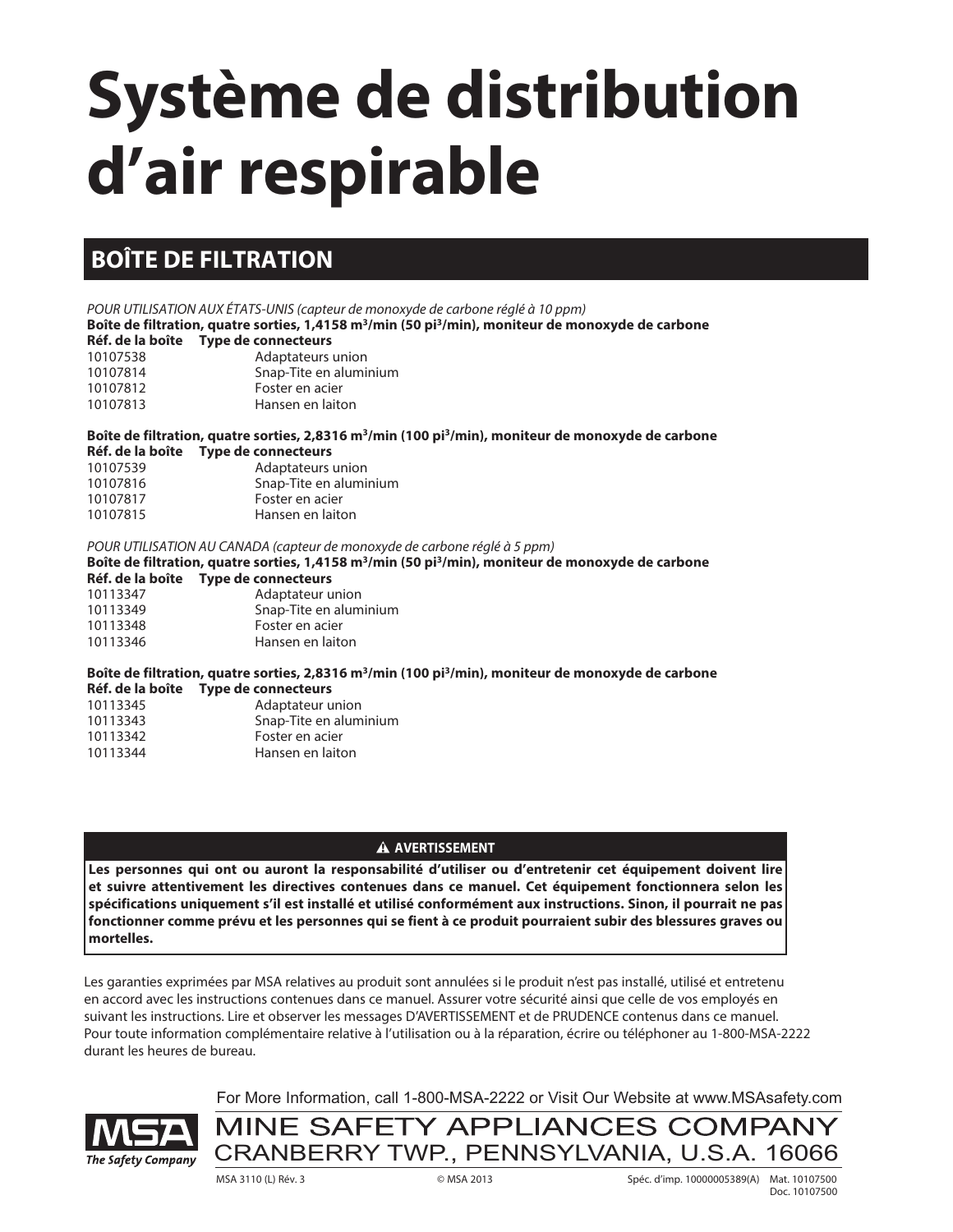#### TABLE DES MATIÈRES

#### **DESCRIPTION**

La boîte de filtration pour système de distribution d'air respirable de MSA permet de raccorder jusqu'à quatre respirateurs à adduction d'air (approuvés par NIOSH) à une source unique d'air respirable.

La boîte de filtration est équipée d'un système de filtration à trois étapes et d'un moniteur de monoxyde de carbone à débit continu de 115 V c.a. doté de piles internes de 9 V c.c.

La boîte de filtration peut être utilisée en position portable ou stationnaire. Le système comprend :

- Élément filtrant de première étape : séparation des particules et des liquides.
	- L'indicateur de filtre passe du vert au rouge
	- Élimine 95 % des particules et des liquides jusqu'à 5 microns
	- Le système de vidange automatique élimine les liquides de la coupelle
- Élément filtrant de deuxième étape : filtre à huile coalescent et pour particules ultrafines.
	- L'indicateur de filtre passe du vert au rouge
	- Élimine les particules d'huile jusqu'à 99,9998 % à 0,01 micron
	- Le système de vidange automatique élimine les liquides de la coupelle
	- Les systèmes de vidange automatique de la première et de la deuxième étape sont conçus pour filtrer les contaminants liquides en vrac. L'évacuation s'effectue automatiquement au tiers de la coupelle.
- Élément filtrant de troisième étape : filtre à charbon actif.
	- L'indicateur de filtre passe du vert au rouge
	- Élimine les vapeurs, les odeurs et les goûts organiques, le contenu d'huile restant est inférieur à 0,003 pp/wt
	- Le système de vidange manuel élimine les liquides de la coupelle
- Le régulateur de pression peut être ajusté à la pression désirée jusqu'à une limite de 0 à 861 kPa (0 à 125 lb/po<sup>2</sup>).
- Le manomètre fonctionne dans une plage de 0 à 861 kPa (0 à 125 lb/po<sup>2</sup>).
- Collecteur à quatre sorties avec raccord de réduction en laiton de 3/8 po NPT à 1/4 po NPT.
- Vanne de détente de 861 kPa (125 lb/po<sup>2</sup>) avec anneau d'arrachage manuel.
- Entrée de 1/2 po NPT avec fiche industrielle à déconnexion rapide de 1/2 po qui permet à l'utilisateur de raccorder une source d'alimentation en air respirable.
- Raccords pour quatre sorties : Les appareils peuvent être commandés avec des adaptateurs union de MSA, nº de pièce 69542 (3/4 po mâle – 16 UNF dans un filetage de collecteur femelle de 1/4 po NPT), pour raccorder directement le tuyau respiratoire de MSA approuvé par NIOSH ou le tuyau et le verrouillage à déconnexion rapide de MSA. Voir la section des ACCESSOIRES. Les adaptateurs union peuvent être enlevés et remplacés par n'importe quel raccord à filetage mâle NPT de 1/4 po. Collecteur avec raccord de réduction en laiton de 3/8 po NPT à 1/4 po NPT. Toutefois, l'adaptateur union est requis pour raccorder le tuyau respiratoire de MSA.
- Les appareils peuvent être commandés avec des douilles à déconnexion rapide Snap-Tite en aluminium, Foster en acier ou Hansen en laiton. (Voir la liste des pièces.)
- Le moniteur de monoxyde de carbone indique continuellement la quantité de monoxyde de carbone présent dans le débit d'air respirable acheminé vers les respirateurs. Le moniteur fonctionne sur une tension 115 V c.c. et est doté de deux piles de 9 V c.c. qui fournissent une tension de polarisation requise au capteur de monoxyde de carbone et alimentent le moniteur en cas de défaillance de l'alimentation en courant alternatif.
- L'étui protecteur de transport est fabriqué en matériaux durables, résistant à la corrosion, avec soupape d'équilibrage de pression qui permet d'ouvrir l'étui après avoir été exposé à un changement de conditions atmosphériques.

#### **1,4158 m3/min (50 pi3/min) à 758 kPa (110 lb/po2), crête à 2,1237 m3/min (75 pi3/min)**

- Pression d'entrée maximum de 1034 kPa (150 lb/po2)
- Pression manométrique de sortie maximum de 861 kPa (125  $lb/po<sup>2</sup>$
- Poids de l'appareil : 11,9 kg (26,4 lb)
- Pression manométrique de la vanne de détente : 861 kPa (125  $lb/po<sup>2</sup>$
- Dimensions : 59,7 x 42,5 x 21,6 cm (23,5 x 16,75 x 8,5 po)
- Surveillance continue en ligne du monoxyde de carbone
- Alimentation pour moniteur de 9 à 16 V c.c. ou 110-120 V c.a. de 50/60 Hz.

#### **2,8316 m3/min (100 pi3/min) à 758 kPa (110 lb/po2), crête à 3,4829 m3/min (123 pi3/min)**

- Pression d'entrée maximum de 1034 kPa (150 lb/po<sup>2</sup>)
- Pression manométrique de sortie maximum de 861 kPa (125 lb/  $po<sup>2</sup>$
- Poids de l'appareil : 11,9 kg (26,4 lb)
- Pression manométrique de la vanne de détente : 861 kPa (125  $lb/po<sup>2</sup>$
- Dimensions : 59,7 x 42,5 x 21,6 cm (23,5 x 16,75 x 8,5 po)
- Surveillance continue en ligne du monoxyde de carbone
- Alimentation pour moniteur de 9 à 16 V c.c. ou 110-120 V c.a. de 50/60 Hz.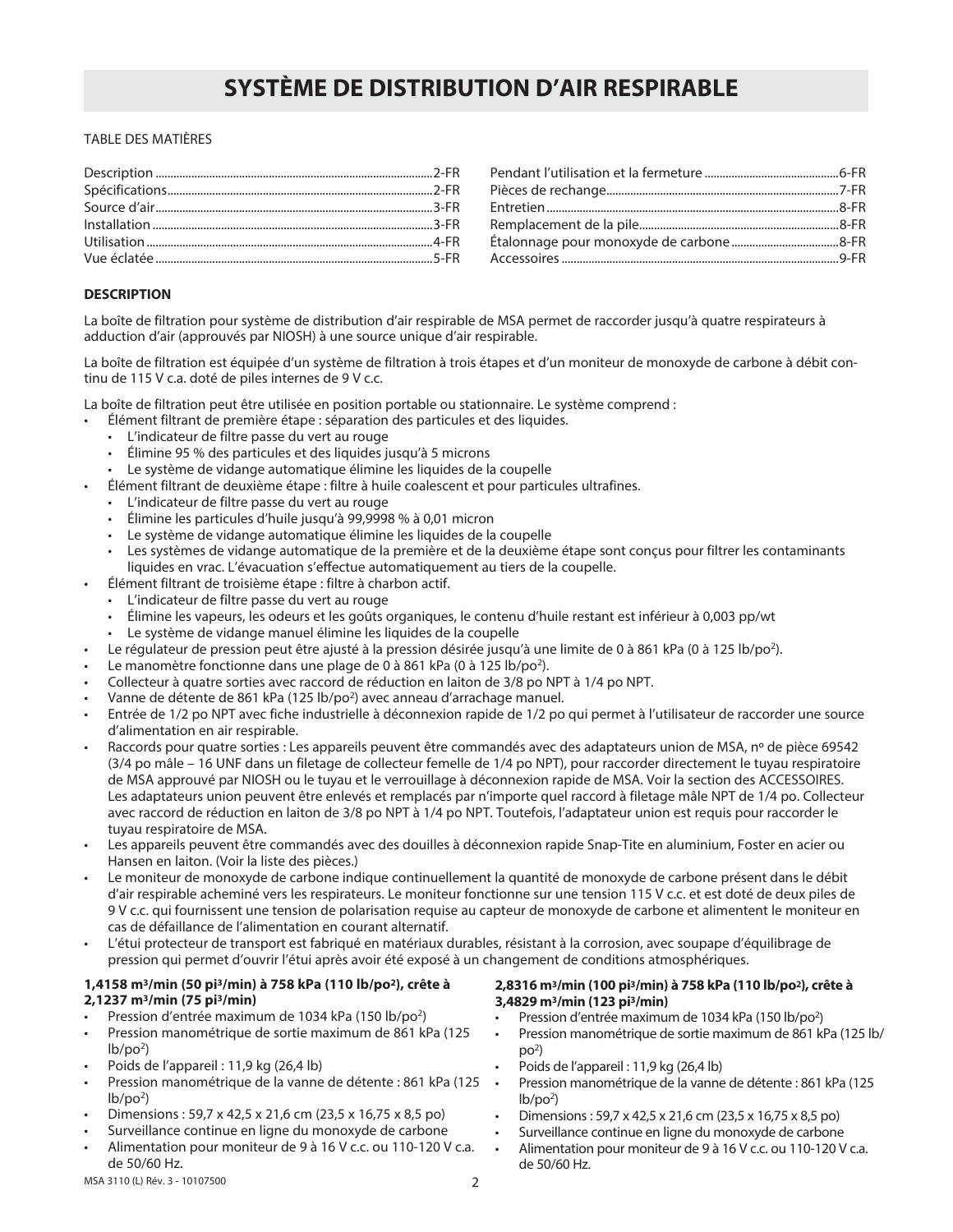#### **ALIMENTATION EN AIR RESPIRABLE**

#### **A** AVERTISSEMENT

- **L'utilisateur est responsable de la qualité et de la quantité d'air respirable. Les utilisateurs doivent se conformer à toutes les réglementations fédérales, provinciales (ou de l'état) et locales.**
- **La qualité d'air fournie par le système de distribution d'air respirable doit être conforme aux exigences de qualité ANSI Z86.1-1973 (Compressed Gas Association Specification G-7.1 pour Type 1, niveau de vérification de qualité [classe] D pour air gazeux). Des copies de la spécification sont disponibles des agences suivantes : American National Standards Institute ou Compressed Gas Association. L'air ne doit contenir que la quantité limite autorisée de monoxyde de carbone et un dispositif de surveillance du monoxyde de carbone pourrait être requis pour les respirateurs à adduction d'air approuvés par le NIOSH (voir 29 CFR, Partie 1910.134).**
- **La source d'air doit fournir le débit adéquat, à la pression adéquate, pour tous les respirateurs raccordés au système. Le diamètre interne du tuyau d'alimentation en air doit être suffisamment large pour ne pas restreindre le débit vers le système. Les exigences de débit et de pression d'air sont indiquées dans l'approbation NIOSH du respirateur. Cette approbation est incluse dans les instructions fournies avec chaque respirateur MSA.**

**Le non-respect de cet avertissement peut entraîner des blessures graves ou mortelles.**

#### **INSTALLATION**

**REMARQUE:** Serrer tous les raccords de joint torique avec des outils.

1. Placer la boîte de filtration dans un endroit sécuritaire de la zone de travail.

#### **A** AVERTISSEMENT

**NE PAS placer cet ensemble dans un endroit où il pourrait être exposé à des sources de chaleur supérieures à 51 °C (125 °F). Le non-respect de cette consigne peut générer un mauvais fonctionnement de certains composants de l'ensemble et entraîner des blessures graves ou mortelles.**

#### **A AVERTISSEMENT**

**Cet appareil n'a pas été testé en tant qu'application à sécurité intrinsèque. S'il est placé dans des conditions atmosphériques explosives, une explosion pourrait se produire. Le non-respect de cet avertissement peut causer des conditions susceptibles d'entraîner des blessures graves ou mortelles.**

#### **A MISE EN GARDE**

**Toujours utiliser le système d'air respirable en position verticale. Le non-respect de cette consigne peut entraîner ce qui suit :**

- **Le système de vidange automatique ne fonctionnera pas correctement et risque de produire des fuites d'air.**
- • **Le système de vidange automatique pourrait se boucher.**
- • **Les éléments filtrants pourraient accumuler de l'humidité.**
- • **De l'humidité pourrait contaminer le moniteur de monoxyde de carbone.**

**Si applicable, fixer le support vertical.**

- 2. Raccorder la source d'alimentation pour l'utilisateur à l'entrée du système en utilisant un tuyau d'air respirable de 1/2 po de diamètre intérieur. Appliquer du ruban d'étanchéité pour tuyau sur tous les raccords à filetage conique. Enrouler du ruban dans le sens horaire sur un tour à un tour et demi (par rapport à l'extrémité filetée de l'embout mâle).
- 3. Raccorder les respirateurs à adduction d'air approuvés NIOSH aux raccords de sortie, le cas échéant. Boucher toute sortie non utilisée.
- 4. Vérifier que le moniteur de monoxyde de carbone est doté de deux nouvelles piles de 9 V. Si le moniteur de monoxyde de carbone n'a pas été utilisé pendant 90 jours, vérifier l'état des piles et les remplacer si nécessaire. Remplacer les piles lorsque le voyant ambre de piles faibles (LOW BATTERY) du moniteur de monoxyde de carbone s'allume. Liste des piles approuvées pour cet appareil :
	- Panasonic alcalines industrielles 9 V c.c. modèle nº 6AM-6PI-9V.
	- Duracell alcalines 9 V c.c. modèle nº MN1604B2.
	- Eveready (Energizer) alcalines 9 V c.c. modèle nº 6LR61-6AM6-9V.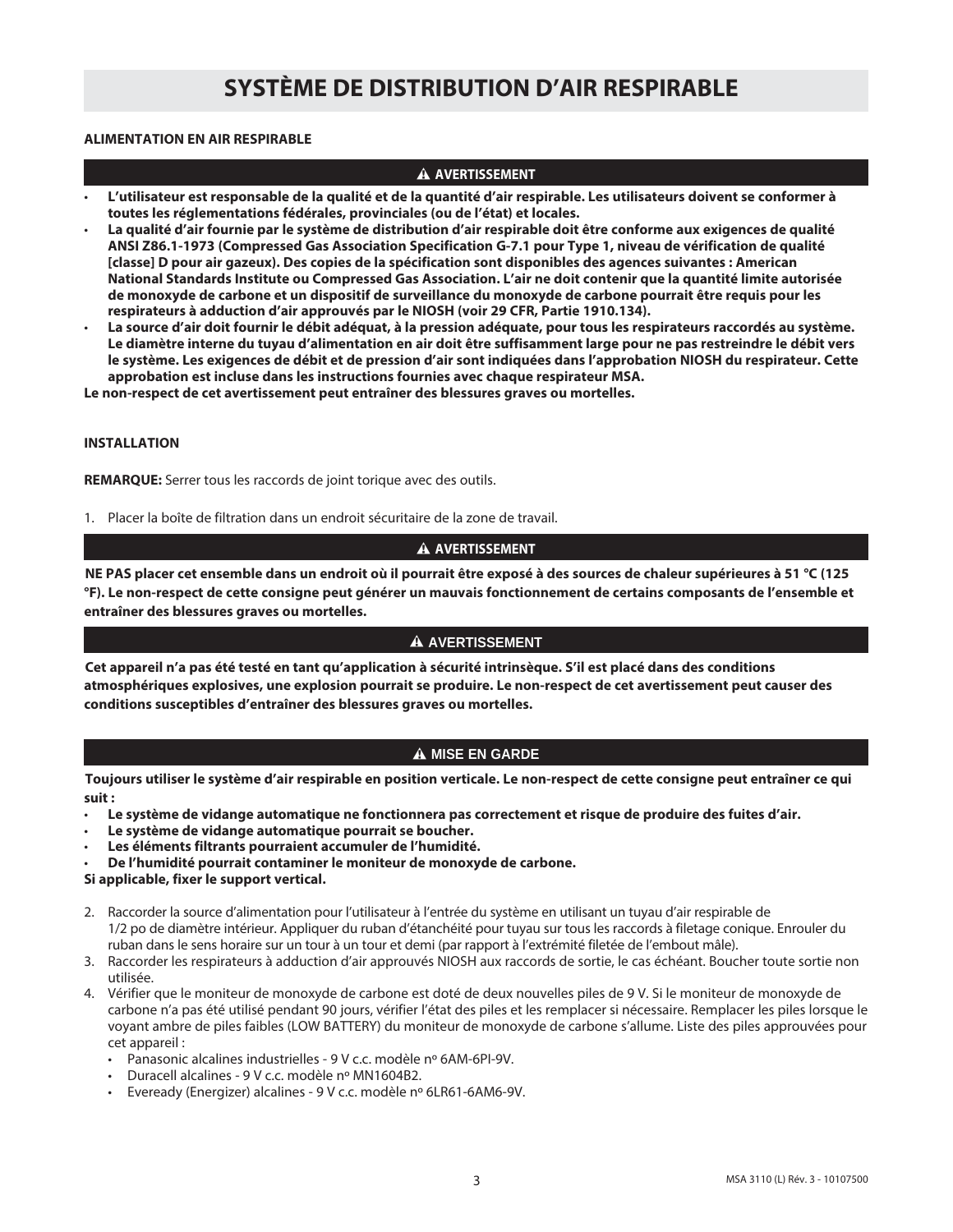- 5. Le moniteur peut fonctionner sur une alimentation de 9 V c.c. si une alimentation 115 V c.a. n'est pas disponible.
- 6. Brancher le câble de signal distant au moniteur.
- 7. Placer le commutateur de « marche/arrêt/test » à la position de MARCHE (ON). Attendre 30 secondes pour que la lecture se stabilise. Si une lecture autre que « ZÉRO » est affichée, un étalonnage du moniteur pourrait s'avérer nécessaire. Voir les instructions d'étalonnage (réf. 10107525).
- 8. Brancher la fiche de 115 V c.a. au moniteur et fixer le cordon à une prise de courant de 115 V c.a.
- 9. Raccorder le tuyau d'échantillonnage de monoxyde de carbone au moniteur.
- 10. Raccorder l'alarme distante à la prise d'alarme distante, à l'extérieur de la boîte, le cas échéant.
- 11. Fermer le contrôleur de débit d'échantillonnage de monoxyde de carbone en tournant le bouton complètement dans le sens horaire.
- 12. Activer la source d'alimentation en air respirable de l'entrée, maximum 1034 kPa (150 lb/po<sup>2</sup>).
- 13. TESTER les alarmes en maintenant le commutateur de « marche/arrêt/test » à la position de « TEST ». Tous les indicateurs audibles et visuels locaux vont s'activer. Si les indicateurs ne s'activent pas, vérifier toutes les connexions électriques, puis appeler le service de réparation de l'usine.

**REMARQUE :** Un test du fonctionnement de l'alarme peut être effectué en tout temps en soulevant le commutateur pour le placer à la position de « TEST ».

- 14. Ajuster le régulateur de la boîte à la pression spécifiée pour le respirateur à adduction d'air approuvé par NIOSH actuellement utilisé. Tourner le bouton du régulateur dans le sens horaire pour augmenter la pression et dans le sens antihoraire pour la réduire.
- 15. Régler le taux de débit d'air d'échantillonnage du moniteur en tournant le bouton du contrôleur de débit dans le sens antihoraire jusqu'à ce que le flotteur du contrôleur reste dans la zone de la barre verte (environ 50 à 100 cm<sup>3</sup>/min).
- 16. L'appareil peut alors analyser un échantillon d'air et afficher la concentration de monoxyde de carbone en parties par million (ppm). Le voyant vert de fonctionnement « NORMAL » est alors allumé. Le voyant rouge « HIGH CO » vacille légèrement environ chaque seconde si le niveau de monoxyde de carbone est inférieur à 10 ppm (5 ppm pour le Canada).
- 17. Lorsque le niveau de concentration de monoxyde de carbone dépasse le point de réglage de l'alarme, l'alarme audible retentit, les connexions d'alarme distante sont activées, le voyant vert « NORMAL » s'éteint et le voyant rouge « HIGH CO » s'allume.
- 18. Lorsque les concentrations de monoxyde de carbone sont inférieures au point de réglage de l'alarme, les voyants d'alarme sont désactivés et retournent à leur fonctionnement « NORMAL ».

#### **A AVERTISSEMENT**

**NE PAS raccorder plus de quatre respirateurs au collecteur. Ne pas raccorder sur le même collecteur des respirateurs exigeant des pressions d'entrée différentes. La boîte de 1,4158** 

**m3/min (50 pi3/min) a une capacité nominale MAXIMALE de 2,2370 m3/min (79 pi3/min) et la boîte de 2,8316 m3/min (100 pi3/min) a une capacité nominale MAXIMALE de 3,4829 m3/min (123 pi3/min). Toute demande supplémentaire risque d'entraîner une alimentation en air insuffisante à tous les respirateurs ce qui pourrait causer des blessures ou la mort.**

#### **MODE D'EMPLOI**

- 1. Activer l'alimentation en air respirable de l'entrée, maximum 1034 kPa (150 lb/po<sup>2</sup>).
- 2. Ajuster le régulateur de la boîte à la pression spécifiée pour le respirateur à adduction d'air approuvé par NIOSH actuellement utilisé. Tourner le bouton du régulateur dans le sens horaire pour augmenter la pression et dans le sens antihoraire pour la réduire.
- 3. Vérifier que les raccords du respirateur à la boîte ne présentent pas de fuite.
- 4. Porter le respirateur en suivant les instructions fournies avec l'appareil. NE PAS porter le respirateur tant que la pression n'a pas été réglée correctement.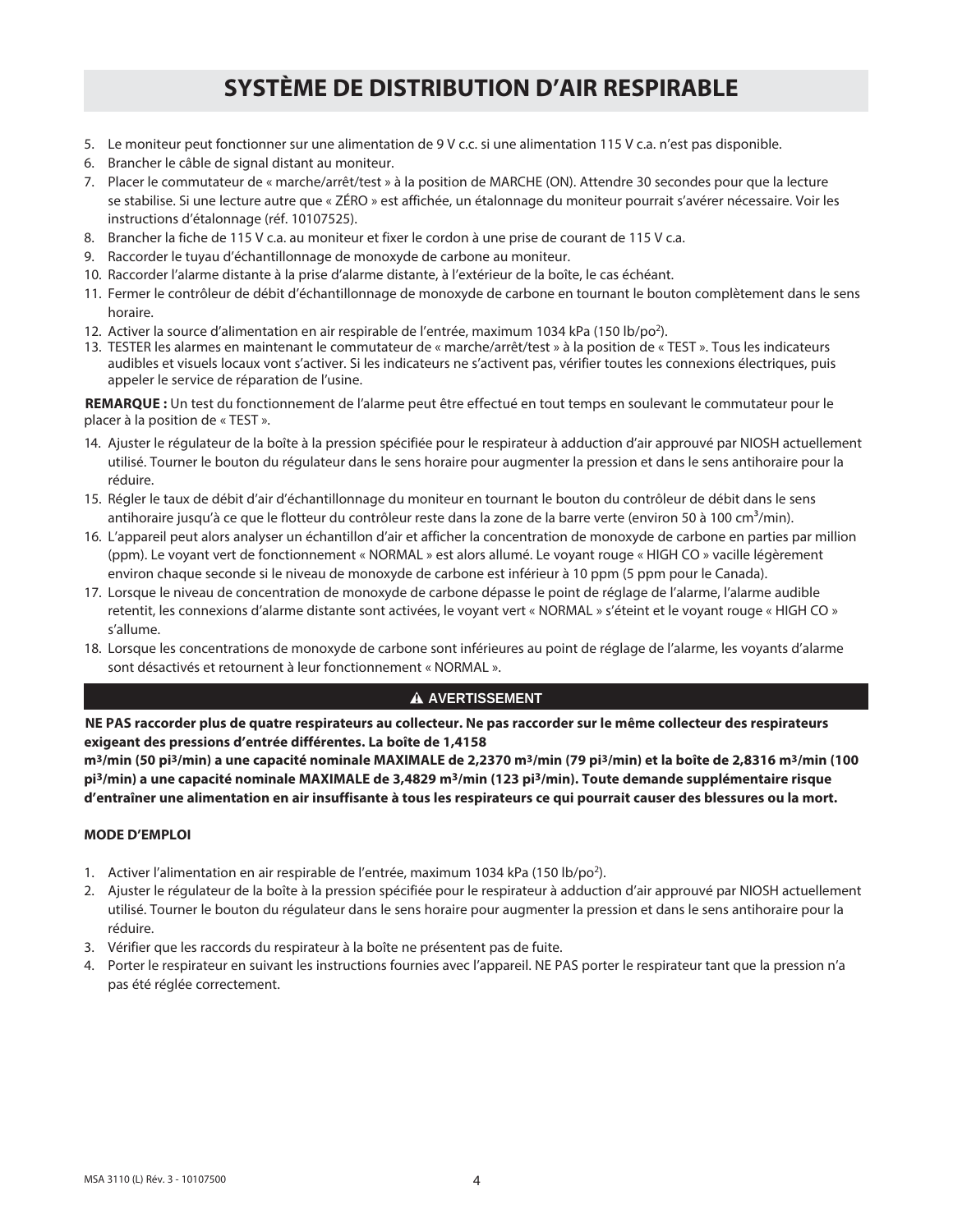#### **COMPOSANTS DU SYSTÈME**

| <b>Article</b> | <b>Description</b>                                                                          |
|----------------|---------------------------------------------------------------------------------------------|
| 1              | Prise d'alarme distante                                                                     |
| $\overline{2}$ | Couvercle de la prise                                                                       |
| 3              | Alarme audible de monoxyde de carbone                                                       |
| 4              | Voyant de monoxyde de carbone élevé rouge                                                   |
| 5              | Monoxyde de carbone clair normal                                                            |
| 6              | Voyant de fonctionnement normal                                                             |
| 7              | Orifice d'entrée femelle de 1/2 po NPT avec fiche industrielle<br>interchangeable de 1/2 po |
| 8              | Manomètre de sortie                                                                         |
| 9              | Vanne de détente de 861 kPa (125 lb/po <sup>2</sup> )                                       |
| 10             | Raccords de sortie                                                                          |
| 11             | Pare-poussière                                                                              |
| 12             | Filtre de première étape                                                                    |
| 13             | Filtre de deuxième étape                                                                    |
| 14             | Filtre de troisième étape                                                                   |
| 15             | Échantillon de débit de monoxyde de carbone                                                 |
| 16             | Régulateur de pression                                                                      |
| 17             | Moniteur de monoxyde de carbone                                                             |
| 18             | Connexion 115 V c.a                                                                         |











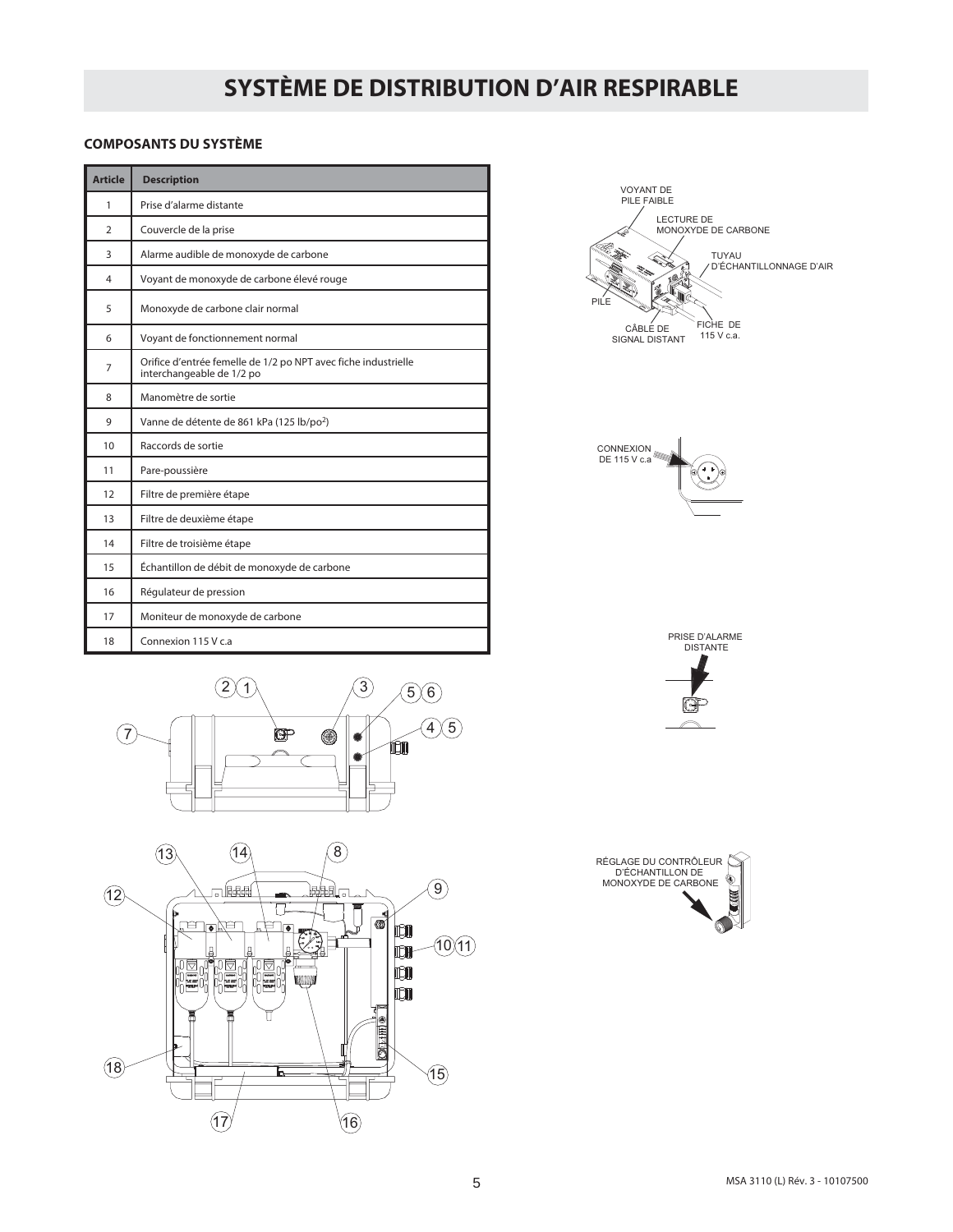#### **PENDANT L'UTILISATION**

- 1. Vérifier régulièrement la lecture du manomètre du collecteur. Maintenir la lecture dans la plage spécifiée par NIOSH pour le respirateur.
	- a. Si la lecture change, ajuster le régulateur de pression jusqu'à ce que le manomètre affiche la plage spécifiée.
	- b. Arrêter l'utilisation et enlever le respirateur si la pression du collecteur ne peut être établie dans la plage correcte.
	- c. Inspecter le système pour y détecter des obstructions, comme un robinet à moitié fermé ou un élément filtrant bouché.
- 2. Pousser et tirer régulièrement le drain manuel en caoutchouc pour évacuer l'humidité des filtres de troisième étape. La vidange automatique des étapes 1 et 2 évacuera régulièrement l'humidité des filtres.

#### **A AVERTISSEMENT**

**De l'humidité qui n'est pas correctement éliminée du système risque de contaminer le moniteur et de causer son mauvais fonctionnement, ou encore de l'humidité contaminée pourrait atteindre le respirateur. Le non-respect de cet avertissement peut entraîner des blessures graves ou mortelles.**

3. Vérifier régulièrement le voyant de changement de filtre.

**REMARQUE:** L'air doit passer par les filtres avant que le voyant ne puisse fonctionner. Le voyant passe du vert au rouge lorsqu'un changement de filtre est requis.

4. Remplacer les piles lorsque le voyant ambre de piles faibles (LOW battery) du moniteur de monoxyde de carbone s'allume. Cet appareil devrait pouvoir fonctionner pendant plus de deux heures après l'activation du voyant de piles faibles.

#### **A AVERTISSEMENT**

**Lorsque requis par la loi et si le bruit ou d'autres facteurs risquent d'empêcher l'utilisateur d'entendre l'alarme de bassepression pendant l'utilisation du respirateur, assigner un responsable pour surveiller l'appareil et l'alimentation en air. Le responsable doit alerter l'utilisateur du respirateur si une alarme ou une autre condition survient et qui exige que l'utilisateur quitte l'atmosphère contaminée. Le non-respect de cet avertissement peut entraîner des blessures graves ou mortelles.**

#### **FERMETURE**

- 1. S'assurer que tout le personnel a quitté complètement la zone de travail.
- 2. Couper la source d'air vers la boîte de filtration.
- 3. Évacuer la pression de la boîte de filtration en tirant sur l'anneau de la vanne de détente, située sur le collecteur.
- 4. ARRÊTER le moniteur au niveau du commutateur de marche/arrêt/test (on/off/test). NE PAS enlever les piles de 9 volts, car elles permettent de maintenir une tension de polarisation vers le capteur pour qu'il soit immédiatement fonctionnel.
- 5. Débrancher les tuyaux d'air du respirateur.
- 6. Installer des capuchons antipoussières le cas échéant et fermer le couvercle.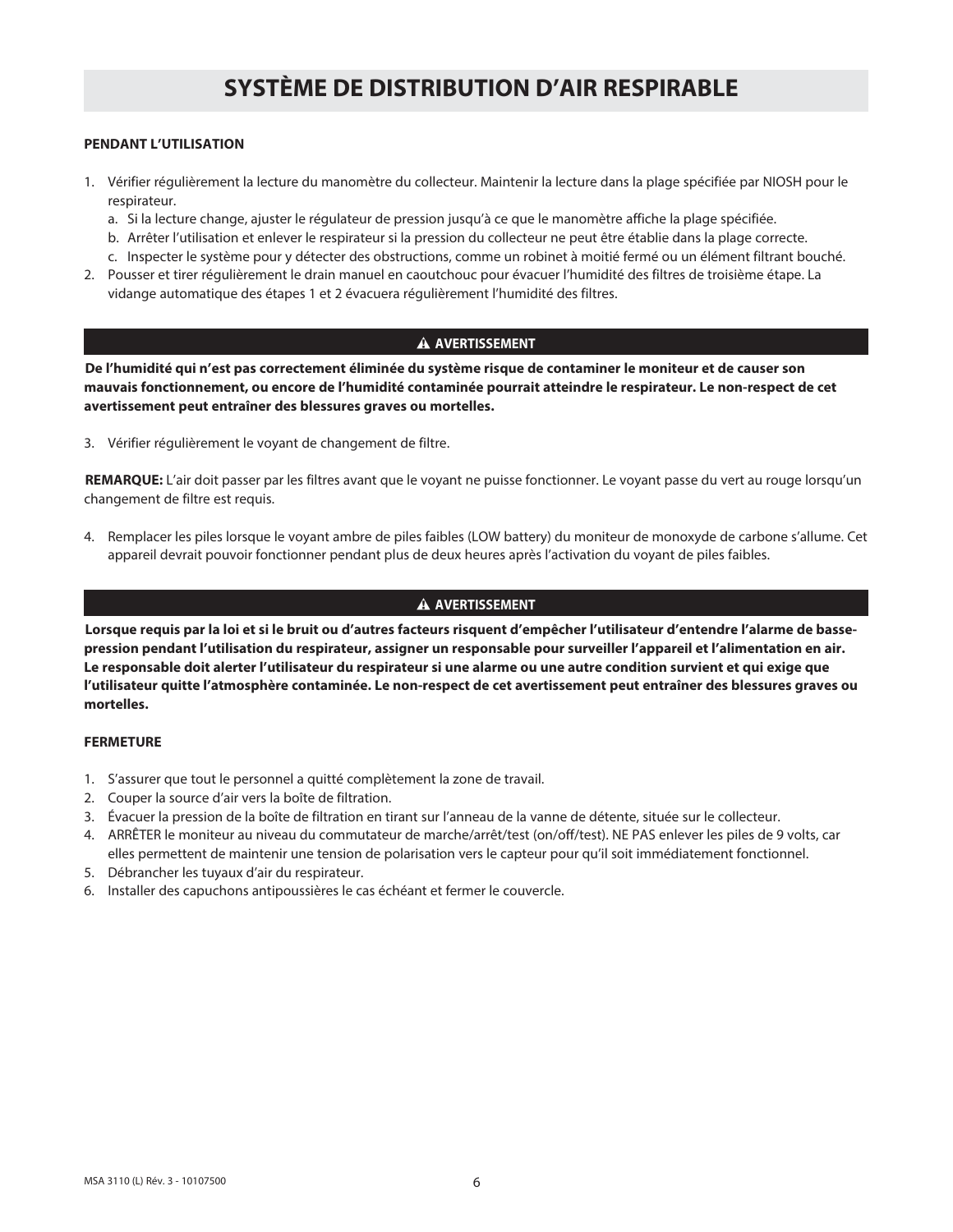| <b>Article</b> | <b>Description</b>                                | 1,4158 m <sup>3</sup> /min (50 pi <sup>3</sup> /min) | 2,8316 m <sup>3</sup> /min (100 pi <sup>3</sup> /min) |
|----------------|---------------------------------------------------|------------------------------------------------------|-------------------------------------------------------|
|                | Voyant de changement de filtre                    |                                                      |                                                       |
| $\overline{2}$ | Joint torique de coupelle de filtre               |                                                      |                                                       |
| 3              | Élément filtrant de première étape                |                                                      |                                                       |
| 4              | Élément filtrant de deuxième étape                |                                                      |                                                       |
| 5              | Élément filtrant de troisième étape               |                                                      |                                                       |
| 6              | Vidange automatique                               |                                                      |                                                       |
| $\overline{7}$ | Coupelle de filtre en plastique                   |                                                      |                                                       |
| 8              | Protection de coupelle en métal                   |                                                      |                                                       |
| 9              | Vidange manuelle                                  |                                                      |                                                       |
| 10             | Trousse de changement de filtre, première étape*  | 10107545                                             | 10107541                                              |
| 11             | Trousse de changement de filtre, deuxième étape*  | 10107546                                             | 10107742                                              |
| 12             | Trousse de changement de filtre, troisième étape* | 10107544                                             | 10107543                                              |

\* Les instructions de remplacement de l'élément, du joint torique et du filtre sont incluses dans cette trousse.

### **1,4158 m3/min (50 pi3/min)**



## **2,8316 m3/min (100 pi3/min)**

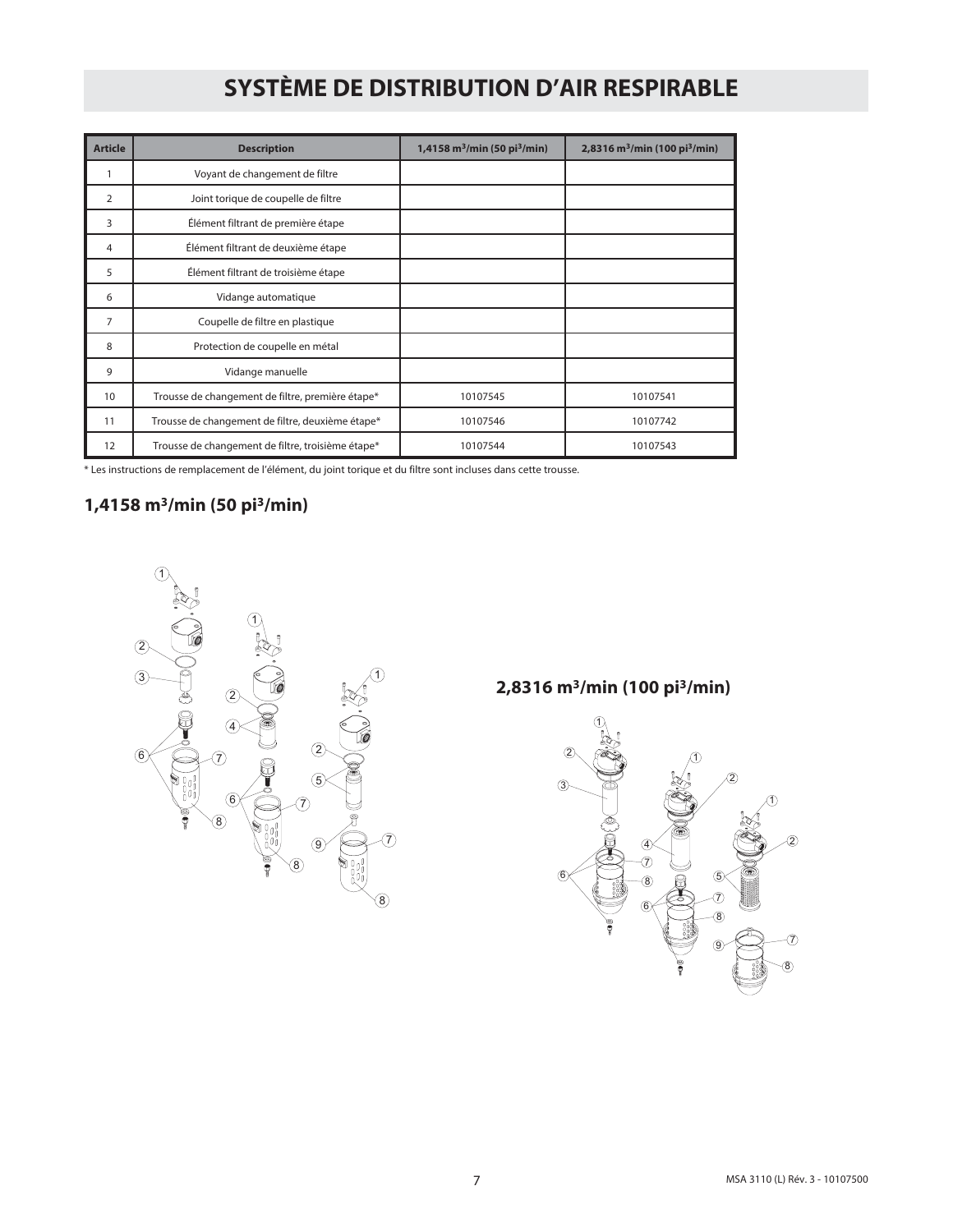#### **ENTRETIEN**

#### **A MISE EN GARDE**

#### **Toujours dépressuriser le système avant d'effectuer son entretien.**

#### **Instructions pour le changement du filtre**

- 1. Après 300 heures d'utilisation, ou lorsque le voyant de changement de filtre passe au rouge, le filtre doit être remplacé pour prévenir une réduction de débit à travers l'appareil.
- 2. Tirer doucement le tube de vidange, le cas échéant, jusqu'à ce qu'il se trouve dans le trou de vidange situé au bas de l'étui, de sorte que le tube soit à l'intérieur de l'étui.
- 3. Enlever la coupelle du filtre et le couvercle.
	- a. Appuyer et faire glisser le loquet vers le bas.
	- b. Faire tourner la coupelle vers la gauche ou vers la droite, tout en tirant vers le bas, jusqu'à ce que la coupelle et le couvercle sortent de la tête du filtre.
- 4. Enlever l'élément filtrant.
	- a. Saisir le bas de l'élément et le tourner dans le sens antihoraire jusqu'à ce qu'il soit enlevé.
- 5. Nettoyer la coupelle et le couvercle avec du savon doux et de l'eau, rincer et laisser sécher à l'air.
- 6. Examiner la coupelle et le couvercle pour y détecter des fissures et de la décoloration. Remplacer si nécessaire.
- 7. Installer le nouvel élément filtrant.
	- a. Repérer le nouveau joint torique situé au-dessus de l'élément filtrant.
	- b. Insérer les filets de l'élément filtrant dans la tête du filtre et tourner l'élément dans le sens horaire jusqu'à ce qu'il soit bien serré.

**REMARQUE:** Ne pas trop serrer l'élément filtrant pour ne pas le fissurer ou briser le filetage.

- 8. Réinstaller la coupelle du filtre et le couvercle.
	- a. Faire glisser la coupelle du filtre et le couvercle par-dessus l'élément filtrant, dans la tête du filtre, avec le loquet face vers l'avant.
	- b. Tourner légèrement vers la gauche et vers la droite jusqu'à ce que le loquet s'engage dans la tête. Un loquet qui s'engage émet un son de « clic », car il contient un ressort.
	- c. Vérifier la sécurité de la coupelle en tirant son ensemble vers le bas.
- 9. Réinstaller le tube de vidange dans le trou qui convient, au bas de l'étui, le cas échéant.
- 10. Vérifier que le système ne comporte pas de fuite.

#### **Remplacement des piles de 9 V c.c. dans le moniteur**

Les piles sont situées sur le côté du moniteur de monoxyde de carbone. Ouvrir le compartiment, enlever les anciennes piles et en insérer de nouvelles (porter attention aux signes + et - estampés dans le compartiment). Si l'alimentation en courant alternatif et continu est coupée pendant deux heures ou plus, une période de restabilisation d'une heure est requise pour le capteur, sinon des lectures erronées peuvent se produire.

- Panasonic alcalines industrielles 9 V c.c. modèle nº 6AM-6PI-9V.
- Duracell alcalines 9 V c.c. modèle nº MN1604B2.
- Eveready (Energizer) alcalines 9 V c.c. modèle nº 6LR61-6AM6-9V

#### **Étalonnage du moniteur de monoxyde de carbone**

Le moniteur de monoxyde de carbone doit être étalonné chaque mois, ou dès que les lectures deviennent douteuses. Un autocollant indiquant la date d'étalonnage doit être apposé à l'intérieur de l'étui, pour référence future. Voir la section sur la LISTE DES PIÈCES pour en savoir plus sur les trousses d'étalonnage avec instructions. Un nouveau capteur pourrait être requis si l'on ne peut obtenir un étalonnage précis.

#### **Coupelles du boîtier du filtre**

Un nettoyage régulier des coupelles en polycarbonate pourrait s'avérer nécessaire. Enlever les coupelles en suivant les instructions ci-dessus et nettoyer avec une solution de savon doux et d'eau. Rincer et laisser sécher à l'air. Réinstaller dans le boîtier du filtre.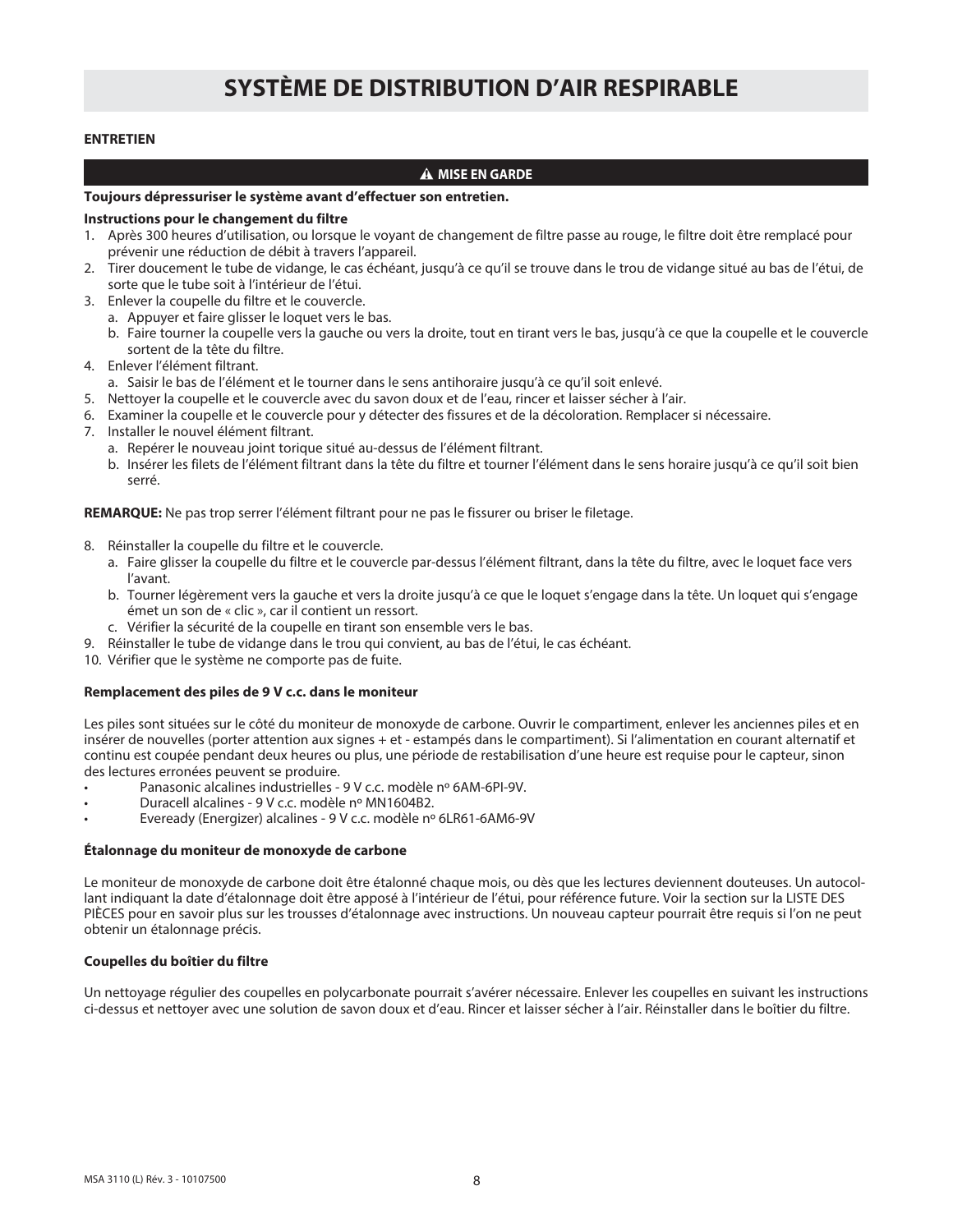#### **PIÈCES DE RECHANGE SUPPLÉMENTAIRES**

| <b>Article</b> | 1,4158 $m^3$ /min<br>(50 pi <sup>3</sup> /min) | $2,8316 \,\mathrm{m}^3/\mathrm{min}$<br>$(100 \text{ pi}^3/\text{min})$ | <b>Description</b>                                            |
|----------------|------------------------------------------------|-------------------------------------------------------------------------|---------------------------------------------------------------|
| 1              | 10107531                                       | 10107531                                                                | Régulateur de pression                                        |
| 2              | 10107734                                       | 10107734                                                                | Manomètre                                                     |
| 3              | 10107553                                       | 10107553                                                                | Vanne de détente de 861 kPa (125 lb/po <sup>2</sup> )         |
|                |                                                |                                                                         | Raccords de sortie                                            |
|                | 69542                                          | 69242                                                                   | Adaptateur union                                              |
| 4              | 455019                                         | 455019                                                                  | Douille Snap-Tite                                             |
|                | 467044                                         | 467044                                                                  | Douille Foster en acier                                       |
|                | 471501                                         | 471501                                                                  | Douille Hansen en laiton                                      |
| 5              | 10107740                                       | 10107740                                                                | Élément filtrant de première étape                            |
| 6              | 10107738                                       | 10107738                                                                | Élément filtrant de deuxième étape                            |
| $\overline{7}$ | 10107736                                       | 10107736                                                                | Élément filtrant de troisième étape                           |
| 8              |                                                |                                                                         | Entrée, filetage femelle 1/2 po NPT                           |
| 9              | 10107540                                       | 10107540                                                                | Moniteur de monoxyde de carbone                               |
| 10             | 10107824                                       | 10107824                                                                | Capteur de monoxyde de carbone de rechange, avec instructions |
| 11             | 10107500                                       | 10107500                                                                | Manuel d'instructions                                         |

#### **ACCESSOIRES**

| Réf.     | <b>Description</b>                                                                                                                                                             |
|----------|--------------------------------------------------------------------------------------------------------------------------------------------------------------------------------|
| 10108138 | Support vertical pour appareils de 1,4158 m <sup>3</sup> /min (50 pi <sup>3</sup> /min) 2,8316 m <sup>3</sup> /min (100 pi <sup>3</sup> /min) avec instructions d'installation |
| 10107741 | Alarme distante audible avec stroboscope visuel et protection, inclut 15,24 m (50 pi) de câble et 9 à 12 V c.c.                                                                |
| 10107527 | Trousse d'étalonnage, 20 ppm CO, zéro air, régulateur et étui, taille de 17 litres, avec instructions                                                                          |
| 10107526 | Trousse d'étalonnage pour le Canada, 10 ppm CO, zéro air, régulateur et étui, taille de 17 litres, avec instructions                                                           |
| 10116619 | Bouteille d'étalonnage, zéro ppm de monoxyde de carbone                                                                                                                        |
| 10116618 | Bouteille d'étalonnage, 10 ppm de monoxyde de carbone                                                                                                                          |
| 10116617 | Bouteille d'étalonnage, 20 ppm de monoxyde de carbone                                                                                                                          |

**Respirateurs à adduction d'air MSA approuvés NIOSH/MSHA :** un débit constant et pulmo-commandé est disponible avec les masques, demi-masques et régulateurs de débit pour répondre aux besoins de l'utilisateur. Contacter un fournisseur MSA.

**Tuyaux d'alimentation en air de MSA (diam. int. 3/8 po) :** doivent être utilisés pour maintenir les approbations NIOSH/MSHA des respirateurs MSA. Les tuyaux d'alimentation en air sont disponibles en polychlorure de vinyle (PVC) renforcé noir, lisse et léger, en néoprène noir résistant aux produits chimiques et en nylon jaune spiralé et lisse.

| <b>PVC</b> | Néoprène | Nylon spiralé | Longueur (pi) | <b>Matériau</b>  |
|------------|----------|---------------|---------------|------------------|
| 484225     | -------  | -------       | 100           | Laiton           |
| 471513     | 455022   | 474043        | 50            | Laiton           |
| 481060     | 481080   | -------       | 50            | Acier inoxydable |
| 471512     | 455021   | 491515        | 25            | Laiton           |
| 481059     | 481079   | -------       | 25            | Acier inoxydable |
| 471511     | 455020   | 491514        | 15            | Laiton           |
| 481058     | 481078   | -------       | 15            | Acier inoxydable |
| 481051     | 481071   | 491513        | 8             | Laiton           |
| 481057     | 481077   | -------       | 8             | Acier inoxydable |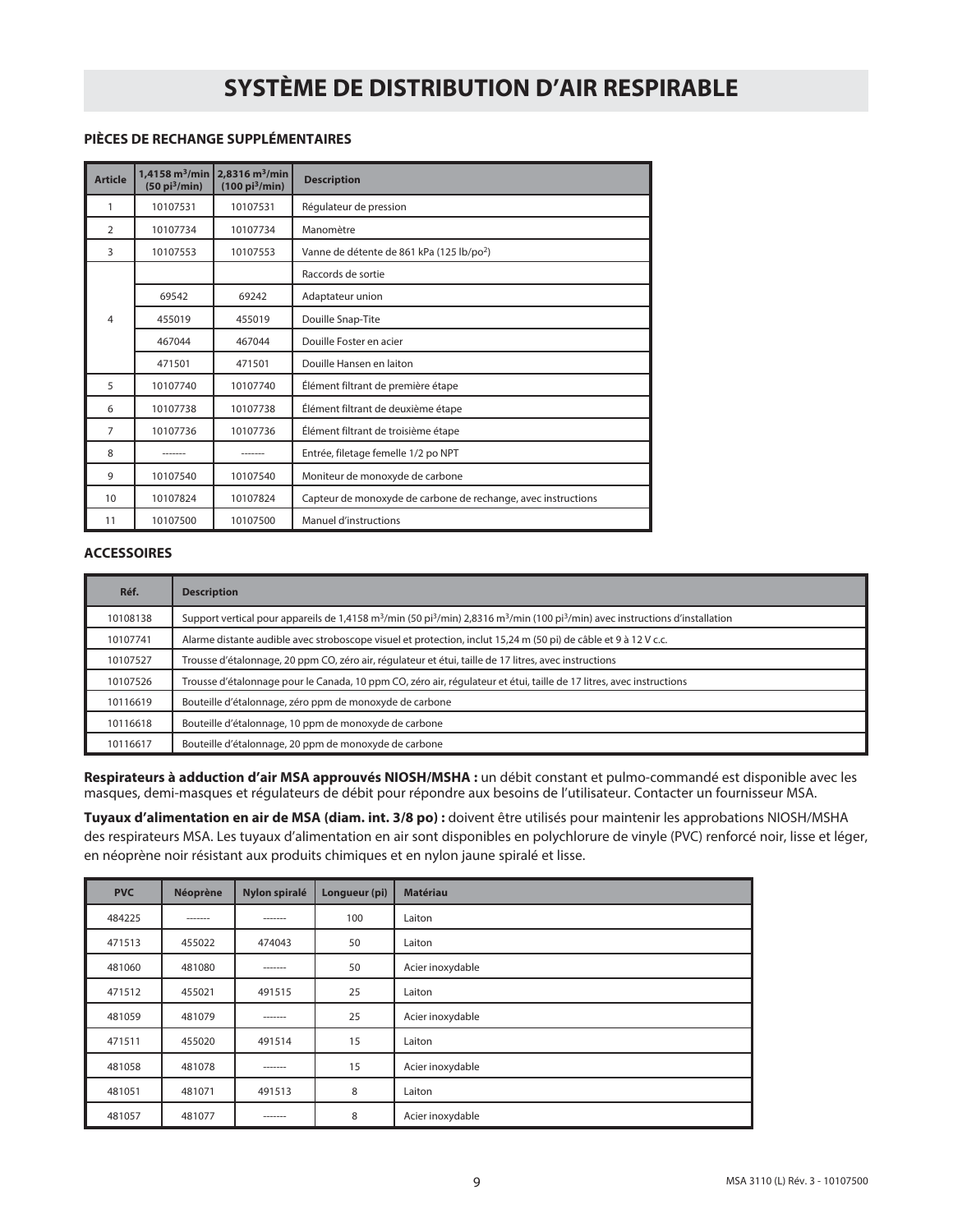#### **Tuyaux d'alimentation en air de MSA (diam. int. 1/2 po) pour orifices d'entrée**

| Réf.     | <b>Description</b>                                                                            |
|----------|-----------------------------------------------------------------------------------------------|
| 10113330 | Tuyau, 15,24 m (50 pi), fiche industrielle Interchangeable, raccords femelles de 1/2 po NPT.  |
| 10113341 | Tuyau, 30,48 m (100 pi), fiche industrielle Interchangeable, raccords femelles de 1/2 po NPT. |
| 10113328 | Douille à déconnexion rapide, fiche industrielle Hansen, raccord male de 1/2 po NPT.          |
| 10113329 | Fiche à déconnexion rapide, industrielle Hansen, raccord mâle de 1/2 po NPT.                  |

#### **Déconnexions rapides verrouillables pour les raccords de sortie**

| Réf.   | <b>Description</b>                                                                      |
|--------|-----------------------------------------------------------------------------------------|
| 479032 | Snap-Tite, douille femelle à filetage femelle 3/4-16 UNF pour boîte ou tuyau, aluminium |
| 478016 | Snap-Tite, douille mâle à filetage mâle 3/4-16 UNF pour boîte ou tuyau, aluminium       |
| 479010 | Snap-Tite, ensemble de douille verrouillable et de fiche                                |
| 476956 | CEJN, douille femelle à filetage femelle 3/4-16 UNF pour boîte ou tuyau, chrome         |
| 476955 | CEJN, douille mâle à filetage mâle 3/4-16 UNF pour boîte ou tuyau, chrome               |
| 479009 | CEJN, ensemble de douille verrouillable et de fiche                                     |

**REMARQUE:** Ces mêmes connecteurs rapides sont approuvés par NIOSH pour raccorder des sections du tuyau du respirateur (jusqu'à 12 sections de tuyaux). Les raccords de tuyaux des respirateurs approuvés par MSA/NIOSH peuvent être raccordés directement ensemble et à la boîte sans déconnecteur rapide.

#### **Bouteille pour dispositif respiratoire haute-pression 31026 kPa (4500 lb/po2) de MSA**

| Réf.   | Description*         |
|--------|----------------------|
| 807588 | Stealth H-60, 60 min |
| 807570 | Stealth H-45, 45 min |
| 807587 | Stealth H-30, 30 min |

#### Boîtes d'alimentation en air

| Réf.     | Canada<br>Réf. | Description*                                                                                                                                    |
|----------|----------------|-------------------------------------------------------------------------------------------------------------------------------------------------|
| 10107536 |                | Point de fixation, 4 adaptateurs union de sortie MSA                                                                                            |
| 10107822 |                | Point de fixation, 4 douilles de sortie Snap-Tite en aluminium                                                                                  |
| 10107823 |                | Point de fixation, 4 douilles de sortie Foster en acier                                                                                         |
| 10107821 |                | Point de fixation, 4 douilles de sortie Hansen en laiton                                                                                        |
| 10107538 | 10113347       | Filtration, 1,4158 m <sup>3</sup> /min (50 pi <sup>3</sup> /min), moniteur de monoxyde de carbone, 4 adaptateurs union de sortie MSA            |
| 10107814 | 10113349       | Filtration, 1,4158 m <sup>3</sup> /min (50 pi <sup>3</sup> /min), moniteur de monoxyde de carbone, 4 douilles de sortie Snap-Tite en aluminium  |
| 10107812 | 10113348       | Filtration, 1,4158 m <sup>3</sup> /min (50 pi <sup>3</sup> /min), moniteur de monoxyde de carbone, 4 douilles de sortie Foster en acier         |
| 10107813 | 10113346       | Filtration, 1,4158 m <sup>3</sup> /min (50 pi <sup>3</sup> /min), moniteur de monoxyde de carbone, 4 douilles de sortie Hansen en laiton        |
| 10107539 | 10113345       | Filtration, 2,8316 m <sup>3</sup> /min (100 pi <sup>3</sup> /min), moniteur de monoxyde de carbone, 4 adaptateurs union de sortie MSA           |
| 10107816 | 10113343       | Filtration, 2,8316 m <sup>3</sup> /min (100 pi <sup>3</sup> /min), moniteur de monoxyde de carbone, 4 douilles de sortie Snap-Tite en aluminium |
| 10107817 | 10113342       | Filtration, 2,8316 m <sup>3</sup> /min (100 pi <sup>3</sup> /min), moniteur de monoxyde de carbone, 4 douilles de sortie Foster en acier        |
| 10107815 | 10113344       | Filtration, 2,8316 m <sup>3</sup> /min (100 pi <sup>3</sup> /min), moniteur de monoxyde de carbone, 4 douilles de sortie Hansen en laiton       |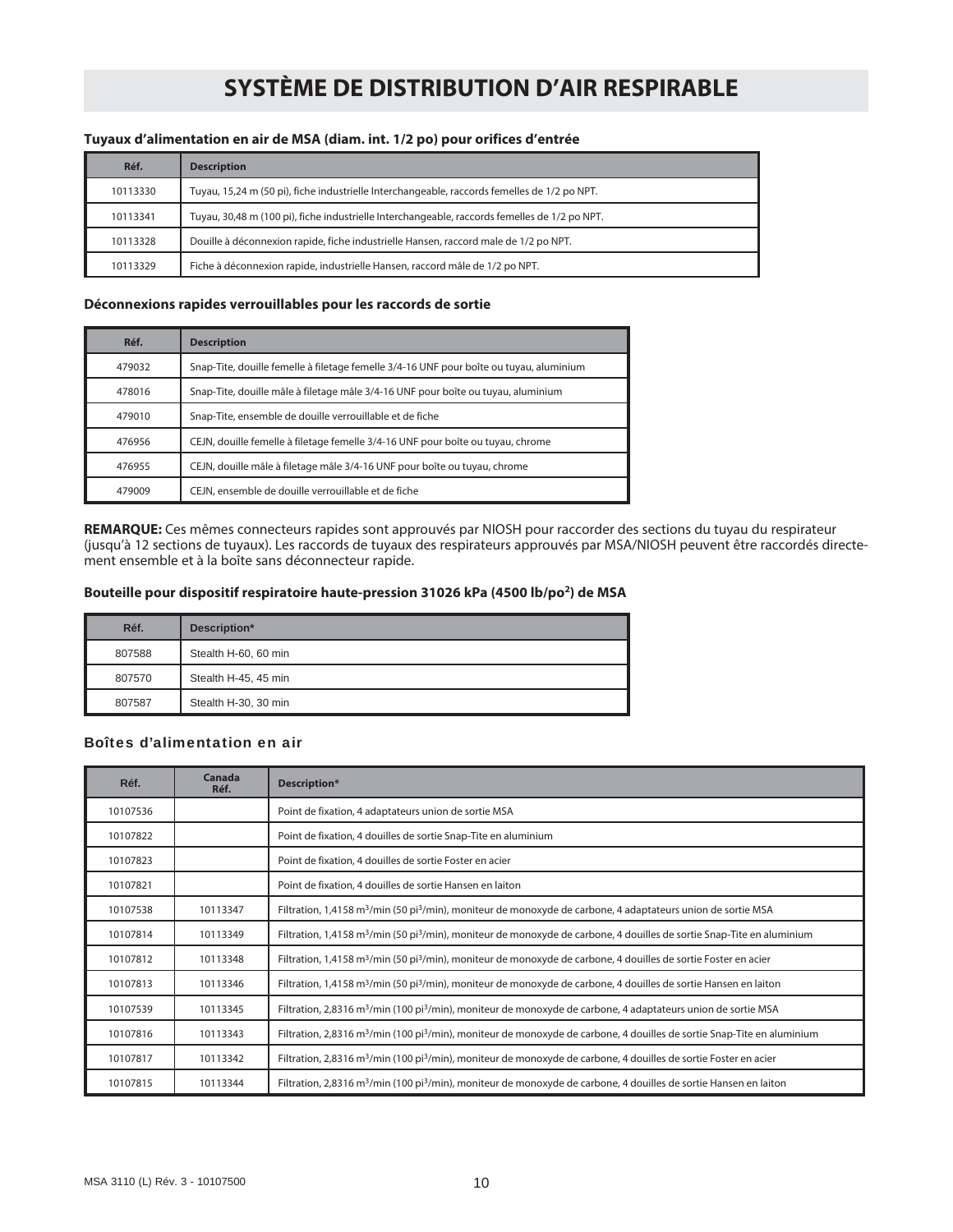#### **Supports verticaux**

| Réf.     | <b>Description</b>                     |  |
|----------|----------------------------------------|--|
| 10108138 | Support vertical, boîtes de filtration |  |

#### **Alimentation en air portable TransportAire Chariots d'alimentation (sans les bouteilles)**

| Réf.   | <b>Description</b>                                                                                                                                                                                                 |
|--------|--------------------------------------------------------------------------------------------------------------------------------------------------------------------------------------------------------------------|
| 816692 | Ensemble basse-pression (15278 kPa/2216 lb/po <sup>2</sup> ) TransportAire avec porte-bouteille en tissu, régulateur et adaptateur régulateur vers<br>tuyau, sans la bouteille                                     |
| 85078  | Alarme audible de basse-pression Audi-Larm <sup>MD</sup> , en option                                                                                                                                               |
| 812217 | Ensemble haute-pression (31026 kPa/4500 lb/po <sup>2</sup> ) TransportAire avec porte-bouteille en tissu, réqulateur et adaptateur réqulateur vers<br>tuyau, alarme de haute-pression Audi-Larm, sans la bouteille |

| Réf.     | Description*                                                                                                                                                                                                                                                                                                                    |
|----------|---------------------------------------------------------------------------------------------------------------------------------------------------------------------------------------------------------------------------------------------------------------------------------------------------------------------------------|
| 10107537 | Adaptateurs union industriels de MSA (supportent deux bouteilles d'air respirable de 31026 kPa [4500 lb/po <sup>2</sup> ], d'une durée de 1 h chacune<br>[non incluses])                                                                                                                                                        |
| 10107779 | Douilles Snap-Tite industrielles en aluminium (supportent deux bouteilles d'air respirable de 31026 kPa [4500 lb/po <sup>2</sup> ], d'une durée de 1 h<br>chacune [non incluses])                                                                                                                                               |
| 10107780 | Douilles industrielles Foster en acier (supportent deux bouteilles d'air respirable de 31026 kPa [4500 lb/po <sup>2</sup> ], d'une durée de 1 h chacune<br>(non incluses)                                                                                                                                                       |
| 10107811 | Douilles industrielles Hansen en laiton (supportent deux bouteilles d'air respirable de 31026 kPa [4500 lb/po <sup>2</sup> ], d'une durée de 1 h chacune<br>[non incluses])                                                                                                                                                     |
| 10107499 | Adaptateurs union MSA pour secours technique sur collecteur d'air respirable, supportent deux bouteilles d'air respirable de 31026 kPa<br>(4500 lb/po <sup>2</sup> ) d'une durée de 1 h chaque (non incluses), dotés d'un raccord mâle CGA pour raccorder l'air haute-pression auxiliaire à des<br>outils d'urgence             |
| 10107818 | Douilles Snap-Tite en aluminium pour secours technique pour collecteur d'air respirable, supportent deux bouteilles d'air respirable de<br>31026 kPa (4500 lb/po <sup>2</sup> ) d'une durée de 1 h chaque (non incluses), dotées d'un raccord mâle CGA pour raccorder l'air haute-pression<br>auxiliaire à des outils d'urgence |
| 10107820 | Douilles Foster en acier pour secours technique pour collecteur d'air respirable, supportent deux bouteilles d'air respirable de 31026 kPa<br>(4500 lb/po <sup>2</sup> ) d'une durée de 1 h chaque (non incluses), dotées d'un raccord mâle CGA pour raccorder l'air haute-pression auxiliaire à des<br>outils d'urgence        |
| 10107819 | Douilles Hansen en laiton pour secours technique pour collecteur d'air respirable, supportent deux bouteilles d'air respirable de 31026 kPa<br>(4500 lb/po <sup>2</sup> ) d'une durée de 1 h chaque (non incluses), dotées d'un raccord mâle CGA pour raccorder l'air haute-pression auxiliaire à des<br>outils d'urgence       |